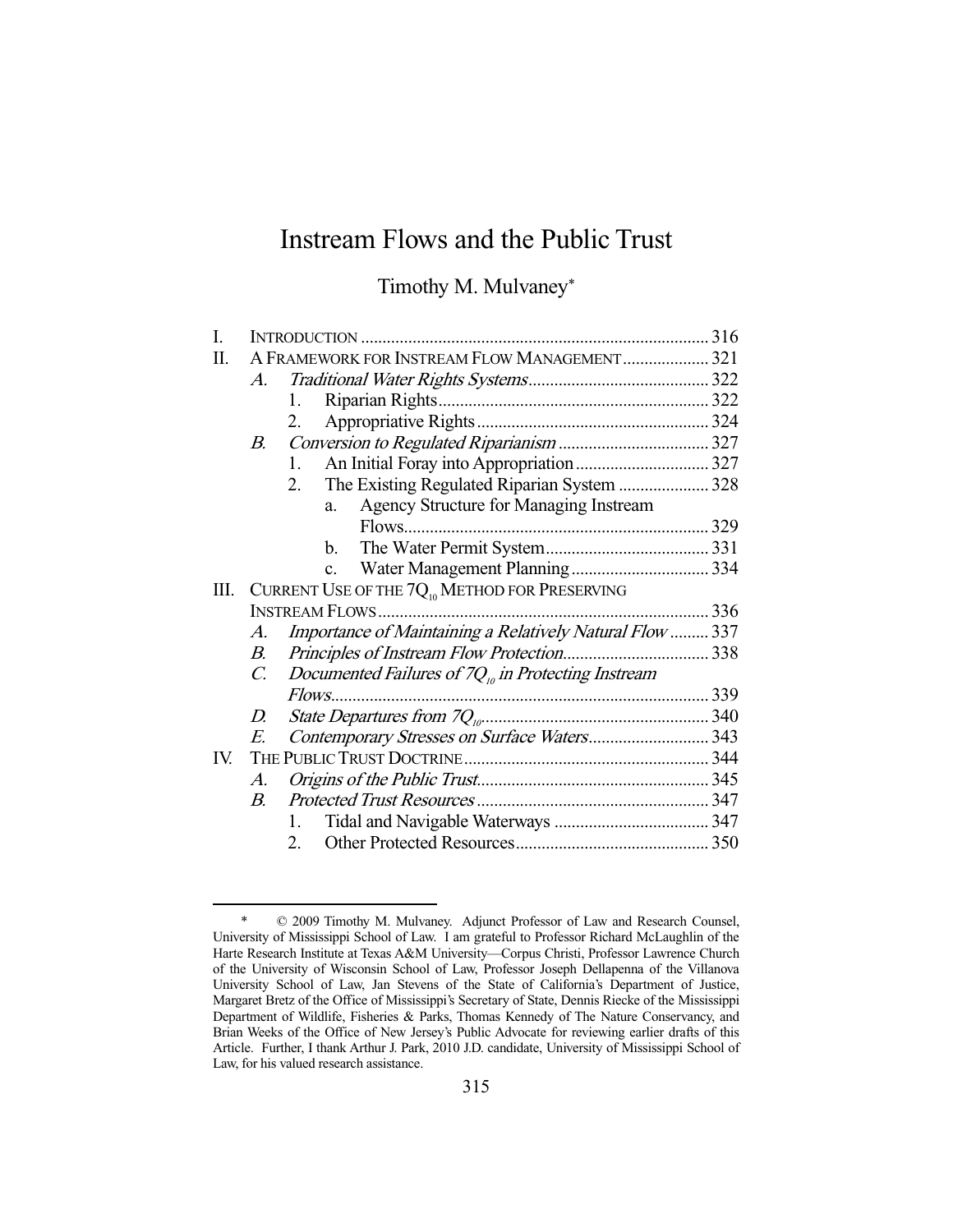| V. |             | THE PUBLIC TRUST: AN INDEPENDENT OPERATIVE TO          |  |
|----|-------------|--------------------------------------------------------|--|
|    |             |                                                        |  |
|    | $A_{\cdot}$ |                                                        |  |
|    | В.          | Lessons of Wai'ahole I for Other Regulated Riparian    |  |
|    |             |                                                        |  |
|    |             | A Higher Level of Scrutiny When Trust<br>1.            |  |
|    |             |                                                        |  |
|    |             | The Public Trust Doctrine Overrides Attempted<br>2.    |  |
|    |             |                                                        |  |
|    |             | An Affirmative Duty Under the Public Trust<br>3.       |  |
|    |             |                                                        |  |
|    | C.          | Opening the Door for Independent Operation of the      |  |
|    |             | <b>Public Trust To Protect Instream Flows in Other</b> |  |
|    |             |                                                        |  |
|    |             | 1.                                                     |  |
|    |             | 2.                                                     |  |
|    |             | 3.                                                     |  |
|    | D.          | <b>Constitutional Challenges Facing Those States</b>   |  |
|    |             |                                                        |  |
|    |             | 1.                                                     |  |
|    |             | 2.                                                     |  |
|    |             | 3.                                                     |  |
|    |             |                                                        |  |

If a particular facility complies with the dissolved oxygen standard or a Fish and Game Code provision, we tend to conclude that is good enough. Well, no, it is not. $<sup>1</sup>$ </sup>

I. INTRODUCTION

-

 Empirical evidence suggests that diversion of instream flows for human use, coupled with the potential impacts of changing climatic conditions, is threatening the sustainability of aquatic life.<sup>2</sup> Global warming models suggest many areas will be subject to climatic extremes,

 <sup>1.</sup> The Public Trust Doctrine and Riparian and Appropriative Water Rights, State and Public Interest Perspectives-Panel Discussion, in THE PUBLIC TRUST DOCTRINE AND ITS APPLICATION TO PROTECTING INSTREAM FLOWS: PROCEEDINGS OF A WORKSHOP 42 (Gary E. Smith & Alexander R. Hoar eds., 1999), http://www.sf.adfg.state.ak.us/nifpa/NIFPA\_Report\_08.pdf (statement of Richard Roos-Collins, National Heritage Institute) (discussing orientation of regulatory community as unacceptably rigid and code-based).

<sup>2.</sup> See, e.g., Michael J. Furniss et al., U.S. Dep't of Agric., Forest Serv., Climate Change Res. Ctr., Water Resources and Climate Change (May 20, 2008), http://www.fs.fed.us/ccrc/topics/ water.shtml.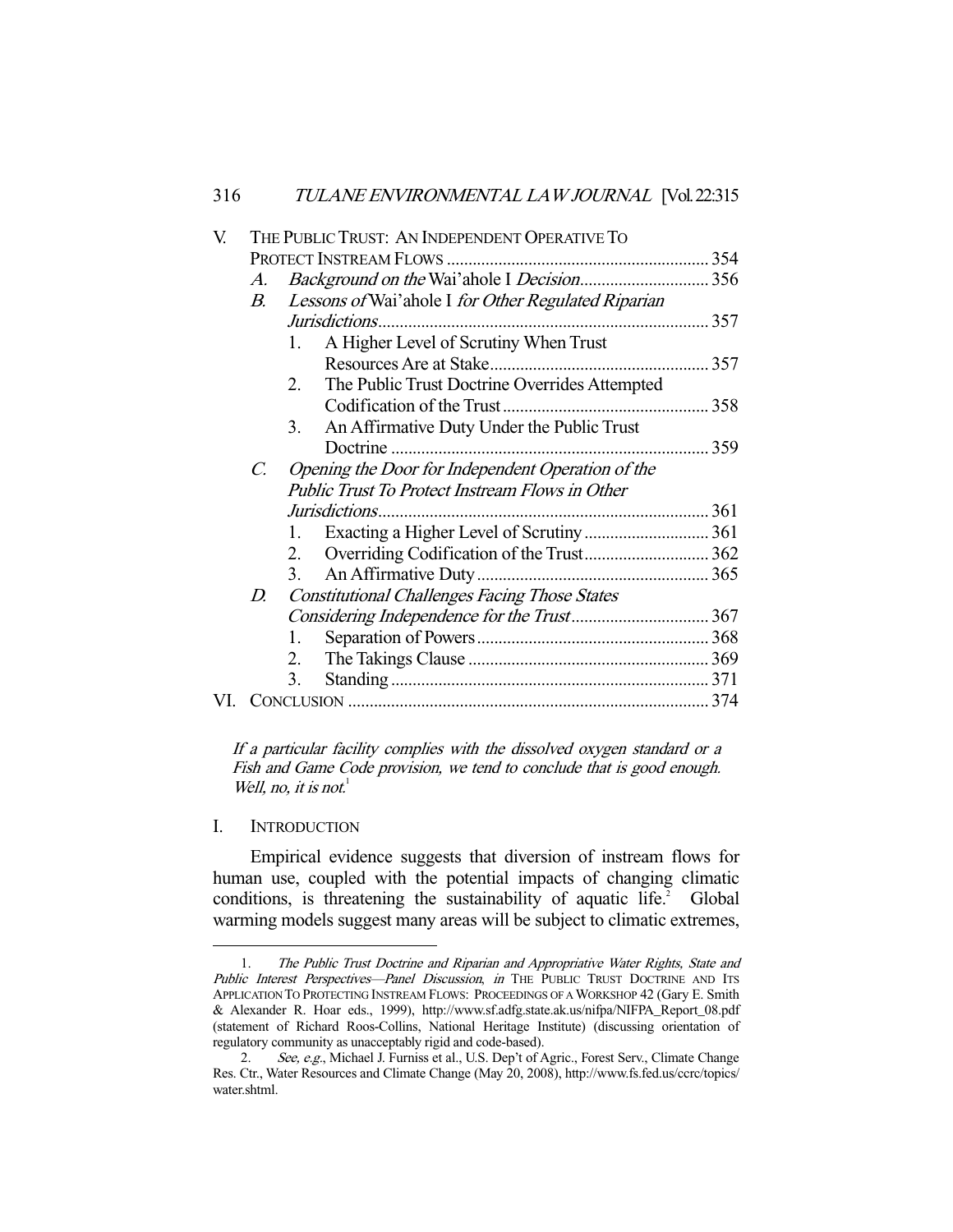including more frequent, intense floods and lengthier droughts.<sup>3</sup> Additionally, water usage has increased dramatically in recent decades in light of steady population growth and expanded commercial uses.<sup>4</sup>

 These elevated demands are creating significant challenges for those natural resource managers charged with protecting fish and wildlife both within and surrounding instream corridors.<sup>5</sup> Failure to preserve sufficient instream flows can result in a variety of harmful effects, including reduced marine habitats, lower seafood production, higher concentrations of pollutants in waters utilized for human consumption, and diminished capacity of waterways to support recreational activities such as fishing, boating, and swimming.<sup>6</sup>

 Several states merely prevent stream flows from being reduced below the "7 $Q_{10}$  flow"—that is, the average flow during the driest consecutive seven-day period that has a likelihood of recurring only once every ten years.<sup>7</sup> These policies exist despite the fact that, for over twenty years, the  $7Q_{10}$  formula has faced considerable criticism across a variety of disciplines.<sup>8</sup> There is overwhelming consensus among the scientific community that  $7Q_{10}$  merely preserves water *quality* standards by calculating the concentration of pollutants in point source discharges without considering water *quantity* and numerous other core principles of instream management.<sup>9</sup>

Specifically, a variety of studies suggest that the  $7Q_{10}$  formula, applied uniformly throughout the year, fails to reflect the seasonally variable natural flow of rivers that is vital to fish habitat, feeding, and

 <sup>3.</sup> Id.

 <sup>4.</sup> Id.

 <sup>5.</sup> DANA W. SEERLEY ET AL., CARL VINSON INST. OF GOV'T, UNIV. OF GA., BALANCING INSTREAM AND OFFSTREAM USES: INSTREAM FLOWS, SURFACE STORAGE AND AQUIFER MANAGEMENT 22-23 (2006), http://www.cviog.uga.edu/services/policy/environmental/policy reports/balanceinstream.pdf (citing NAT'L RESEARCH COUNCIL OF THE NAT'L ACADS., THE SCIENCE OF INSTREAM FLOWS: A REVIEW OF THE TEXAS INSTREAM FLOW PROGRAM (2005)).

 <sup>6.</sup> Id.

Id. at 14.

<sup>8.</sup> See, e.g., id. at 31; JAMES M. EVANS & RUSSELL H. ENGLAND, A RECOMMENDED METHOD TO PROTECT INSTREAM FLOWS IN GEORGIA 3 (1995) (citing Donald Leroy Tennant, Instream Flow Regimens for Fish, Wildlife, Recreation and Related Environmental Resources, in PROCEEDINGS OF THE SYMPOSIUM AND SPECIAL CONFERENCE ON INSTREAM FLOW NEEDS 359-73 (1976)); Clair B. Stalnaker, The Use of Habitat Structure Preferenda for Establishing Regimes Necessary for Maintenance of Fish Habitat, in THE ECOLOGY OF REGULATED STREAMS 321-37 (1979); Thomas A. Wesche & Paul A. Rechard, A Summary of Instream Methods for Fisheries and Related Research Needs, in 9 EISENHOWER CONSORTIUM BULL. 1-121 (1980); N.C. DIV. OF WATER RES., PROTECTING INSTREAM FLOWS IN NORTH CAROLINA 1-58 (1992)).

<sup>9.</sup> See, e.g., Donald L. Tennant, *Instream Flow Regimes for Fish, Wildlife, Recreation* and Related Environmental Resources, 1 FISHERIES 6, 6-10 (1976).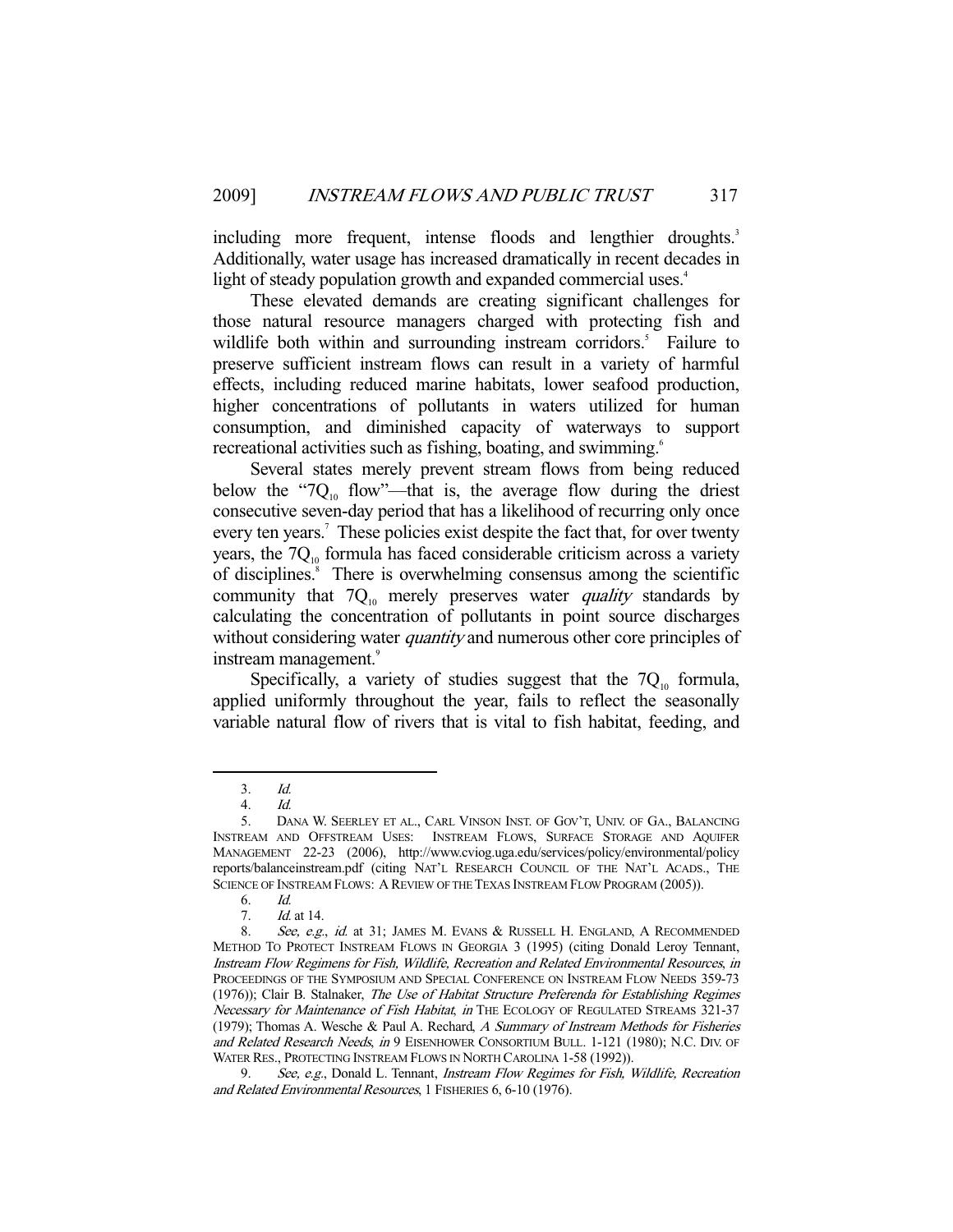reproduction.<sup>10</sup> High flows are necessary to flush sediments and waste, as well as recharge the system's fertility by infusing the waterway with nutrients; intermediate flows prevent the stranding of eggs and provide adequate oxygenation for life development; and low, but not stagnant, flows preserve adequate waste capacity and prevent overcrowding of fish populations.<sup>11</sup>

 The protection of instream flows preserves water management options for future generations, and a varied size structure and level of species diversity is reflective of a healthy fish assemblage, which provides a measurable indication of watershed condition.<sup>12</sup> Do states have an affirmative common law, or judicially mandated, duty to these future generations beyond the strictures of their water codes to protect the sustainability of watercourses to support freshwater and marine life in the face of growing stresses on these resources?

 The common law public trust doctrine recognizes that the public has particular inalienable rights to certain natural resources and provides that these resources are held in trust for the benefit and use of all people.<sup>13</sup> Hawai'i, in a landmark 2000 decision by the state's supreme court in *In* re Water Use Permit Applications (Wai'ahole  $I_{n}^{14}$  became the first regulated riparian state to recognize explicitly that the public trust

<sup>10.</sup> See TOM ANNEAR ET AL., INSTREAM FLOWS FOR RESOURCE STEWARDSHIP 131 (Rev. ed. 2004); GA. DEP'T OF NATURAL RES., INTERIM INSTREAM FLOW PROTECTION STRATEGY 26 (2001) ("[A]lthough DNR's  $7Q<sub>10</sub>$  rule is designed to protect water quality, it is NOT based on the science of how much water should remain in a stream to maintain a healthy aquatic community."); Christopher C. Estes & John F. Orsborn, Review and Analysis of Methods for Quantifying Instream Flow Requirements, 22 WATER RES. BULL. 389-98 (1986); James S. Bulak & Gerrit J. Jobsis III, South Carolina Instream Flow Studies: A Status Report 1-51 (1989); Donald J. Orth & Paul M. Leonard, Comparison of Discharge Methods and Habitat Optimization for Recommending Instream Flows To Protect Fish Habitat, 5 REGULATED RIVERS: RES. & MGMT. 129-38 (1990); Bradford Bowman, *Instream Flow Regulation: Plugging the Holes in Maine's* Water Law, 54 ME. L. REV. 287, 307 (2002) (describing Maine's interim policy of relying on  $7Q<sub>10</sub>$ as showing "no consideration for either the natural hydrograph or the seasonal needs of the riverine ecosystem").

<sup>11.</sup> Donald J. Orth & Paul M. Leonard, Comparison of Discharge Methods and Habitat Optimization for Recommending Instream Flows To Protect Fish Habitat, 5 REGULATED RIVERS: RESOURCES & MGMT. 129-38 (1990).<br>12. See ANNEAR ET AL.. supra

See ANNEAR ET AL., supra note 10, at 84; The Nature Conservancy, Rivers & Lakes: Cover Story—The Threats to Freshwater Wildlife, http://www.nature.org/earth/rivers/coverstory. html (last visited Nov. 8, 2008) ("The world's great rivers and their interconnect [ed] habitats provide an array of ecological services that support us. They purify water, control floods and provide abundant food sources. But our changes to river systems are causing more people to experience poor water quality, scarcity of water, increased flooding and low levels of native fishes and birds for food.").

<sup>13.</sup> See, e.g., Joseph L. Sax, The Public Trust Doctrine in Natural Resources Law: Effective Judicial Intervention, 68 MICH. L. REV. 471 (1970). Sax's article is the seminal work addressing the modern day public trust.

 <sup>14. 9</sup> P.3d 409 (Haw. 2000).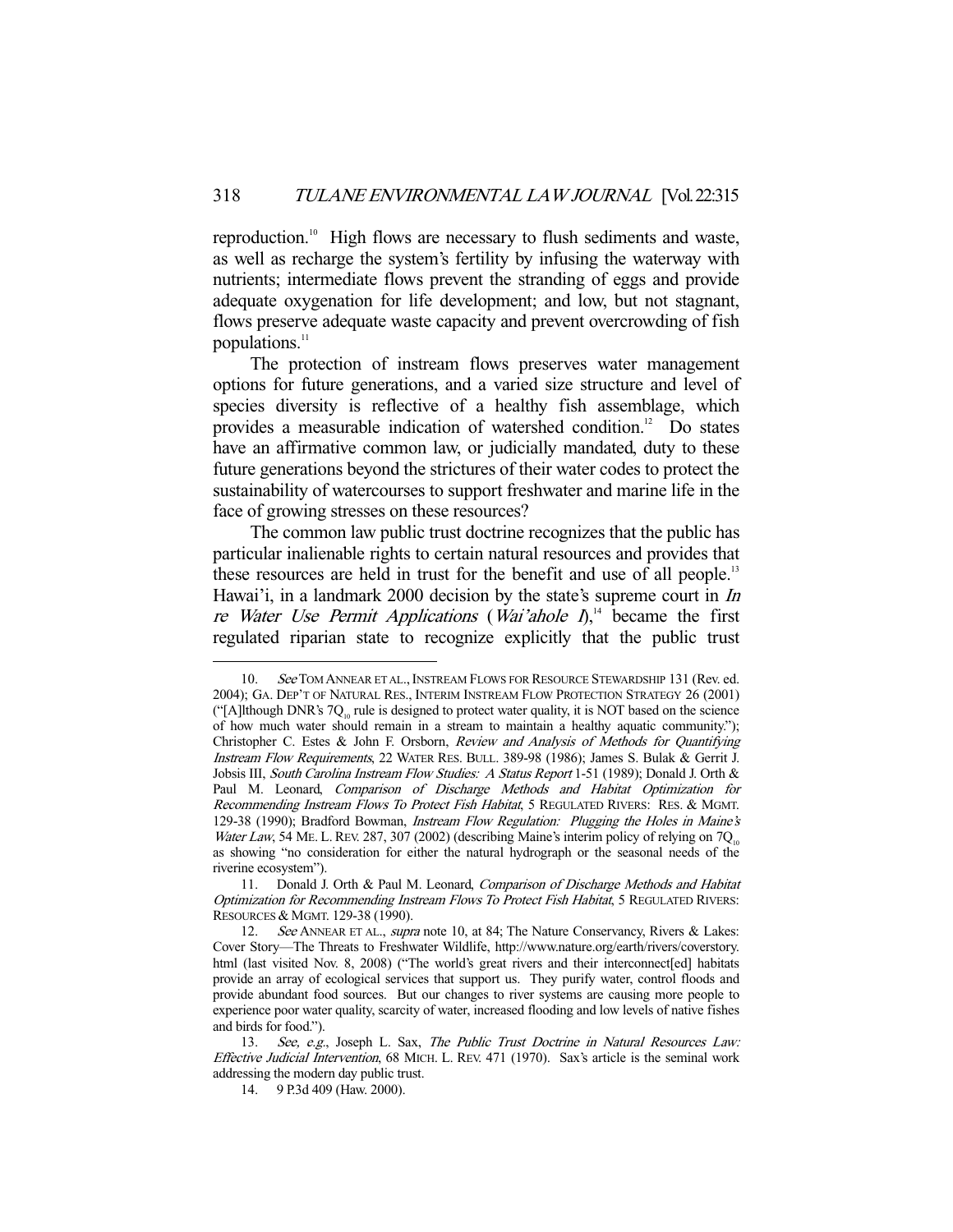doctrine operates independently of the state's legislatively pronounced water code.<sup>15</sup> Since that time, several commentators have suggested that Hawai'i's approach could assist mainland states facing an urgent need to move proactively, rather than waiting to react to imminent water conflicts and crises.<sup>16</sup>

However, there is little evidence that the *Wai'ahole I* decision has played any appreciable role in addressing water quantity issues in the many regulated riparian jurisdictions in the eastern United States, where, as in Hawai'i, state governments administer comprehensive water withdrawal and water management programs that allow diversions for certain uses.17 This Article suggests that the Hawai'i high court's decision can function as the foundation for a conceptual framework in which the

<sup>15.</sup> See id. Various competing theories have emerged with respect to the wisdom and validity of utilizing the public trust doctrine to protect instream flows in states that follow an appropriative rights system of water allocation, where the first, or "senior," user of a water source is afforded priority over subsequent, or "junior," users. See generally Nat'l Audubon Soc'y v. Superior Court, 658 P.2d 709 (Cal. 1983) (extending public trust to California's nonnavigable waters above mean high water line because diversion of these waters would affect navigable waters downstream); United Plainsmen Ass'n v. N.D. State Water Conservation Comm'n, 247 N.W.2d. 457 (N.D. 1976) (declaring that the public trust doctrine includes water conservation); Ralph Johnson, Public Trust Protection for Stream Flows and Lake Levels, 14 U.C. DAVIS L. REV. 233 (1980) (asserting that public trust doctrine can place limits on water extraction in appropriative rights states); Jan S. Stevens, Public Trust and Instream Uses, 19 ENVTL. L. 605 (1989) (addressing California stream flows); Scott W. Reed, Fish Gotta Swim: Establishing Legal Rights to Instream Flows Through the Endangered Species Act and the Public Trust Doctrine, 28 IDAHO L. REV. 645 (1992) (addressing Idaho stream flows); Matt Clifford, Comment, Preserving Stream Flows in Montana Through the Constitutional Public Trust Doctrine: An Underrated Solution, 16 PUB. LAND L. REV. 117 (1995) (addressing Montana stream flows); Craig Anthony Arnold & Leigh A. Jewel, Litigation's Bounded Effectiveness and the Real Public Trust Doctrine: The Aftermath of the Mono Lake Case, 14 HASTINGS W.-N.W. J. ENVTL. L. & POL'Y 1177 (2008) (contending that judicial application of public trust doctrine is ineffective when compared to postlitigation conflict resolution between competing parties).

<sup>16.</sup> See, e.g., Denise E. Antolini, Water Rights and Responsibilities in the Twenty-First Century: A Foreword to the Proceedings of the 2001 Symposium on Managing Hawai'i's Public Trust Doctrine, 24 U. HAW. L.REV. 1,3 (2001); Proceedings of the 2001 Symposium on Managing Hawai'i's Public Trust Doctrine 39 (2001), http://www.hawaii.edu/uhreview/publictrust.pdf (statement of Timothy Johns) (suggesting future applications of public trust doctrine will demonstrate that the Hawai'i Supreme Court's decision in *Wai'ahole I* was "cutting edge"); Keala C. Ede, He K*ā*n*ā*wai Pono no ka Wai (A Just Law for Water): The Application and Implications of the Public Trust Doctrine, in In re Water Use Permit Applications, 29 ECOLOGY L.Q. 283, 311- 14 (2002) (suggesting that Wai'ahole I may have significant influence in expanding the public trust doctrine in other jurisdictions).

<sup>17.</sup> See, e.g., Henry E. Smith, Governing Water: The Semicommons of Fluid Property Rights, 50 ARIZ. L. REV. 445, 454 (2008); Kirt Mayland, Navigating the Murky Waters of Connecticut's Water Allocation Scheme, 24 QUINNIPIAC L. REV. 685, 691-98 (2006); Joseph W. Dellapenna, Special Challenges to Water Markets in Riparian States, 21 GA. St. U. L. REV. 305, 336-37 (2004); JOSEPH L. SAX ET AL., LEGAL CONTROL OF WATER RESOURCES 76-80 (3d ed. 2000).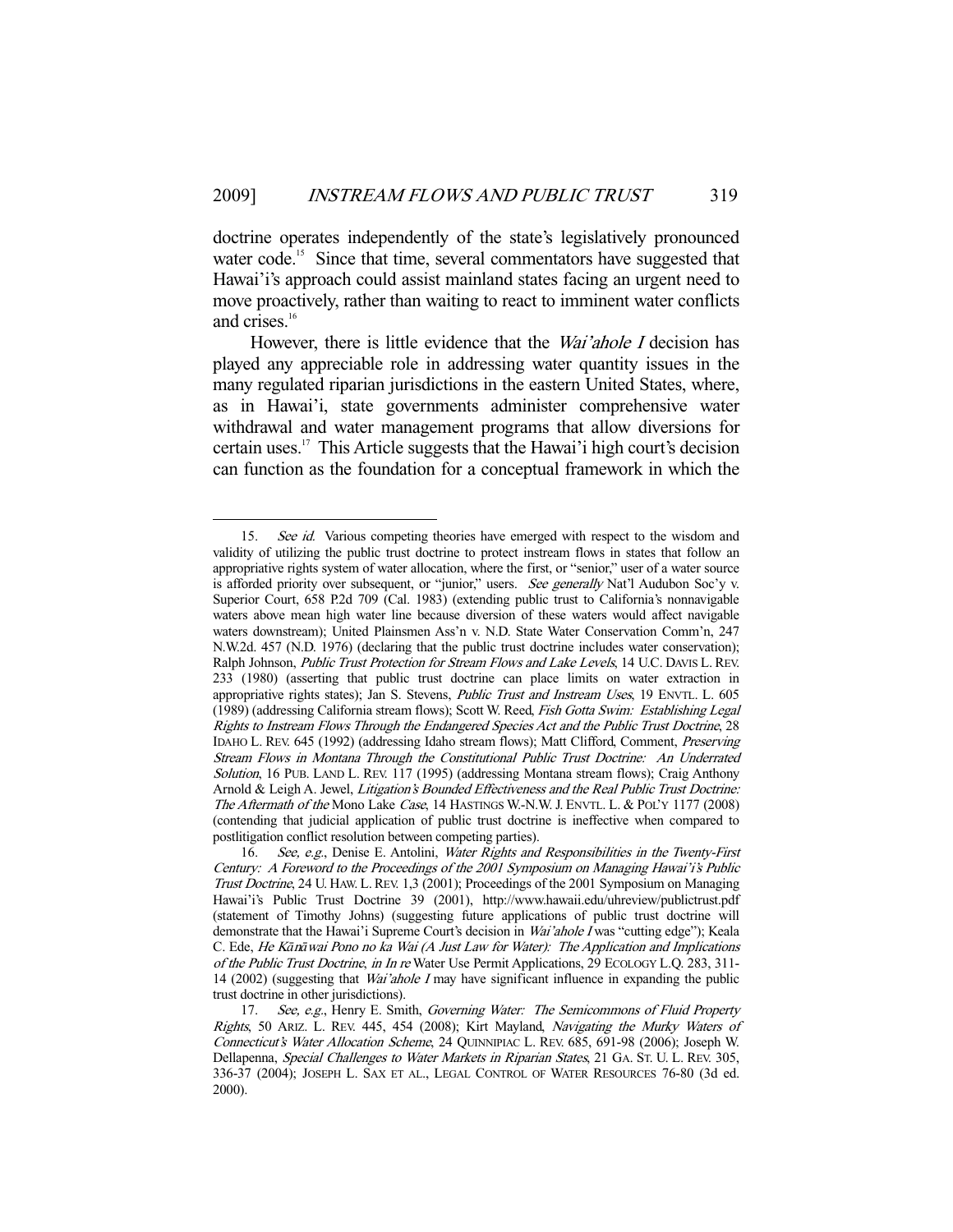public trust doctrine serves as an independent operative in instream flow protection in select regulated riparian states.

 Eighteen states have adopted some form of regulated riparianism in place of customary water allocation systems of riparianism or appropriative rights. $18$  To demonstrate the implementation of the proposed framework derived from Wai'ahole I, this Article applies the framework to the current approach to instream flow protection in Mississippi, which utilizes the  $7Q<sub>10</sub>$  standard. While Mississippi has not faced the statewide water shortages that many other states in the southeast region, including Georgia, Florida, and Alabama, have recently suffered,<sup>19</sup> the current state policy for preserving instream flows appears inadequate nonetheless and serves as a model test subject.

 To set the stage for construction of the proposed framework and its potential application in Mississippi, Part II of this Article discusses Mississippi's conversion to a regulated riparian system in the mid-1980s. Part II also outlines Mississippi's current agency structure for managing instream flows in accordance with federal and state statutory and regulatory law. Part III reveals the need for immediate action in Mississippi by reviewing the fundamental aspects of instream flow management and documenting the failures of the state's  $7Q_{10}$ methodology in light of the contemporary and projected stresses on the state's waterways.

 Parts IV and V develop the conceptual framework for independent operation of the public trust doctrine based upon the principles espoused in the Hawai'i decision and apply it to Mississippi's current water allocation system. The threshold question for whether this framework may be useful to a particular regulated riparian state is whether or not the state's judiciary recognizes both the history and evolving nature of a strong public trust beyond its traditional notions. Therefore, Part IV

<sup>18.</sup> See, e.g., Dale B. Thompson, Of Rainbows and Rivers: Lessons for Telecommunications Spectrum Policy from Transitions in Property Rights and Commons in Water Law, 54 BUFF. L. REV. 157, 191 (2006) (citing SAX ET AL., *supra* note 17, at 79) (listing regulated riparian states of Alabama, Arkansas, Connecticut, Delaware, Florida, Georgia, Hawai'i, Iowa, Kentucky, Maryland, Massachusetts, Minnesota, Mississippi, New Jersey, North Carolina, New York, Virginia, and Wisconsin); see also Joseph W. Dellapenna, The Law of Water Allocation in the Southeastern States at the Opening of the Twenty-First Century, 25 U.ARK. LITTLE ROCK L. REV. 9, 33 (2002); Debra L. Freeman, *Introduction*, in WATER RIGHTS OF THE EASTERN UNITED STATES 1, 3 (Kenneth W. Wright ed., 1998).

 <sup>19.</sup> See U.S. GEOLOGIC SERV., WATER WATCH, http://water.usgs.gov/waterwatch/ (last visited Jan. 30, 2009) (documenting real-time streamflow rates across the United States compared to historical streamflow); see also, e.g., Tammy L. Shaw, Sharing Water in Alabama, Georgia and Florida: An Update on the Tri-State Water Wars, 21 WATER LOG 10, 10-11 (2001); Dellapenna, supra note 18, at 86 n.596.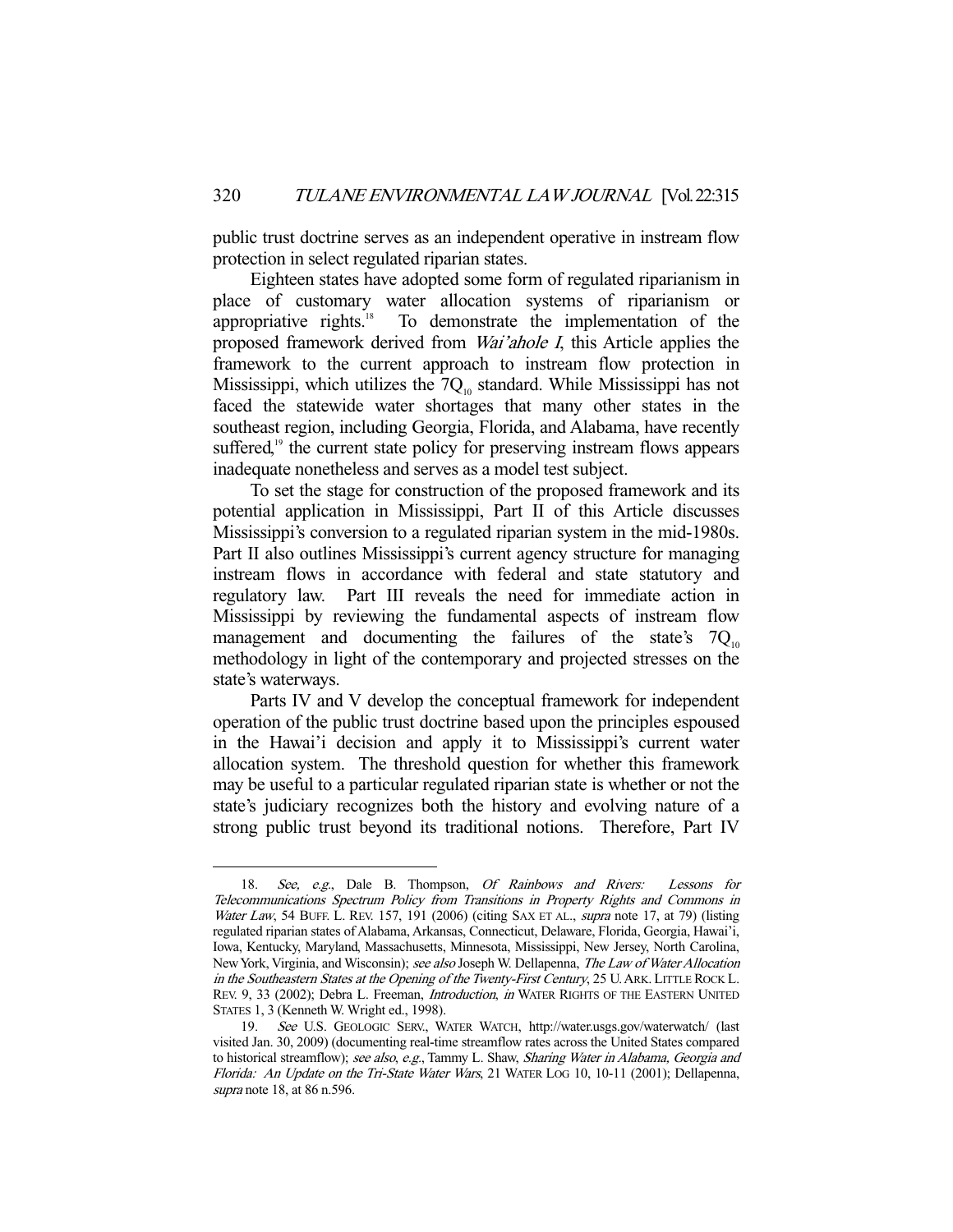outlines Mississippi's common law obligations to her people as the trustee of particular natural resources under the state's broad and continually developing public trust doctrine.

 Beyond this threshold question, this Article contends in Part V that for the public trust doctrine to play a significant role in a regulated riparian state, as *Wai'ahole I* indicates, the state's courts must: (1) show a willingness to adopt a higher level of scrutiny when public trust resources are at stake than the traditional deference afforded to agency decisions, (2) recognize that the state's codification of the trust by state statute or regulatory code does not eradicate or subsume any function for common law public trust principles, and (3) regard the doctrine as a mandatory obligation as opposed to a voluntary authority.

 Part V then analyzes whether or not recent rulings by Mississippi's judiciary comport with this proposed framework derived from the Hawai'i decision. It concludes that the public trust doctrine may have untapped potential as an independent source for preserving instream flows in Mississippi and conceivably other regulated riparian states, to avoid ecological degradation in the face of anticipated water shortages.

 Part V closes by explaining that those who choose to rely upon the trust as an independent source will face significant legal hurdles, as application of the trust is not just an environmental issue, but also a constitutional one. For this reason, state courts will need to grapple with constitutional issues, such as separation of powers, takings jurisprudence, and standing. Part VI concludes with a discussion of the remaining role for balancing tests in states that recognize the trust as an operative independent of codified water regimes.

# II. A FRAMEWORK FOR INSTREAM FLOW MANAGEMENT

 Traditionally, the eastern part of the United States governed water allocation through riparianism, while the west favored the prior appropriation doctrine.<sup>20</sup> Subpart A of this Part addresses these traditional water rights systems, while Subpart B analyzes the conversion undertaken by Mississippi and many other states to a modified system known as regulated riparianism.

<sup>20.</sup> See Freeman, *supra* note 18.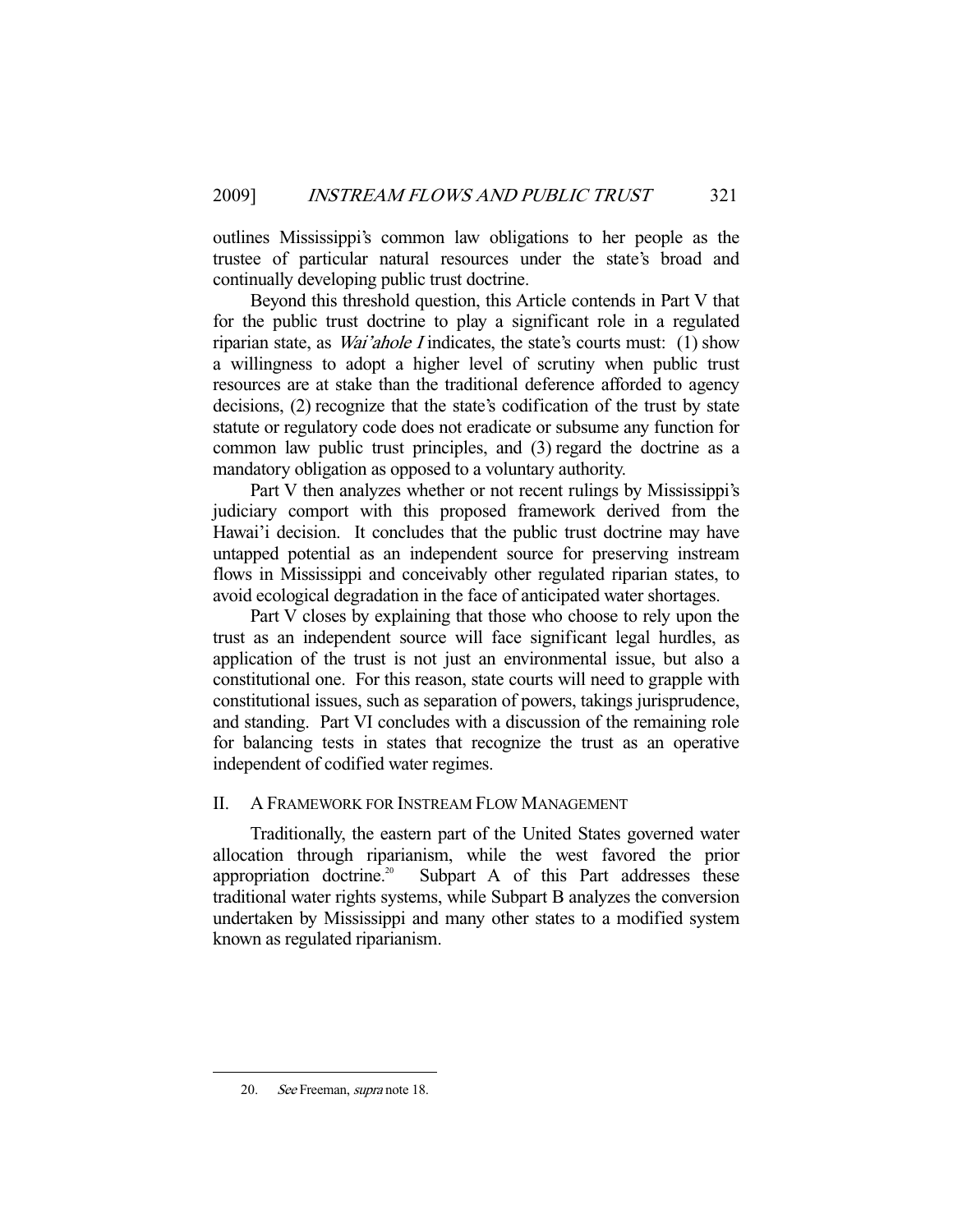## A. Traditional Water Rights Systems

 Subparts 1 and 2 summarize the traditional water rights allocation systems of riparianism and prior appropriation, respectively, and the inherent problems associated with each regime.

# 1. Riparian Rights

-

 Since at least the dawn of the nineteenth century, eastern states generally adhered to a riparian rights structure, whereby the owner of land affronting a waterway had the right to a continued flow of that water and utilization of it. $21$  In most jurisdictions, over time, a riparian owner's common law right to make use of the watercourse in its natural state (natural flow theory) transitioned to allow reasonable use of the watercourse (reasonable use theory) in light of legal, economic and weather-related developments.<sup>22</sup> Reasonable use protects not the

 <sup>21.</sup> See Tyler v. Wilkinson, 24 F. Cas. 472, 474 (D.R.I. 1827) (No. 14,312) ("Prima facie every proprietor upon each bank of a river is entitled to the land, covered with water, in front of his bank, to the middle thread of the stream, or, as it is commonly expressed, usque ad filum aquae. In virtue of this ownership he has a right to the use of the water. . . . But, strictly speaking, he has no property in the water itself; but a simple use of it, while it passes along."); James Christman, Riparian Doctrine, in WATER RIGHTS OF THE UNITED STATES 21 (Kenneth Wright ed., 1998); Eva Morreale Hanks, The Law of Water in New Jersey, 22 RUTGERS L. REV. 621, 628-29 (1968). For a detailed discussion of the origins of riparian rights prior to the colonization of America, see Joseph W. Dellapenna, The Development and Persistence of Riparian Rights, in 1 WATERS AND WATER RIGHTS § 7.01-.01(a) (Robert E. Beck ed., 2007 repl. vol.); Anthony Scott & Georgina Coustalin, The Evolution of Water Rights, 35 NAT. RESOURCES J. 821 (1995).

 <sup>22.</sup> See, e.g., Harris v. Brooks, 283 S.W.2d 129, 132-34 (Ark. 1955) (applying rationale for reasonable use approach); MORTON HORWITZ, THE TRANSFORMATION OF AMERICAN LAW, 1780-1860, at 33-53 (1977) (discussing changes that dams and mills had on nineteenth-century water law, including initiating shift to reasonable use); Richard Ausness, Water Rights Legislation in the East: A Program for Reform, 24 WM. & MARY L. REV. 547, 549 (1983) [hereinafter Ausness, Water Rights Legislation in the East] (noting that reasonable use rule is employed in majority of riparian states); E.P. Krauss, *The Legal Form of Liberalism: A Study of Riparian and* Nuisance Law in Nineteenth Century Ohio, 18 AKRON L. REV. 223, 229-30 (1984) (stating that Ohio courts abandoned natural flow and adopted reasonable use due to industrialization); Carol M. Rose, Energy Efficiency in the Realignment of Common-Law Water Rights, 19 J. LEGAL STUD. 261, 267-73 (1990) (describing the shift in England from "ancient uses" after introduction of mills). But see Theodore Lauer, The Common Law Background of the Riparian Doctrine, 28 MO. L. REV. 60, 60-61 (1963) (suggesting that the riparian rights system originated on theory of reasonable use). See also RESTATEMENT (SECOND) OF TORTS § 850A, introductory note (1979) (providing list of traditional factors utilized in determining whether a use is reasonable). The natural flow theory differentiates "consumptive uses," such as drinking and bathing, from "artificial uses," such as irrigation, mining and large-scale watering of livestock, allowing interference with the natural flow only for the former. See Richard Ausness, Water Rights, the Public Trust Doctrine, and the Protection of Instream Uses, 1986 U. ILL. L. REV. 407, 416 [hereinafter Ausness, *Protection of Instream Uses*].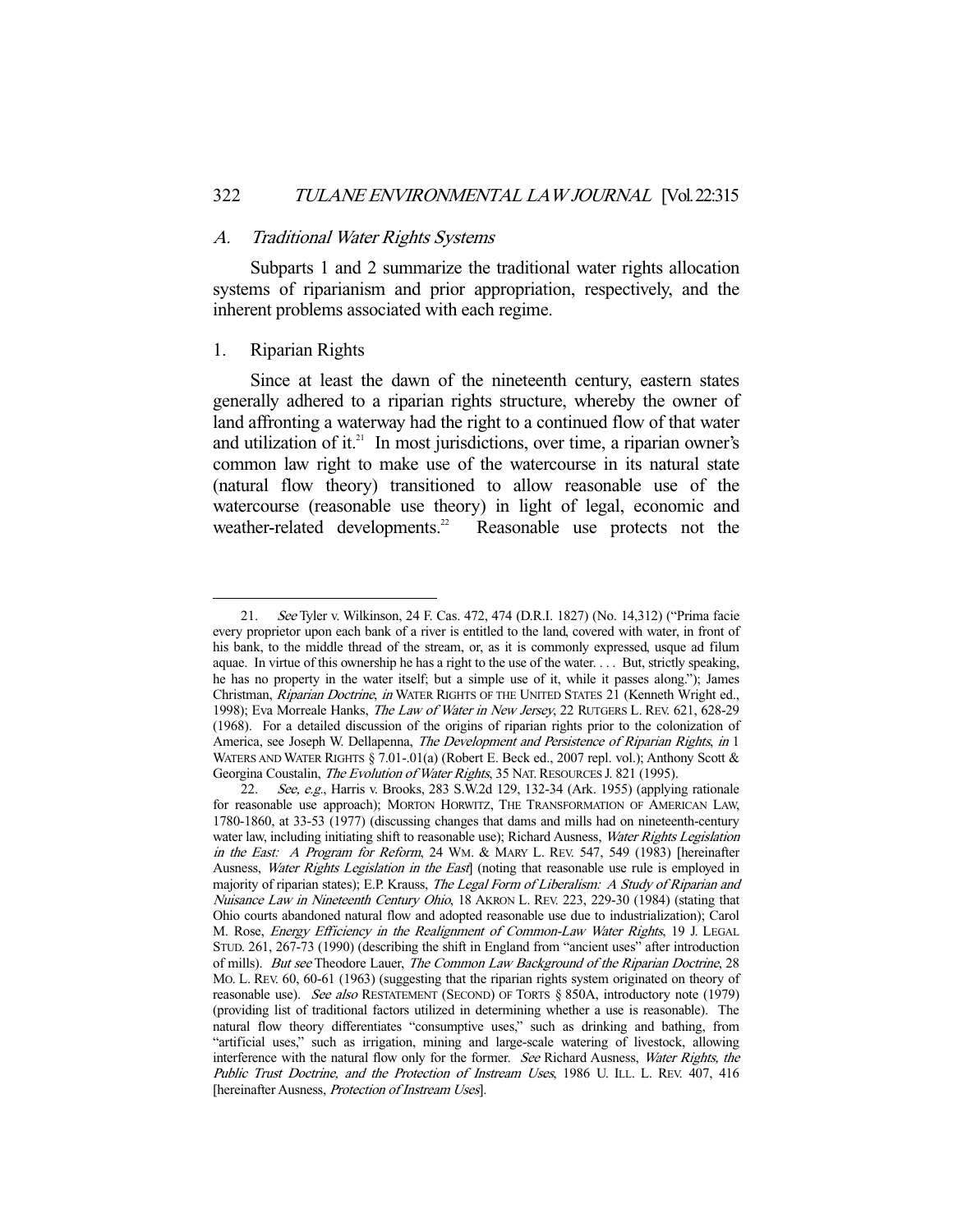customary historical flow of a watercourse, but rather the equal right of all contiguous riparian owners to use the water.<sup>23</sup>

 In instances in which water is limited in a riparian system, the judiciary has fashioned, at times, pro rata shared solutions among legal users.<sup>24</sup> In balancing competing uses, courts generally are loathe to consider noneconomic uses, leading to the rather unpredictable and alarming possibility that a long-term established use could lose priority to a new, commercial venture.<sup>25</sup> Further, this balancing often protects only those recreational or environmental resources that correspond to one or both competitors' economic interests.<sup>26</sup>

 When nonnative populations first inhabited those states west of the Mississippi River as territories, they commonly imported this traditional riparian rights doctrine.<sup>27</sup> However, the new western mining, timber, and farming economies had two primary concerns with the riparian system: (1) the exploitation of water resources under the riparian system produced uncertainty in capital investments, as subsequent users could preempt current users simply by proposing a new use that resulted in a greater net economic benefit;<sup>28</sup> and (2) the new industries became

<sup>23.</sup> See, e.g., Lukis v. Ray, 888 N.E.2d 325, 330-31 (Ind. App. 2008); Panetta v. Equity One, Inc., 920 A.2d 638, 644 (N.J. 2007); Joseph W. Dellapenna, The Right To Consume Water Under "Pure" Riparian Rights, in 1 WATERS AND WATER RIGHTS, supra note 21, § 7:41-52.

<sup>24.</sup> See, e.g., Lastinger v. Toyah Valley Irrigation Co., 167 S.W. 788, 791 (Tex. App. 1914) ("[I]n case of shortage of water from drought, accident or other cause, the water to be distributed shall be divided among all consumers pro rata, according to the amount he or they may be entitled to, to the end that all shall suffer alike, and preference be given to none."); Cozy Lake, Inc. v. Nyoda Girls' Camp, 131 A. 892 (N.J. 1926) (suggesting proportional allotment during peak drought conditions); Jones v. Oz-Ark-Val Poultry Co., 306 S.W.2d 111, 115 (Ark. 1957) (holding that competing users have a "correlative right" to the use of water to the "extent of a reasonable share" during water shortage); see also Dellapenna, supra note 17, at 316 ("When pro rata sharing among competing users is possible, courts, under the reasonable use rule, have preferred it as the fairest resolution when there is a limited amount of water."); Steven T. Miano & Michael E. Crane, Eastern Water Law: Historical Perspectives and Emerging Trends, 18 NAT. RESOURCES & ENV'T 14, 16 (2003) (discussing uncertainties of pro rata sharing via litigation). But see Joseph W. Dellapenna, *Developing a Suitable Water Allocation Law for Pennsylvania*, 17 VILL. ENVTL. L.J. 1, 11 (2006) ("[Pro rata sharing] is not always possible.... In such cases, choices must be made to cut off one user altogether so that another riparian might continue to use the water.").

<sup>25.</sup> See Dellapenna, supra note 17, at 316-17. In addition to a lack of resources on the part of small water users to engage in litigation, the system necessarily favors larger water users because the resultant economic impact to the large user generally outweighs any converse loss on the part of the smaller user. See id. at 319; Ausness, Water Rights Legislation in the East, supra note 22, at 553.

<sup>26.</sup> See Ausness, *Protection of Instream Uses, supra* note 22, at 418.<br>27. Theodore E. Lauer, *Reflection on Riparianism*, 35 Mo. L. REV. 1

Theodore E. Lauer, Reflection on Riparianism, 35 Mo. L. REV. 1, 3 (1970).

See In re Waters of Long Valley Creek Stream Sys., 599 P.2d 656, 665-66 (Cal. 1979) (citing California legislature's efforts to inject surety in water use investment by eliminating riparianism, a "principal source of [the] uncertainty"); Pleasant Valley Canal Co. v. Borror, 72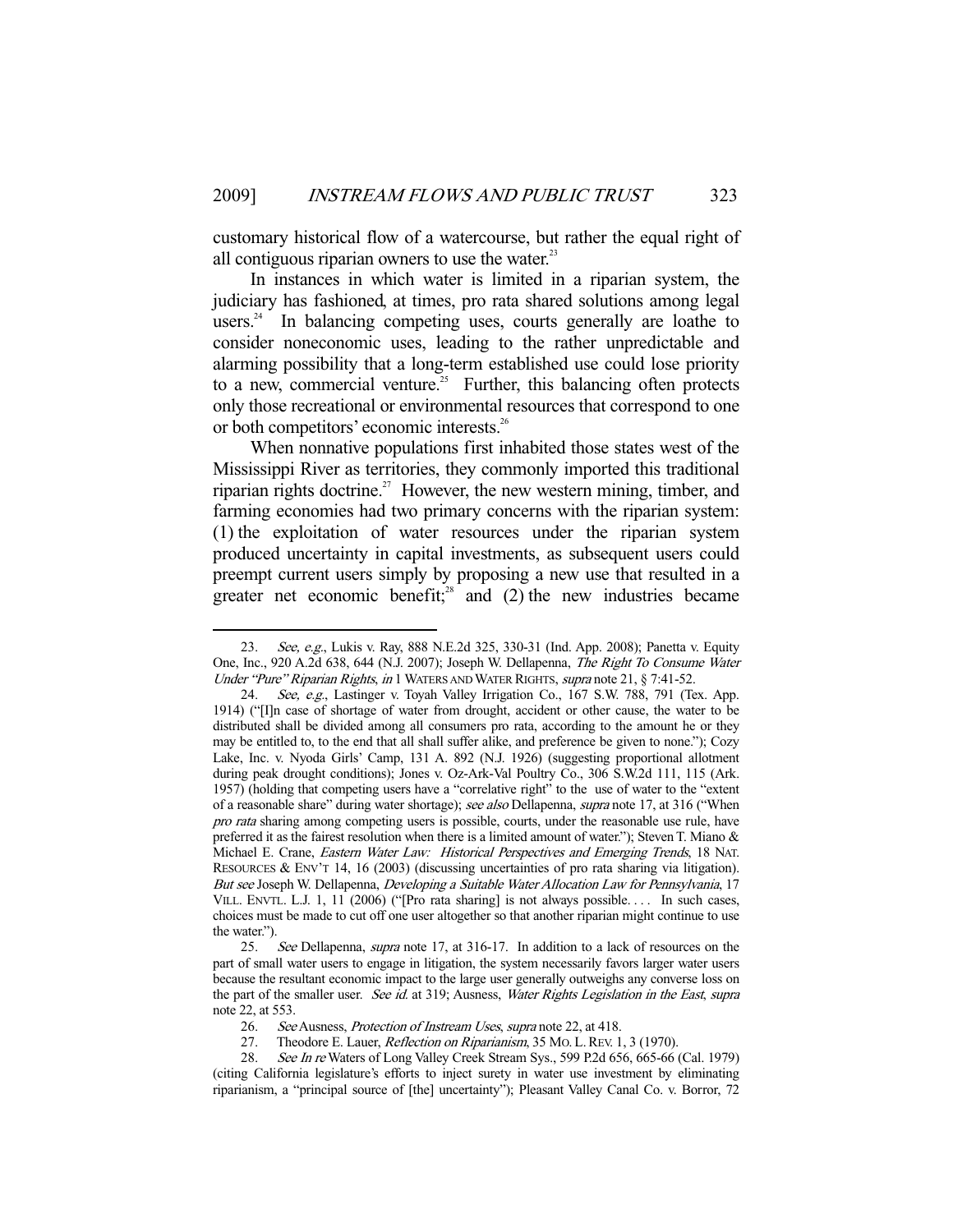dependent on the diversion of water to properties that did not abut waterways,<sup>29</sup> which the courts in riparian jurisdictions necessarily considered an unreasonable use in light of the fact that the right itself arose only through the riparian nature of the property.<sup>30</sup> From these burgeoning markets in the arid west arose the common law system of appropriative rights.

## 2. Appropriative Rights

-

 The central component of this private property-based structure is its temporal nature. Regardless of the proximity of the ultimate water use to the relevant water source, the first user of water attains an appropriation right as the superior user, with all subsequent users assuming relative junior status. $31$  Many attribute this course to a simple reality one scholar dubbed the "Great Thirst": miners of the mid-1800s trespassed on native western lands without an organized federal government in place and diverted the water they needed.<sup>32</sup> However, while the regime's common

Cal. Rptr. 2d 1, 24 (Ct. App. 1998); Lauer, supra note 27, at 15; Richard S. Harnsberger, Prescriptive Water Rights in Wisconsin, 1961 WIS. L. REV. 47, 60 (1961). But see Proceedings of the 2001 Symposium on Managing Hawai'i's Public Trust Doctrine, supra note 16, at 61 (statement of Jan Stevens) (suggesting that water uses generate a false sense of certainty that users are not entitled to in light of today's water shortages).

<sup>29.</sup> Richard Roos-Collins, Riparian and Appropriative Water Rights Systems-Hybrid States, in PROCEEDINGS OF THE PUBLIC TRUST DOCTRINE AND ITS APPLICATION TO PROTECTING INSTREAM FLOWS, supra note 1, at 7 (stating that some canal systems in present-day California extended more than ten miles to facilitate the gold rush); see also Ausness, Protection of Instream Uses, supra note 22, at 419 (distinguishing appropriative rights in that they are not restricted to riparian owners).

 <sup>30.</sup> See, e.g., Anaheim Union Water Co. v. Fuller, 88 P. 978, 980 (Cal. Ct. App. 1907) ("Land which is not within the watershed of the river is not riparian thereto, and is not entitled, as riparian land, to the use or benefit of the water from the river.  $\ldots$ "); Dellapenna, *supra* note 21, § 746.

 <sup>31.</sup> See, e.g., Orr v. Arapahoe Water & Sanitation Dist., 753 P.2d 1217 (Colo. 1988); State ex rel. Cary v. Cochran, 292 N.W. 239, 242-43 (Neb. 1940); Basin Elec. Power Coop. v. State Bd. of Control, 578 P.2d 557 (Wyo. 1978); Ralph Johnson, Public Trust Protection for Stream Flows and Lake Levels, 14 U.C. DAVIS L. REV. 233, 257-58 (1980); T. Scribner, Note, Arizona Water Law: The Problem of Instream Appropriation for Environmental Use by Private Appropriators, 21 ARIZ. L. REV. 1095, 1098 (1979); Timothy Conway, Note, National Audubon Society v. Superior Court: The Expanding Public Trust Doctrine, 14 ENVTL. L. 617, 627 (1984); Martha E. Mulvany, State ex rel. Martinez v. City of Las Vegas: The Misuse of History and Precedent in the Abolition of the Pueblo Water Rights Doctrine in New Mexico, 45 NAT. RESOURCES J. 1089, 1096-97 (2005); Julia S. Waters, Comment, Safeguarding Colorado's Water Supply: The New Congruence of Title Insurance and Water Rights Conveyances, 77 U. COLO. L. REV. 491, 493-94 (2006).

<sup>32.</sup> See NORRIS HUNDLEY, THE GREAT THIRST: CALIFORNIANS AND WATER, 1770S-1990S, at 67-73 (1992); see also, e.g., Jennison v. Kirk, 98 U.S. 453, 457 (1878) (stating that law "recognized discovery, followed by appropriation, as the foundation of the possessor's title" and that miners "were emphatically the law-makers, as respects mining, upon the public lands in the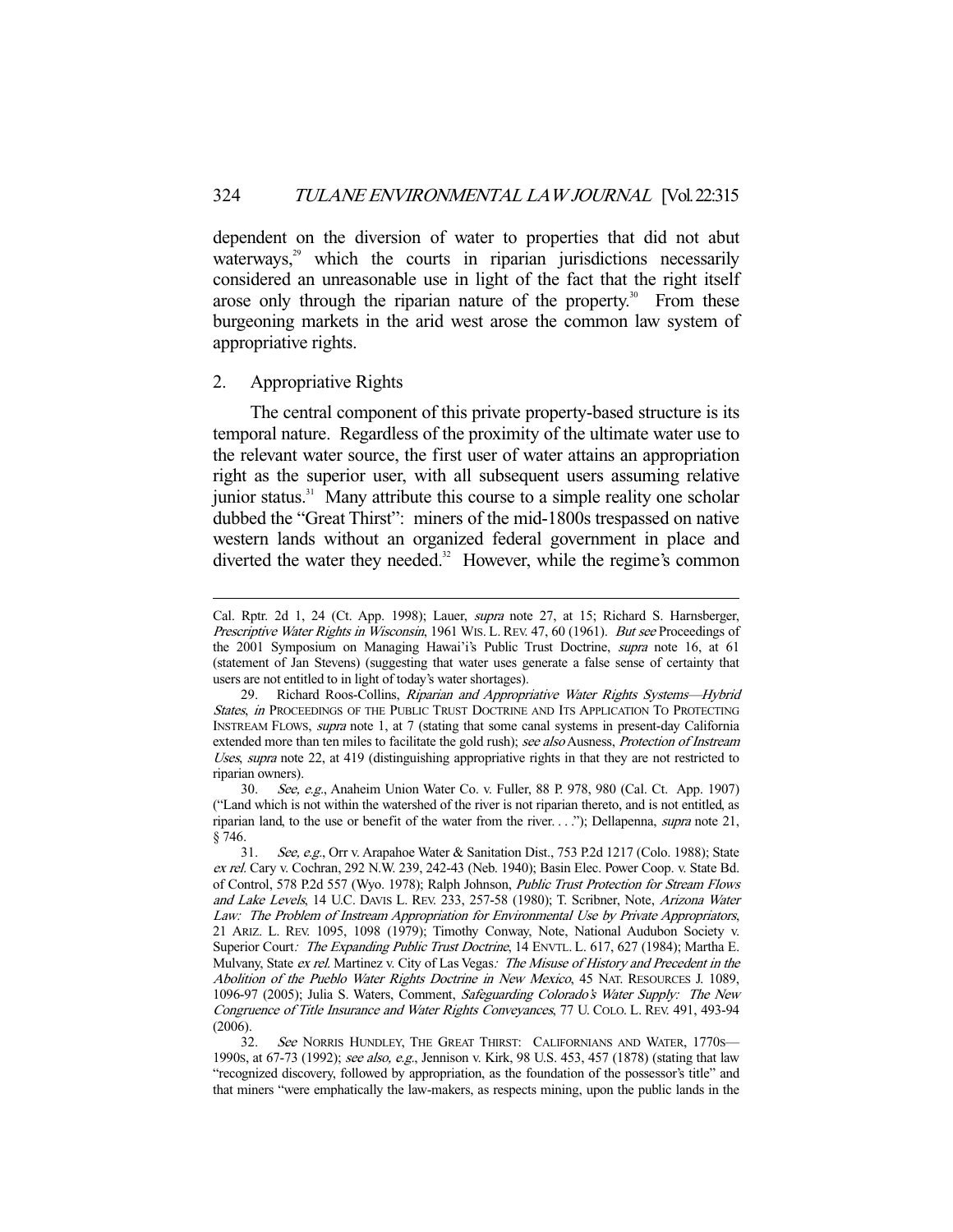moniker "first in time, first in right" sounds rather straightforward, modern accounting systems implemented to record user priority have faced significant difficulty in identifying these users and the associated appropriated quantities.<sup>33</sup>

 In addition to these recordation difficulties, the appropriation system has faced considerable substantive criticism. As Professor Joseph Dellapenna has explained, the scheme rejects a basic premise of introductory economics.<sup>34</sup> During water shortages, the junior user loses all water rights before the senior user loses  $any$ <sup>35</sup>. Therefore, the junior user loses marginal units of high productivity while a senior user retains marginal units of low productivity.<sup>36</sup> In addition, appropriative rights encourage wasteful capital investment and development, as water users attempt to gain priority over unappropriated waters through excessive diversions before any need for the water is even established.<sup>37</sup>

 Early in the twentieth century, many western states enacted statutory or administrative permitting codes in an effort to constrain appropriative diversion to "beneficial uses" and provide some protection for public interests in watercourses.<sup>38</sup> However, the principles of these provisions

-

37. See, e.g., Dellapenna, supra note 17, at 316-17; Amy Beatie & James Fosnaught, The City of Golden's Application for Surface Water Rights: A Kayak Course, Instream Flow, Dilution, or What?, 2 U. DENV. WATER L. REV. 273, 282 (1999); Janet C. Neuman, Beneficial Use, Waste, and Forfeiture: The Inefficient Search for Efficiency in Western Water Use, 28 ENVTL. L. 919, 922 (1998); Steve J. Shupe, Waste in Western Water Law: A Blueprint for Change, 61 Or. L. REV. 483, 486 (1982). The rapid evolution of more efficient technologies that increase productivity from smaller volumes of water further supports re-examining the historic justification for a pure prior appropriation system. See, e.g., Robert Benjamin Naeser & Lynne Lewis Bennett, The Cost of Noncompliance: The Economic Value of Water in the Middle Arkansas River Valley, 38 NAT. RESOURCES J. 445 (1998); Sherry J. Tippett & Craig O'Hare, Using Price To Limit Water Use: A Case Study of the City of Santa Fe, 39 NAT. RESOURCES J. 169 (1999).

38. See WELLS A. HUTCHINS, WATER RIGHTS LAWS IN THE NINETEEN WESTERN STATES 491 (1971) (explaining Wyoming's adoption of a water code in 1890); Mark Squillace, Wyoming,

State"); Joseph W. Dellapenna, *Dual Systems, in* WATERS AND WATER RIGHTS, *supra* note 21, § 8:10-11; Dellapenna, supra note 18, at 20-21.

<sup>33.</sup> See, e.g., A. DAN TARLOCK, WATER TRANSFERS IN THE WEST: EFFICIENCY, EQUITY, AND THE ENVIRONMENT 76 (1992); Corwin W. Johnson, The Challenge of Prescriptive Water Rights, 30 TEX. L.REV. 669, 673 (1952); C. Peter Goplerud III, Adjudication of Water Rights, in 2 WATERS AND WATER RIGHTS, supra note 21, § 16:1-7.

 <sup>34.</sup> See Dellapenna, supra note 18, at 24.

 <sup>35.</sup> Id. at 24-25.

 <sup>36.</sup> See Dellapenna, supra note 17, at 323-24 (explaining that risk is not properly allocated because, during shortages, junior users lose all diversion rights before senior users lose any). Presumably, this phenomenon could lead to a pure market-based system of water allocation, where junior users compete to buy surplus water from the senior user. See Dellapenna, supra note 18, at 25-27. However, these markets have not taken shape for a variety of reasons. For example, junior users would assert that they are entitled to the water that senior users are storing and selling.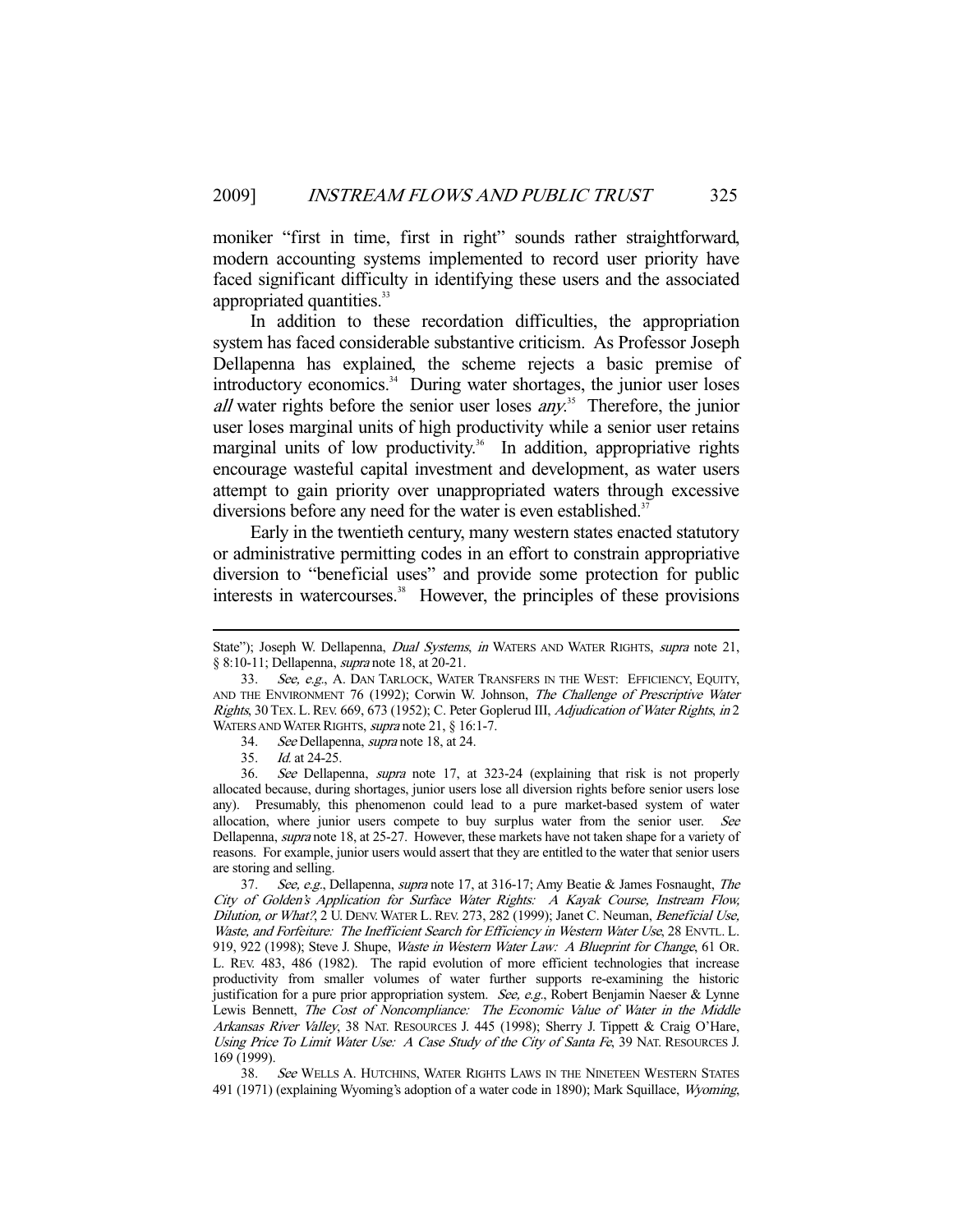rarely apply to existing water rights.<sup>39</sup> Further, they often fall far short of serving environmental interests, including the protection of instream flows to preserve aquatic habitat. $40$ 

-

in 6 WATERS AND WATER RIGHTS, supra note 21, at 1195-1218. Many other states followed Wyoming's lead, including Nebraska (1895); Idaho and Utah (1903); Nevada, New Mexico, Utah, North Dakota, South Dakota, and Oklahoma (1905); Oregon (1909); Texas (1913); California (1914); Kansas and Washington (1917); and Arizona (1919). See Robert E. Beck, Introduction and Background, in 2 WATERS AND WATER RIGHTS, supra note 21, § 11.04(a) n.74.

 With respect to the public interest, the Idaho legislature, for example, vested in the director of the state's Department of Water Resources "considerable authority and discretion to determine and protect the 'local public interest' when issuing or rejecting water permits." See In re Application for Permit No. 47-7680, 759 P.2d 891, 897 (Idaho 1988) (interpreting IDAHO CODE ANN. § 42-203A(5)). In Idaho, a determination of what the "public interest" entails, and any impacts upon it, falls within the discretion of the Department. See Shokal v. Dunn, 707 P.2d 441, 450 (Idaho 1985). The varied applications of the phrase "public interest" are well beyond the scope of this article, though a pronouncement by the Wisconsin Supreme Court serves as an entrée into the field.

This term, 'public interest,' is a very broad term, meaning different things in different connotations.

 As to the lakes and streams of this state, it clearly involves the use by the public "... for all the incidents of navigable waters ... sailing, rowing, canoeing, bathing, fishing, hunting, skating, and other public purposes." Polluted waters do become less useful for most, if not all, of such public purposes.

Reuter v. Dep't of Natural Res., 168 N.W.2d 860, 861-62 (Wis. 1969) (citing Nekoosa-Edwards Paper Co. v. R.R. Comm'n, 228 N.W. 144 (Wis. 1930)).

39. See generally United Plainsmen Ass'n v. N.D. State Water Conservation Comm'n, 247 N.W.2d. 457 (N.D. 1976); Neuman, *supra* note 37. But see Nat'l Audubon Soc'y v. Superior Court, 658 P.2d 709 (Cal. 1983) (holding that public trust imposes on the state a duty of "continuing supervision" of trust resources in allocating consumptive water rights to individuals and municipalities, even where existing but antiquated government allocations to divert Mono Lake and its tributaries did not give the same credence to public trust rights); Jan S. Stevens, Public Trust and Instream Uses, 19 ENVTL. L. 605 (1989) (rejecting argument that lack of commercial navigability of river served to detach state trust obligations in water allocation); see also Ralph Johnson, Public Trust Protection for Stream Flows and Lake Levels, 14 U.C. DAVIS L. REV. 233, 257-58 (1980) ("If the public trust doctrine applies to constrain fills which destroy navigation and other public trust uses in navigable waters, it should equally apply to constrain the extraction of water that destroys navigation and other public interests. Both actions result in the same damage to the public interest.").

40. See, e.g., Dan Tarlock, Appropriation for Instream Flow Maintenance: A Progress Report on 'New' Public Western Waters Rights, 1978 UTAH. L. REV. 211, 212 (1978) (stating that existing appropriative rights regimes focus on consumptive uses at expense of instream uses); Martha Guy, Note, The Public Trust Doctrine and California Water Law: National Audubon Society v. Department of Water and Power, 33 HASTINGS L.J. 653, 654 (1982) (same); Scribner, supra note 31, at 1100 (same). But see El Dorado Irrigation Dist. v. State Water Res. Control Bd., 142 Cal. App. 4th 937, 966 (Ct. App. 2006) ("[W]hen the rule of priority clashes with the rule against unreasonable use of water, the latter must prevail. Every effort, however, must be made to respect and enforce the rule of priority."). Traditionally, water users physically had to divert water to perfect an appropriation, effectively prohibiting a user from deciding to leave his appropriation in the stream to preserve flow. See, e.g., Empire Water & Power Co. v. Cascade Town Co., 205 F. 123 (8th Cir. 1913); Colo. River Water Conservation Dist. v. Rocky Mountain Power Co., 406 P.2d 798 (Colo. 1965); Fullerton v. State Water Res. Control Bd., 153 Cal. Rptr. 518 (Ct. App. 1979). Indeed, early decisions regarded instream uses as improvident because less water would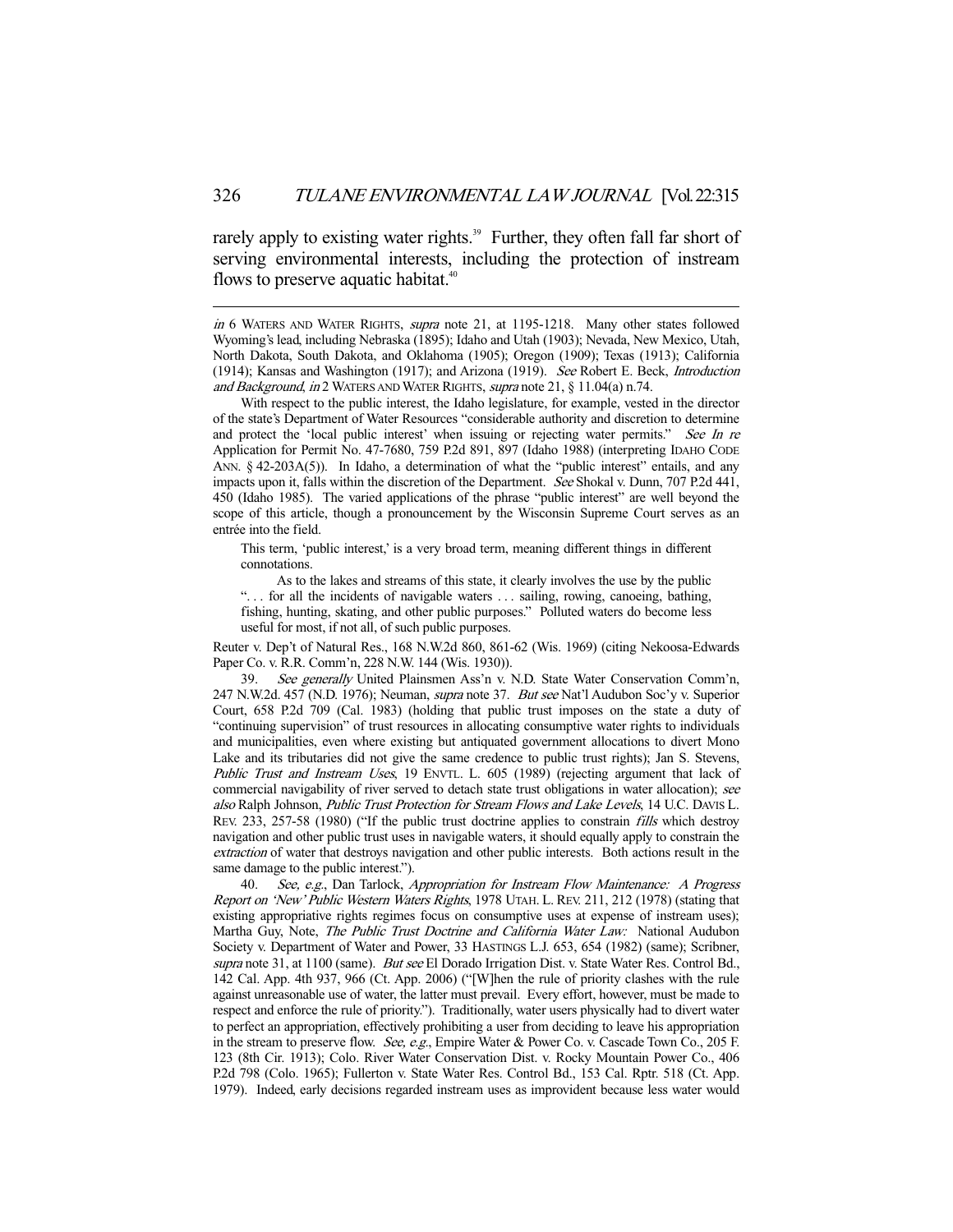## B. Conversion to Regulated Riparianism

 Traditionally, Mississippi was a purely riparian state, as were most eastern states.<sup>41</sup> However, as addressed in Subpart 1 below, in 1956, Mississippi became the only state east of the Mississippi River to adopt a dual system encompassing both appropriative and riparian water rights.<sup>42</sup> Subpart 2 explains that thirty years later, Mississippi repealed its appropriative rights laws and adopted a regulated riparian system.<sup>43</sup>

## 1. An Initial Foray into Appropriation

-

 After localized droughts in the early 1950s, Mississippi adopted a surface water system of appropriative rights in 1956 that continued to recognize uses by riparian owners.<sup>44</sup> However, from 1956 to 1985, no court in the state relied on this appropriative water rights statute to address conflicting water rights claims.<sup>45</sup> Although it is conceivable that this simply "reflects a failure to educate the bar and the judiciary on its existence," the more likely explanation is that the appropriative rights statute simply did not help to resolve disputes.<sup>46</sup>

be available for off-stream uses. See, e.g., Lake Shore Duck Club v. Lake View Duck Club, 166 P.3d 309, 310-11 (Utah 1917) (finding attempted appropriation invalid when purpose of enjoining existing diversion was to feed wild water fowl and allow watercourse to remain in public domain). But see State ex rel. State Game Comm'n v. Red River Valley Co., 182 P.2d 421 (N.M. 1945) (finding recreation and fishing beneficial uses); Brasher v. Gibson, 406 P.2d 441 (Ariz. 1965) (same); Osnes Livestock Co. v. Warren, 62 P.2d 206 (Mont. 1936) (suggesting maintenance of swimming pool or fish pond is beneficial use). More recently, many western states have adopted statutes recognizing instream flows for fishing and recreation as "beneficial uses." See, e.g., ARIZ. REV. STAT. ANN. § 45-151(A) (Supp. 1984-85); CAL. WATER CODE § 1243 (West Supp. 1985); COLO. REV. STAT. § 37-92-103(4) (1974); MONT. CODE ANN. § 85-2-102(4) (1983); OR. REV. STAT. § 537.170(5)(a) (1985); TEX. WATER CODE ANN. § 11.023(a) (Vernon 1972); WASH. REV. CODE § 90.54.020(1) (1986 Supp.); NEV. REV. STAT. § 533.030(2) (1985); N.D. CENT. CODE § 61-04-06.1 (Supp. 1983).

<sup>41.</sup> Dellapenna, *supra* note 18, at 30; see, e.g., Masonite Corp. v. Windham, 48 So. 2d 622 (Miss. 1950).

 <sup>42. 1956</sup> MISS. LAWS 167; Dellapenna, supra note 17, at 336.

 <sup>43. 1985</sup> MISS. LAWS 459 (currently codified at MISS.CODE ANN. §§ 51-3-1 to -3-9 (West 2008)); Dellapenna, supra note 17, at 336. Professor Dellapenna coined the phrase "regulated riparianism" in 1985 to describe water allocation systems based on a public property approach. See Joseph W. Dellapenna, Owning Water in the Eastern United States, in PROCEEDINGS OF THE 6TH ANNUAL INSTITUTE OF EASTERN MINERAL LAW FOUNDATION 33-34 (1985). The phrase is generally accepted in the field. See Dellapenna, supra note 18, at 32 n.134. Many eastern states currently follow some form of a regulated riparian system. See id. at 32 n.137.

<sup>44.</sup> See Richard J. McLaughlin, Mississippi, in 6 WATERS AND WATER RIGHTS, supra note 21, at 707.

<sup>45.</sup> See id.; Dellapenna, *supra* note 18, at 30 n.102.<br>46. See Dellapenna, *supra* note 18, at 30.

See Dellapenna, *supra* note 18, at 30.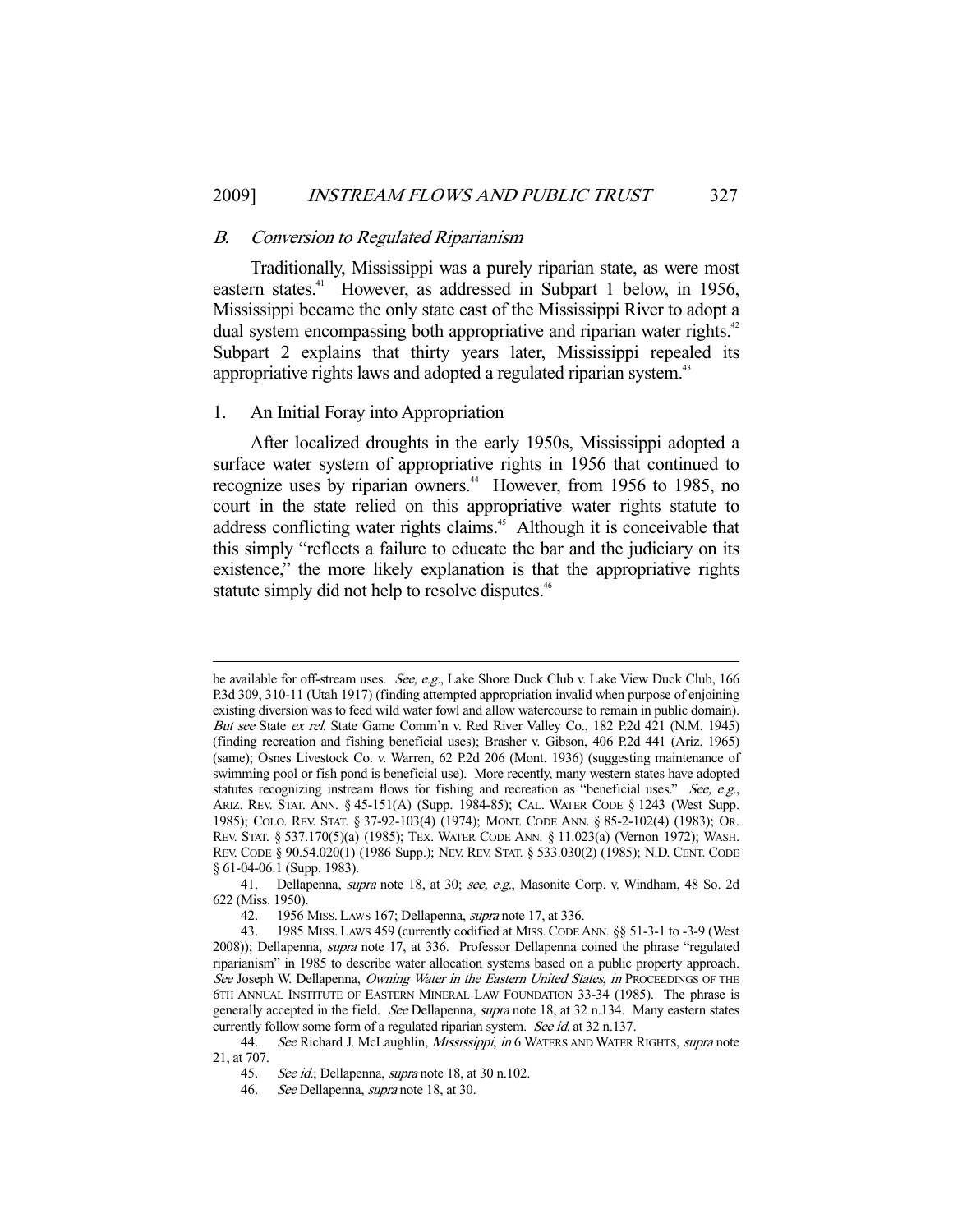By the time Mississippi adopted this appropriative rights regime, most consumptive uses of water had begun.<sup>47</sup> Thus, in a conflict between a riparian user and an appropriative user, the riparian user would always triumph. Courts most often found that either the riparian right would prevail as an earlier appropriation or the appropriative right would be a permitted nonriparian use that must fail in competition with a riparian use.<sup>48</sup> The best possible result for an appropriator was for the court to conduct a balancing test that was little more than the "reasonable use" test of riparianism.<sup>49</sup>

 In light of groundwater shortages in certain parts of the state, Mississippi's then-Governor William Allain created the State Water Management Council in  $1983$ <sup>50</sup> In an effort to encourage conjunctive use of water, the Council determined that surface water and groundwater should be regulated under the same statutory system.<sup>51</sup> It recommended that the legislature repeal the appropriation laws and adopt a permit system for water diversions.<sup>52</sup> This recommendation led the state to adopt a regulated riparianism system through the 1985 Omnibus Water Resource Act.<sup>53</sup> The statute provided that vested rights acquired under the appropriation statute could be preserved by filing notice within three years, yet there is no available public record of any person filing such a notice.<sup>54</sup>

## 2. The Existing Regulated Riparian System

 Regulated riparian regimes, bearing some relationship to a system of public property, ordinarily involve comprehensive statutory water withdrawal and water management permitting and planning programs. Under Mississippi's regulated riparian statute, the state has a duty to

<sup>47.</sup> See McLaughlin, supra note 44, at 707.

 <sup>48.</sup> See Dellapenna, supra note 18, at 30 (citing Anderson-Tully Co. v. Franklin, 307 F. Supp. 539 (N.D. Miss. 1969); Haisch v. Southhaven Land Co., 274 F. Supp. 392 (N.D. Miss. 1967); Phillips v. Davis Timber Co., 468 So. 2d 72 (Miss. 1985); Black v. Williams, 417 So. 2d 911 (Miss. 1982); Hinds-Rankin Metro. Water Ass'n v. Reid, 256 So. 2d 373 (Miss. 1971); Downes v. Crosby Chem., Inc., 234 So. 2d 916 (Miss. 1970)).

 <sup>49.</sup> See id.

<sup>50.</sup> See McLaughlin, *supra* note 45, at 707.

 <sup>51.</sup> Before the mid 1980s, no legislative structure for groundwater management existed, but for those "capacity use areas," or areas experiencing water shortages, as designated by what is known today as the state's Department of Environmental Quality. Id. at 707-08.

 <sup>52.</sup> Id. at 708.

 <sup>53. 1985</sup> MISS. LAWS 459 (currently codified at MISS. CODE ANN. §§ 51-3-1 to -9 (West 2008)) ("It is the policy of the Legislature that conjunctive use of groundwater and surface water shall be encouraged for the reasonable and beneficial use of all water resources of the state."); see McLaughlin, *supra* note 44, at 708.

 <sup>54.</sup> MISS.CODE ANN. §§ 51-3-5, 51-3-29; Dellapenna, supra note 17, at 336-37.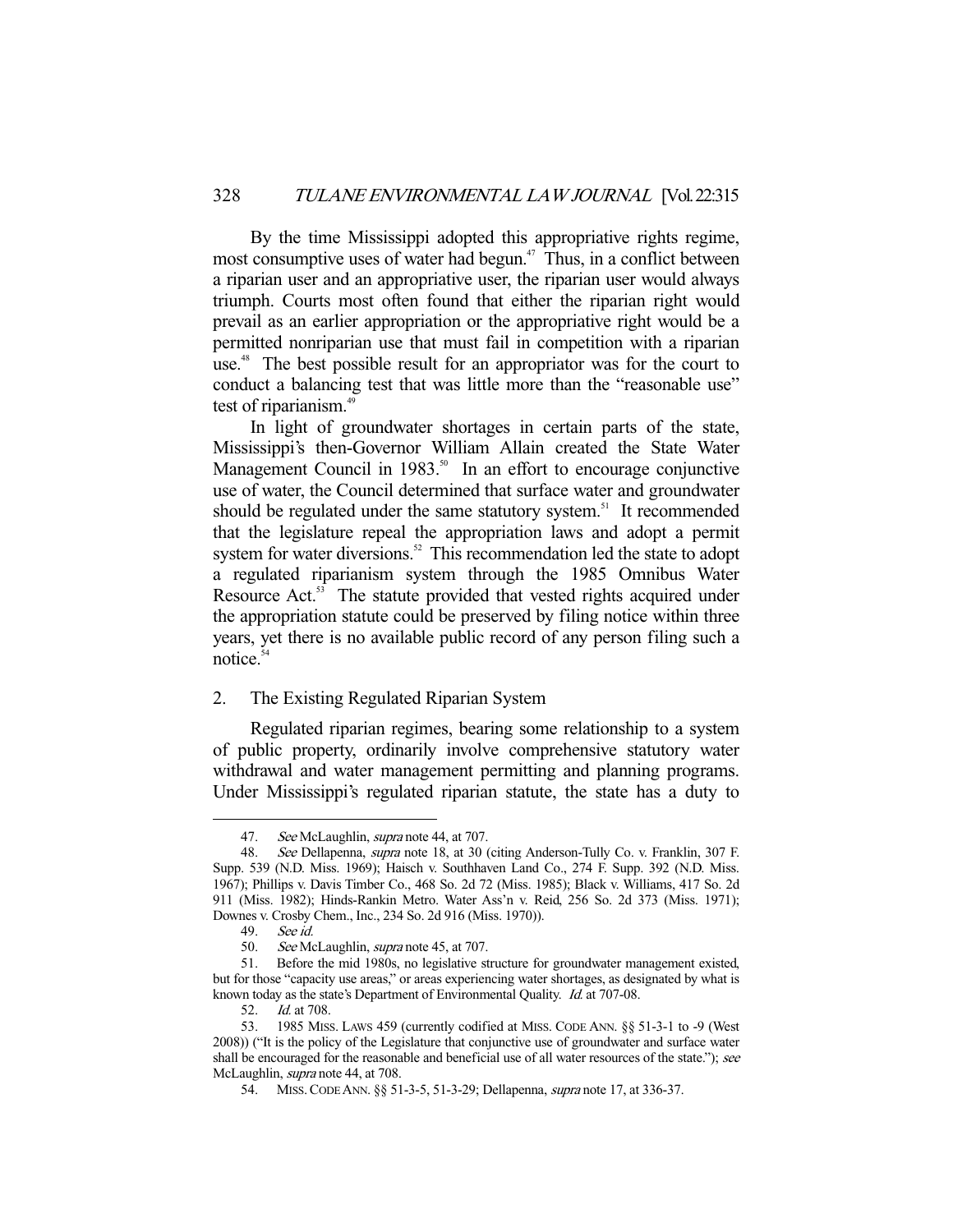promote the general welfare of her people, which requires that the state's water resources be put to "beneficial use to the fullest extent of which they are capable."<sup>55</sup> In order that "the best interests and welfare of the people are served," the state must "effectively and efficiently manage, protect and utilize the water resources of Mississippi."<sup>56</sup> Maintenance of instream flow within Mississippi rivers and streams to protect fisheries and related riverine resources is dependent on the interplay of state statutory, regulatory, and common law.<sup>57</sup>

 Subpart a discusses the agency structure for managing instream flows in Mississippi. Subpart b summarizes the state's role in permitting water withdrawals and distributing water quality certifications, while Subpart c addresses the state's function in developing water management plans across local jurisdictions.

## a. Agency Structure for Managing Instream Flows

 The Mississippi Department of Environmental Quality (MDEQ) is responsible for protecting the state's air, land, and water through conservation and the promulgation of environmental regulations that foster prudent, sustainable economic growth, while improving and preserving the state's natural resources.<sup>58</sup> The Governor appoints an Executive Director of the MDE $Q^{59}$  and the seven members of the Commission on Environmental Quality (CEQ), which serves as an "overseeing authority" for the MDEQ.<sup>60</sup>

 The CEQ is empowered to formulate Department policy, enforce rules and regulations, receive funding, conduct studies for using the state's resources, and discharge duties, responsibilities, and powers as necessary.<sup>61</sup> Specifically, the CEQ has the authority to issue water use warnings, $62$  negotiate interstate water use compacts, $63$  formulate the state's water management plan,<sup>64</sup> and address the timing of water withdrawals.<sup>65</sup>

 <sup>55.</sup> MISS.CODE ANN. § 51-3-1.

 <sup>56.</sup> Id.

 <sup>57.</sup> While a number of federal statutes, such as the Clean Water Act, Pub. L. No. 92-500, the National Environmental Policy Act, Pub. L. No. 91-190, and the Endangered Species Act, Pub. L. No. 93-205, play an important role in every state's water policy, the state of Mississippi derives her instream flow policies primarily from state statutes.

 <sup>58.</sup> MISS.CODE ANN. § 49-2-7.

<sup>59.</sup> Id.  $\oint$  49-2-4(2).

<sup>60.</sup> *Id.* § 49-2-5(1); McLaughlin, *supra* note 45, at 708.

<sup>61.</sup> *Id.* §§ 49-2-9, 51-3-55(1); see also Am. Sand & Gravel Co. v. Tatum, 620 So. 2d 557, 558 n.2 (Miss. 1993) (describing respective duties of MDEQ and CEQ).

 <sup>62.</sup> MISS.CODE ANN. § 51-3-11.

 <sup>63.</sup> Id. § 51-3-41.

 <sup>64.</sup> Id. § 51-3-21(1).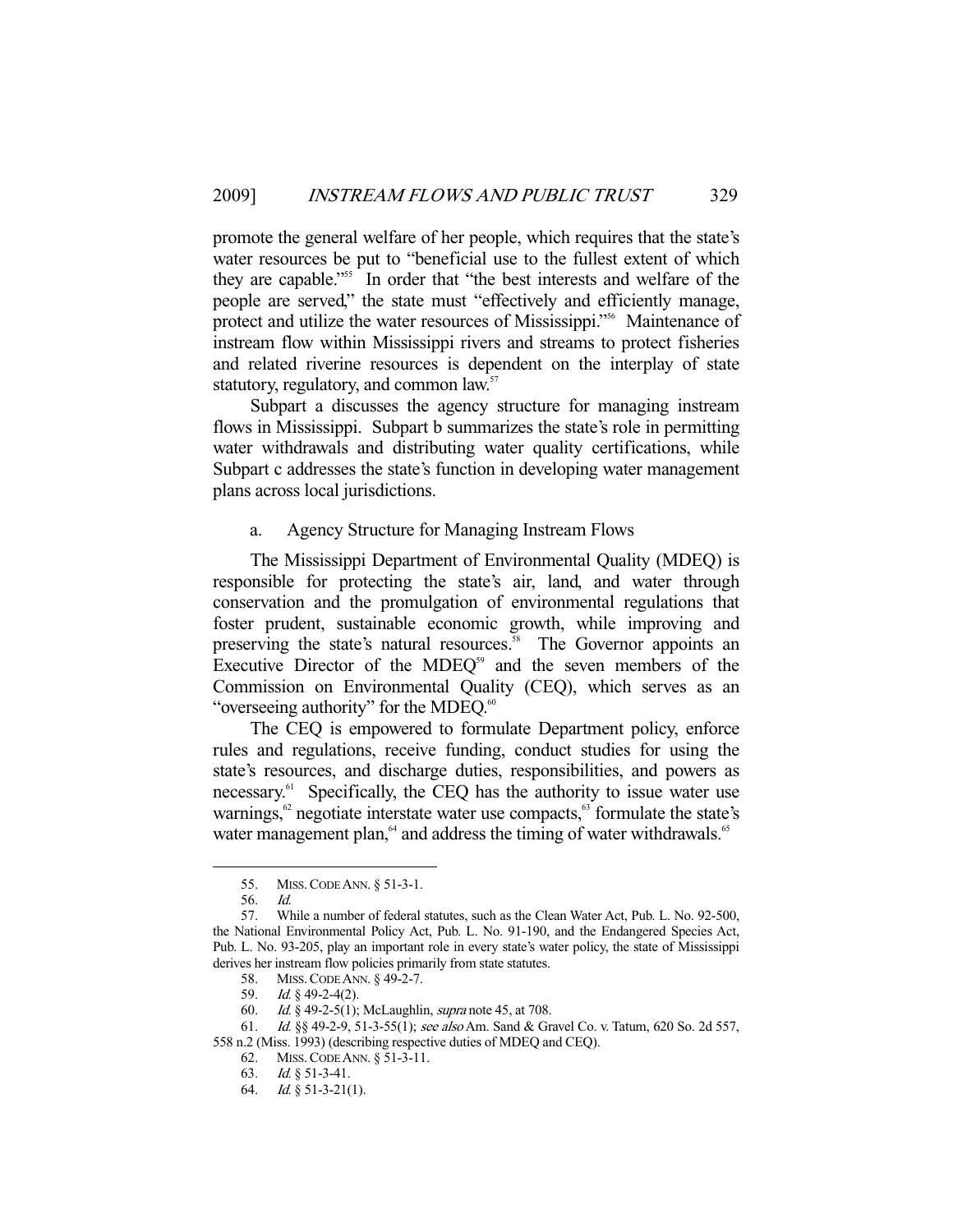Separate and apart from the CEQ, the Permit Board, as discussed in more detail in the next Subpart, takes action on permits administered through MDEQ under a variety of state and federal water resource, air, and mining laws.<sup>66</sup> By statute, seven members of the nine-member Permit Board serve by virtue of the state office they hold, while the Governor appoints the remaining two members. $67$ 

 The Governor also appoints the executive director of the Mississippi Department of Wildlife, Fisheries and Parks (MDWFP),<sup>68</sup> as well as the five members to the Commission on Wildlife, Fisheries and Parks, for the purposes of conserving, managing and protecting Mississippi's outdoors, state parks, wildlife, and wildlife habitats.<sup>69</sup> The directors of several state agencies and commissions, including MDWFP and MDEQ, serve on the Mississippi Water Resources Advisory Council, which makes recommendations to the Governor and the state legislature on management of the state's water and water-related land resources.<sup>70</sup>

 Both the CEQ and the MDWFP can conduct studies designed to determine alternative methods of managing the natural wildlife and fisheries resources of the state, in a manner to ensure efficiency and maximum productivity.<sup>71</sup> The Water Resources Advisory Council can also conduct "any studies, analyses or evaluations related to the state water management plan."<sup>72</sup>

-

72. Id.  $§$  51-3-103(5)(a). Other agencies or departments that play smaller, yet significant roles, in the state's water policy include the Bureau of Land and Water Resources, the Mississippi Development Authority, the Department of Marine Resources, the Department of Agriculture and Commerce, the Soil and Water Conservation Commission, Tennessee-Tombigbee Waterway Development Authority, Soil and Water Conservation Districts, Watershed Districts, the State Department of Health, and the Forestry Commission. In addition, the voluntary cooperative programs under the Mississippi Scenic Streams Stewardship Program  $(id, \S 51-4-1)$  and the Mississippi Natural Heritage Law of 1978 (id. § 49-5-141) could conceivably provide further avenues for protecting instream flows. Nonetheless, in spite of the apparent useful participation by multiple stakeholders as set forth in this Section, the responsibilities are divided amongst these numerous agencies with little formal coordination for dealing with what is a complex yet single hydrologic cycle. For example, the permitting agency is separate and distinct from the planning agency, impeding the effectiveness of any adopted plan. See id. § 51-3-3(k)-(l) (permitting addressed by Permit Board); id. § 51-3-21(1) (planning addressed by Bureau of Land and Water Resources). One scholar suggests that permitting agencies prefer not to manage water resources aggressively according to a prepared plan in light of litigation threats. See Dellapenna, supra note 24, at 56.

 <sup>65.</sup> Id. § 51-3-25(b), (d).

 <sup>66.</sup> Id. § 49-17-28.

 <sup>67.</sup> Id.

 <sup>68.</sup> Id. § 49-4-6(2).

 <sup>69.</sup> Id. §§ 49-4-4, 49-8-9.

<sup>70.</sup> *Id.* § 51-3-101.

<sup>71.</sup> *Id.* §§ 49-2-9(d), 49-4-9(c).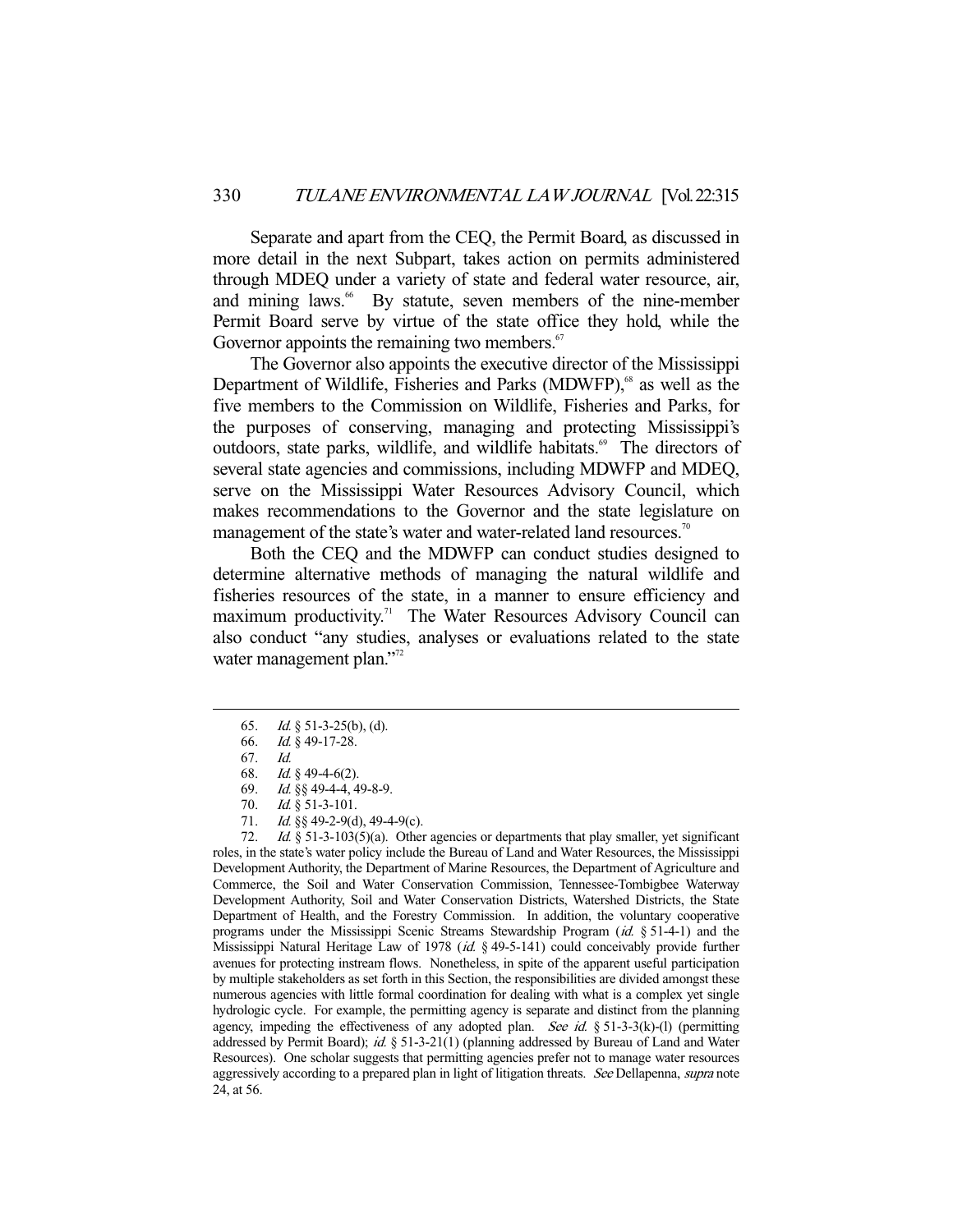## b. The Water Permit System

 In Mississippi, every person seeking to withdraw surface water must first obtain a permit from the Permit Board,<sup>73</sup> unless specifically exempted.<sup>74</sup> The Board can issue permits for beneficial uses<sup>75</sup> of water "only in excess of the established minimum flow."<sup>76</sup> "Established" minimum flow" is "the minimum flow for a given stream at a given point thereon as determined and established by the [CEQ] when reasonably required for the purposes of this chapter."<sup>77</sup>

 "Minimum flow" is defined as "the average stream flow rate over seven (7) consecutive days that may be expected to be reached as an annual minimum no more frequently than one (1) year in ten (10) years  $(7Q<sub>10</sub>)$ , or any other stream flow rate that the commission *may* determine and establish using generally accepted scientific methodologies considering biological, hydrological and hydraulic factors."78 If the CEQ chooses to exercise this authority, it "shall consult with and shall consider recommendations from the [MDFWP]" and "give consideration to consumptive and nonconsumptive water uses, including, but not limited to, agricultural, industrial, municipal and domestic uses, assimilative

- 1. The continued use of surface water beginning prior to April 1, 1985 so long as the person filed a notice of claim with the Commission on Environmental Quality between 1985 and 1988. *Id.* § 51-3-5(2).
- 2. Domestic purposes, which are defined as "the use of water for ordinary household purposes, the watering of farm livestock, poultry and domestic animals and the irrigation of home gardens and lawns."  $Id. \S \S 51-3-3(c)$ , 51-3-7(1).
- 3. Impoundments that are "not located on continuous, free-flowing watercourses." Id.  $§ 51-3-7(1).$

However, a permit is always required for the following:

<sup>73.</sup> See MISS. CODE ANN. § 51-3-5(1). In accord with its authority under section 51-3-15, the Permit Board has delegated to the Executive Director of the MDEQ the power to issue, modify, and revoke permits where controversy has not been exhibited through the public comment process. In turn, the Executive Director delegated her authority to the Director of the Office of Land and Water of the MDEQ.

 <sup>74.</sup> A permit is not required for the following exempted uses:

<sup>4.</sup> Water drawn from a well with a surface casing diameter of less than six inches. *Id.* 

<sup>1.</sup> The resale of real property for persons who use water from a well of any size "for maintaining or enhancing an impoundment of surface water primarily for aesthetic purposes." Id.

<sup>2.</sup> Withdrawals of more than 20,000 gallons of water per day, regardless of the use, if a water caution use area has been established pursuant to Section 51-3-11 of the Mississippi Code. Id. A water use caution area gives the Permit Board even greater regulatory power over rivers and streams but can only be implemented in times of drought. See id. § 51-3-11.

 <sup>75.</sup> Beneficial use is broadly defined as "a useful purpose as determined by the Commission, but excluding waste of water." *Id.* § 51-3-3(e).

<sup>76.</sup> *Id.* § 51-3-7(2).

<sup>77.</sup> *Id.*  $\frac{8}{9}$  51-3-3(i).

 <sup>78.</sup> Id. (emphasis added).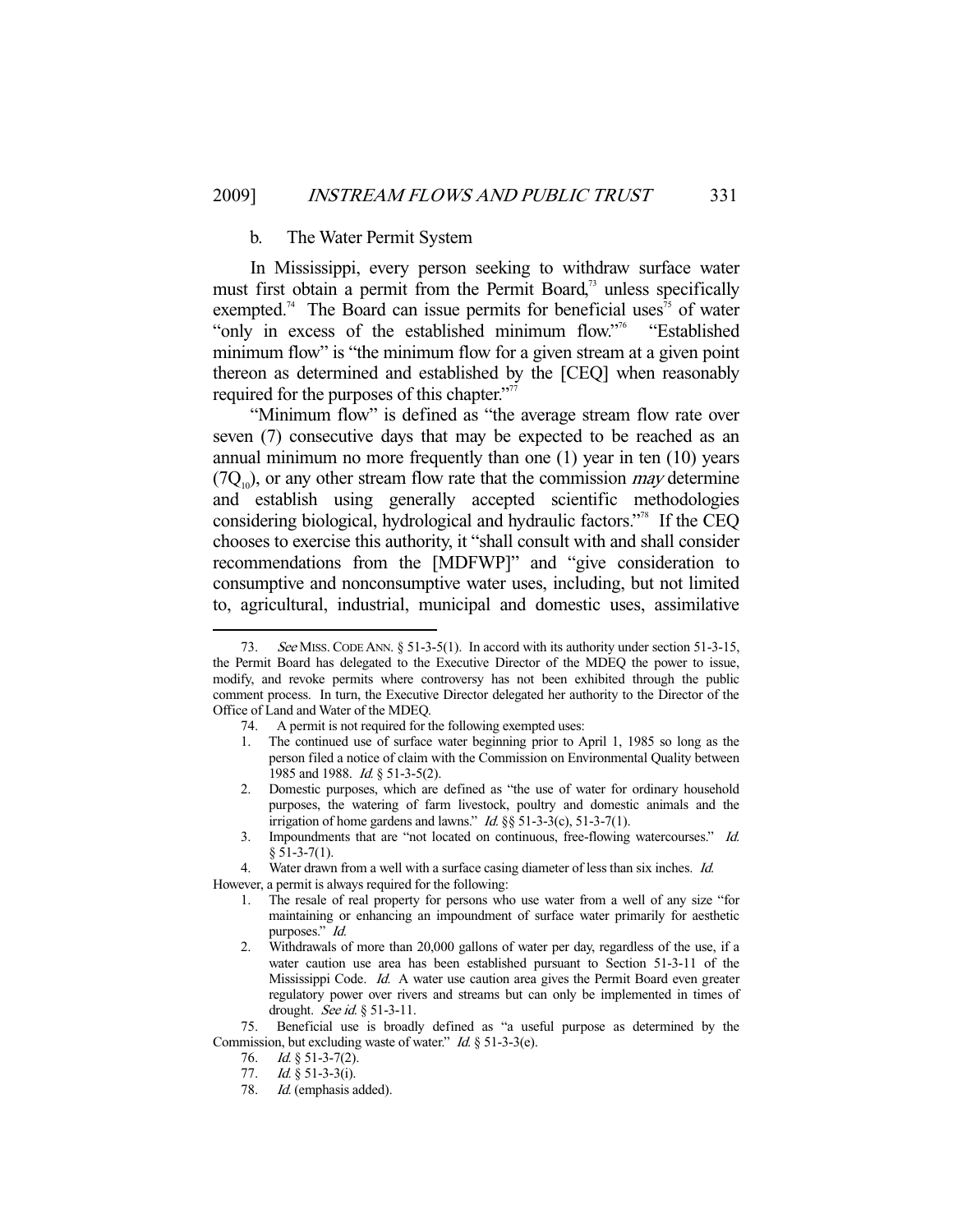waste capacity, recreation, navigation, fish and wildlife resources and other ecologic values, estuarine resources, aquifer recharge and aesthetics."<sup>79</sup>

 As the CEQ has not determined and established a minimum flow beyond that set by the legislature, current policy relies upon the  $7Q<sub>10</sub>$ minimum flow as the "established minimum flow."<sup>80</sup> Therefore, the Permit Board may grant permit applications for water withdrawals that would maintain flow above this low threshold.<sup>81</sup> In addition, the Permit Board can allow water withdrawals that deplete a river or stream below the established minimum flow in two cases.<sup>82</sup>

 First, a municipal user can withdraw water that puts the river under the established minimum flow "upon written assurance, supported by any data and reporting requirements that the board deems appropriate that the water will be immediately returned to the stream in substantially the same amount to insure the maintenance at all times of the established minimum flow."<sup>83</sup> The Permit Board may deny such a request by a municipal user to withdraw below the established minimum flow if the withdrawal would "violate the state's water quality standards . . . or otherwise conflict with the public interest."84

 Second, an industrial user may withdraw water that would put the river below the established minimum flow "when the water shall be returned to the stream at a point downstream from the place of withdrawal, where the board finds that the use will not result in any

-

 81. A public hearing must be "accorded any person whose rights may be adversely affected by such approval." MISS.CODE ANN. § 51-3-35(1).

82. *Id.* § 51-3-7 (West 2008).

 <sup>79.</sup> Id.

 <sup>80.</sup> In 1994, the Mississippi legislature amended MISS. CODE. ANN. § 51-3-3 to allow the CEQ to determine and establish a minimum stream flow different from  $7Q_{10}$ . See 1994 Miss. ALS 653. The amendment stated that it would be repealed in five years. Id. In 1999, the legislature acted to delete the repealer date of the 1994 amendment. See 1999 Miss. ALS 386. Nonetheless, the CEQ has not exercised this authority to date. At least a few regulated riparian states besides Mississippi adhere to a similarly low historic flow without protection for ecological values. See, e.g., DEL. CODE ANN. tit. 7,  $\S 6029(1)$  (West 2008) ("The landowner's right [is contingent upon] establish[ing] an average minimum flow occurring for 7 consecutive days within the lowest flow year of record . . . ."); IOWA CODE  $\S$  455B.261(15)(a) (West 2008) (defining "established minimum flow" as minimum flow based upon review of selected historical data). Other states provide wide discretion to administrative agencies in setting a minimum flow aimed at protecting human health, welfare and the proverbial "public interest." See, e.g., HAW. REV. STAT. § 174C-71(1) ("[T]he commission shall . . . [e]stablish instream flow standards on a streamby-stream basis whenever necessary to protect the public interest . . . .").

<sup>83.</sup> Id. § 51-3-7(2). "Municipal use" is defined as "the use of water by a municipal government and the inhabitants thereof, primarily to promote the life, safety, health, comfort and business pursuits of the inhabitants" and does not encompass the irrigation of crops within the corporate boundaries. Id. § 51-3-3(d).

 <sup>84. 08-020-001</sup> MISS.CODE R. § 3(B)(1)(a)(ii) (Weil 2008).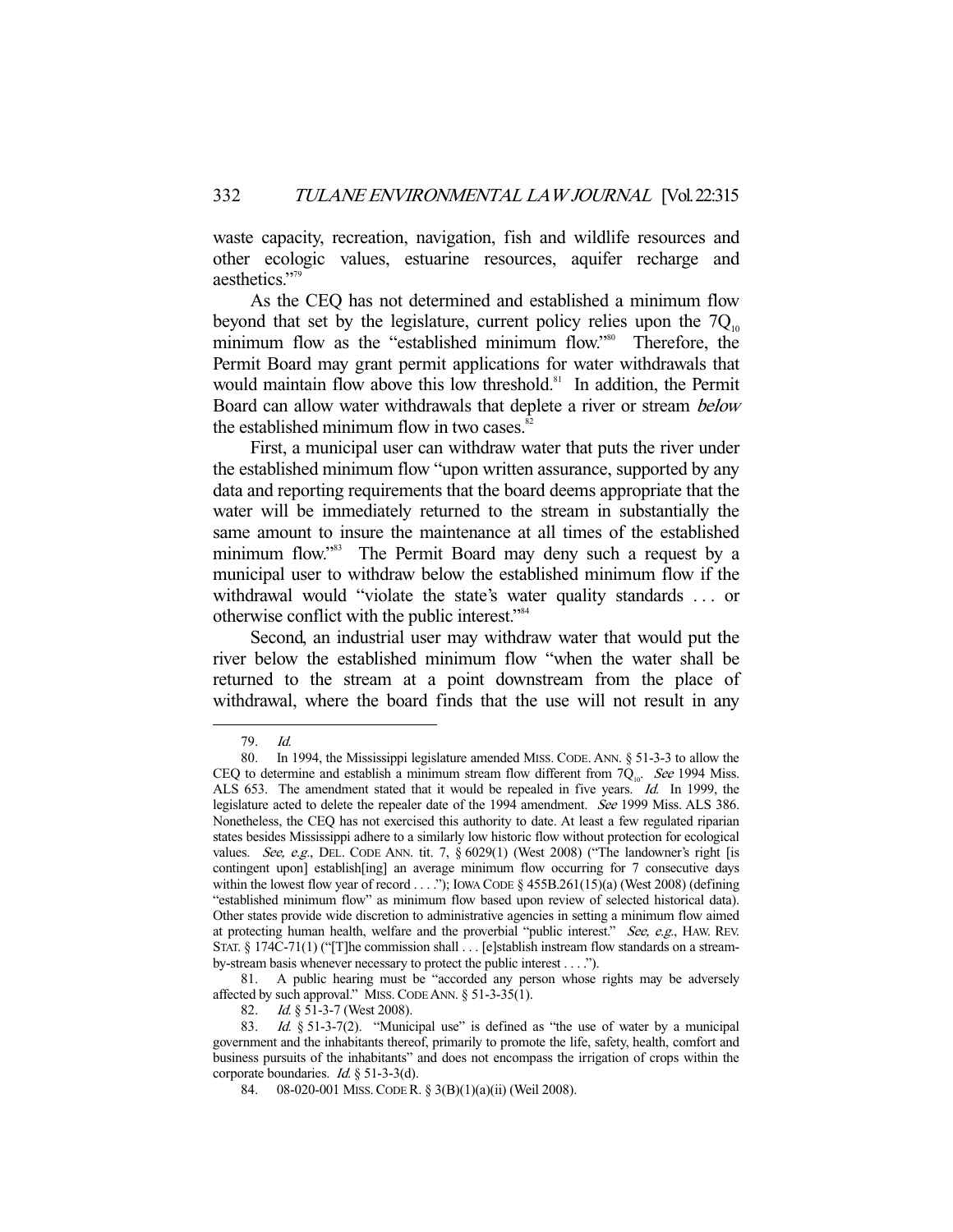substantial detriment to property owners affected thereby or to the public interest."85 Industrial users may be required to "conduct such studies or to provide such information as [the Permit Board] deems necessary to determine the potential effect of the proposed use on the affected ecosystem and on the public interest" before withdrawing water below the established minimum flow.<sup>86</sup>

 The Permit Board does have the authority to approve an application for the withdrawal of a lesser amount than requested if "the full amount requested would interfere with a vested right or is against public interest."<sup>87</sup> It also may grant a permit subject to special conditions, such as the installation of a device to measure the flow of the river.<sup>88</sup> The Board must reject an application for withdrawal if "the proposed use of the water sought to be permitted is not for beneficial purposes, is not consistent with standards established by the commission, or is detrimental to the public interest."89 Finally, it must reject any application for withdrawal that would violate pollution laws or impair navigability.<sup>90</sup>

 The Board also issues, reissues, denies, revokes, and modifies water quality certification applications pursuant to section 401 of the federal Clean Water Act.<sup>91</sup> State certification is required for federal licenses and permits regarding activities that could result in discharge into the waters of the United States.<sup>92</sup>

-

assured that appropriate measures will be taken to eliminate unreasonable degradation and irreparable harm to waters of the State.

 <sup>85.</sup> MISS.CODE ANN. § 51-3-7(2).

 <sup>86. 08-020-001</sup> MISS.CODE R. § 3(B)(1)(b)(ii).

<sup>87.</sup> MISS. CODE ANN. § 51-3-35(1).<br>88. 08-020-001 MISS. CODE R. § 30.

<sup>08-020-001</sup> MISS. CODE R. § 3(J). The Permit Board also has the authority to revoke a permit if, among other reasons, "the permit holder is using the water resources of the state in a manner deemed to be contrary to the public interest." Id.  $\S 2(H)(3)$ . For general background on varied applications of the phrase "public interest," see discussion supra note 38.

 <sup>89.</sup> MISS.CODE ANN. § 51-3-13.

 <sup>90.</sup> Id. § 51-3-7.

<sup>91.</sup> *Id.* § 49-17-28.<br>92. In reviewing 4

In reviewing 401 certifications, the Permit Board considers, among other factors, the impact on other uses of the water; the degree of physical, chemical, and biological impact on the water; the effect on circulation patterns and water movement; and the degree of alteration to the aquatic ecosystem. See 08-030-007 MISS. CODE R.  $\S$  4(A). If one of the following conditions is present, the Permit Board will not issue a 401 certification, unless it is

<sup>1.</sup> The proposed activity permanently alters the aquatic ecosystem such that water quality criteria are violated and/or it no longer supports its existing or classified uses. An example is the channelization of streams. . . . .

<sup>3.</sup> The proposed activity adversely impacts waters containing State or federally recognized threatened or endangered species.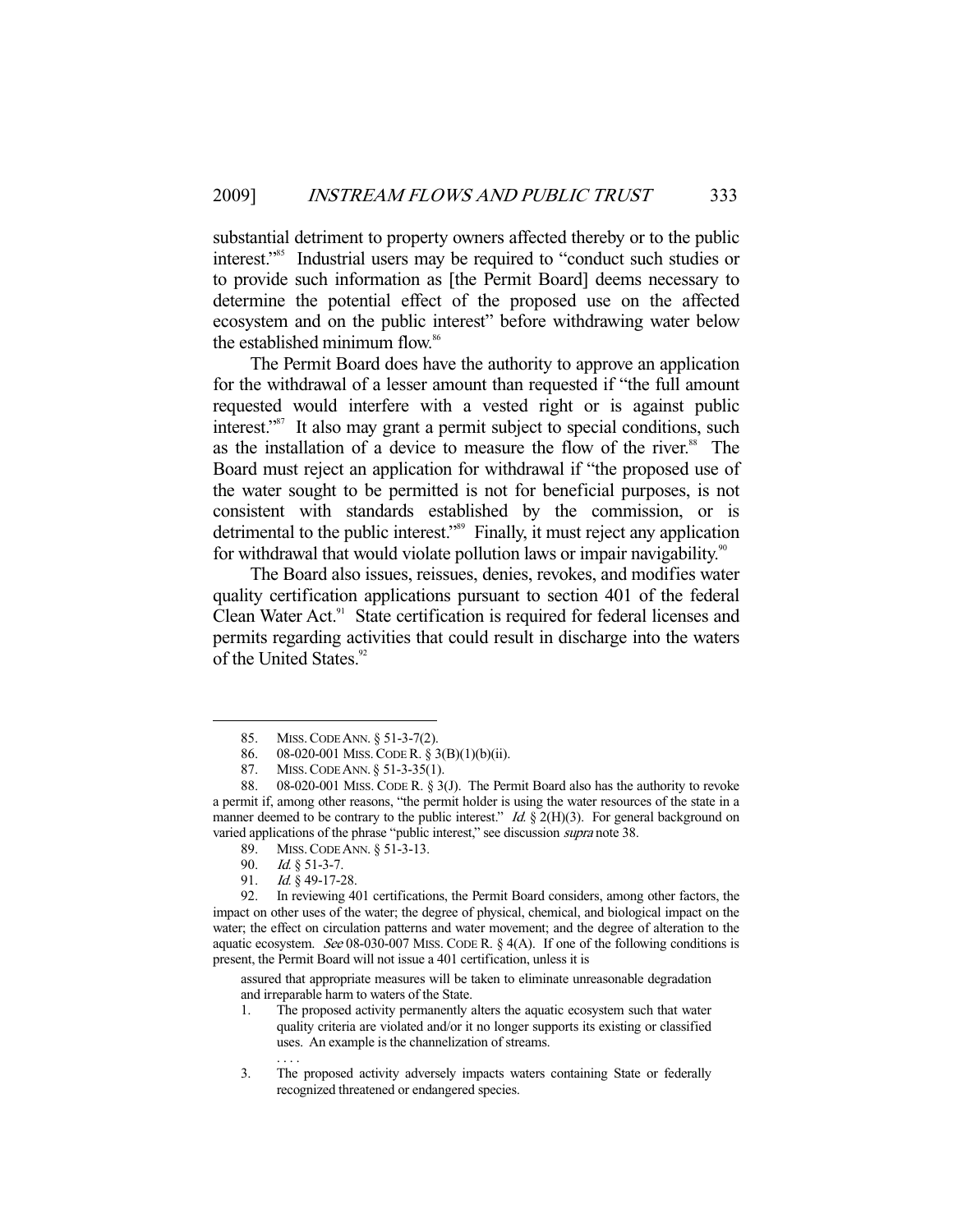## c. Water Management Planning

 In accord with Mississippi Code Annotated § 51-3-21, the CEQ is charged with providing a comprehensive state water management plan that includes attaining the maximum beneficial use of water, maximizing economic development, fostering environmental protection, implementing flood control measures, preventing waste and unreasonable use, acknowledging existing water rights, preserving water quality and quantity, and preparing for emergency situations.<sup>93</sup> The CEQ must also "give careful consideration to the requirements of public recreation and to the protection and procreation of fish and wildlife."94

 Although the legislature provided that the state water management plan was to be completed by 1997,<sup>95</sup> the CEQ has not adopted such a plan to date, due, in part, to a lack of staffing and funding resources.<sup>96</sup> As an

Id.  $\S$  4(B).

 In 1994, the United States Supreme Court recognized the broad power of states to consider "any other appropriate requirement of state law" by allowing the state of Washington to impose a minimum stream flow requirement upon a 401 certification issued to a municipality constructing a hydroelectric power plant. See PUD No. 1 of Jefferson County v. Wash. Dep't of Ecology, 511 U.S. 700, 708 (1994). 401 certification is not of broad usage in that it is rarely applicable beyond activities requiring federal National Pollutant Discharge Elimination System permits, wetlands dredge and fill permits, hydroelectric licenses, and licenses for nuclear power plants. MARC R. POIRIER, ENVIRONMENTAL LAW PRACTICE GUIDE § 18.12 (2008). Nevertheless, the state likely can condition these certifications with any limitations necessary to ensure compliance with the state's minimum flow requirements. The MDEQ, through the Permit Board and the Office of Land and Water Resources respectively, also may be able to offer limited instream flow protection through the regulation of underground injection controls and dams. See 08-030-007 MISS. CODE R. (concerning National Pollutant Discharge Elimination System permits and Underground Injection Control permits) and 08-020-003 MISS. CODE R. § 5 ("The Commission may prescribe minimum flow releases from any dam or reservoir, as necessary, to protect downstream uses or otherwise prudently manage available surface water . . . . Any dam that impounds a watercourse with a continuous flow shall be designed so that the established minimum flow for the stream (as established by the Commission) is maintained.").

- 93. MISS. CODE ANN. § 51-3-21(2).<br>94 *Id* 8 51-3-21(6)
- 94. *Id.* § 51-3-21(6).<br>95. *Id.* § 51-3-8(1).

*Id.*  $§$  51-3-8(1). For a detailed discussion of the limited statewide water management planning in Mississippi, see McLaughlin, supra note 45, at 716-20.

 96. Mississippi Commission on Environmental Quality, Official Minutes (May 25, 2006), http://www.deq.state.ms.us/MDEQ.nsf/pdf/About\_MAY2006OFFICIALMINUTESMISSCOM MISSENVQUL/\$File/May%202006%20minutes.pdf?OpenElement (commenting on funding and staff shortages). Recommendations by the Mississippi Water Resources Management Planning Council (entitled A Water Management Plan for the State of Mississippi) were presented to the legislature in 1995, yet have not been acted upon in formulating an official state

 <sup>4.</sup> The proposed activity adversely impacts a special or unique aquatic habitat, such as National or State Wild and Scenic Rivers and/or State Outstanding Resource Waters.

<sup>8.</sup> The proposed activity results in significant environmental impacts which may adversely impact water quality.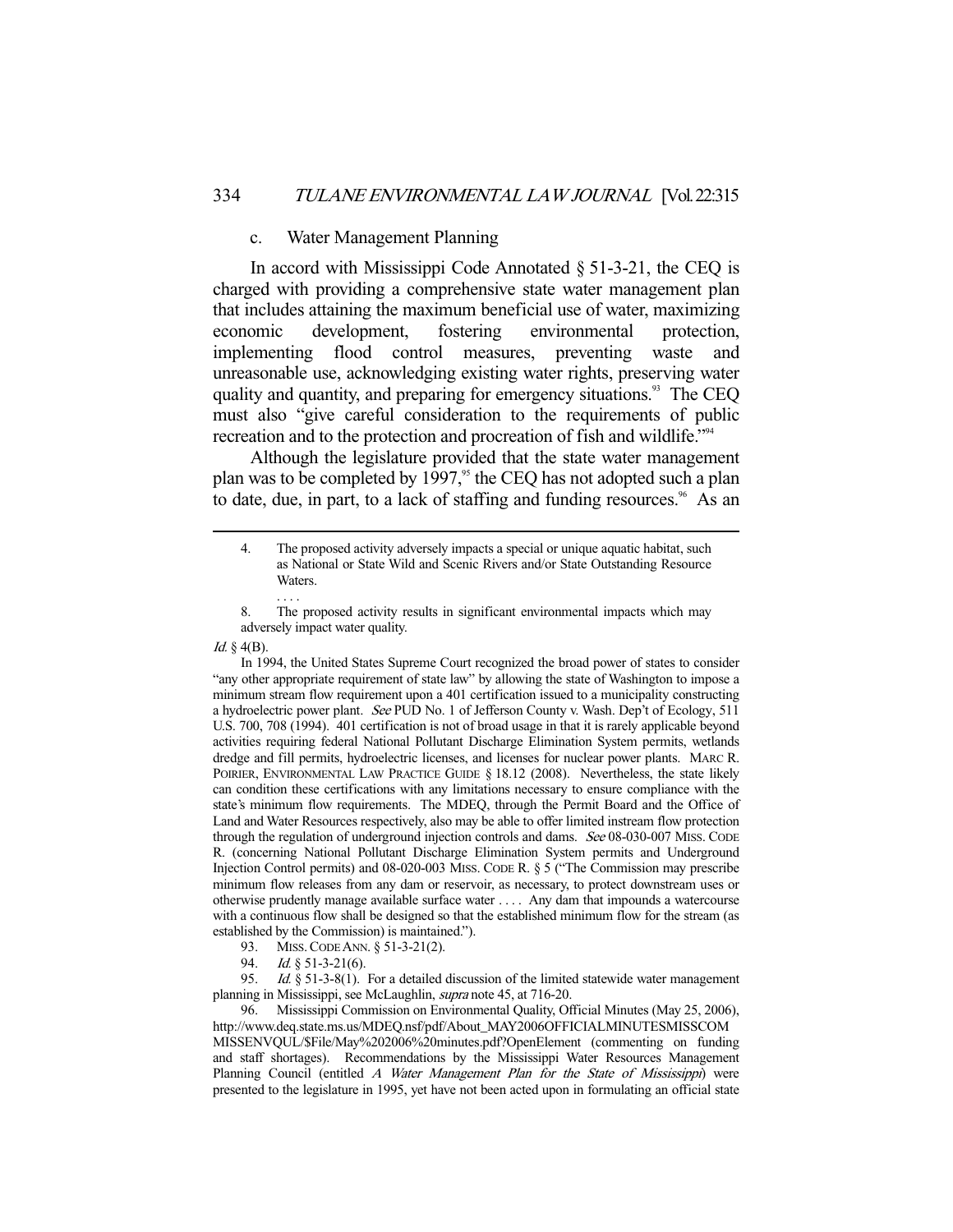alternative, the state statute requires the CEQ to analyze piecemeal any proposed water management plans submitted by local joint management districts under existing state water policy, though most of these joint management districts are primarily engaged in flood and erosion control projects, as opposed to conservation measures. $\frac{97}{2}$  One scholar posited, "[W]ithout real planning, one is hard put to justify any claim that regulated riparian statutes promise rational management in place of the haphazard controls that preceded the introduction of regulated riparianism."98

water management plan. MISS. WATER RES. MGMT. PLANNING COUNCIL, A WATER MANAGEMENT PLAN FOR THE STATE OF MISSISSIPPI (June 20, 1995) (on file with author). Other states report difficulties with inadequate staff to monitor public trust resources. For example, in 2001, the Chairperson of the Hawai'i Board of Land and Natural Resources and Hawai'i Commission on Water Resource Management stressed the need for state agencies to have additional resources in order to fulfill their trust responsibilities. See Proceedings of the 2001 Symposium on Managing Hawai'i's Public Trust Doctrine, *supra* note 16, at 44-45 (statement of Gilbert Coloma-Agaran). But see id. at 54-55 (statement of Hawai'i State Senator Colleen Hanabusa) (suggesting it unlikely that legislature would appropriate additional funding for trust resource protection).

<sup>97.</sup> MISS. CODE ANN. § 51-8-31(0); McLaughlin, *supra* note 45, at 716-18. A local joint water management district is created by two or more counties or municipalities for the purpose of "establishing a water supply system, conserving water resources, developing additional water resources or any other water or wastewater management function not being performed by an existing water management district." MISS. CODE ANN. §§ 51-8-1, -3. The Yazoo Mississippi Delta Joint Water Management District is apparently the only district in the state promoting conservation practices. See Yazoo Mississippi Delta Joint Water Management District Water Management Plan (Jan. 18, 2006), http://www.ymd.org/about.htm. The state legislature has also provided for the creation of local drainage districts for the purpose of "reclaiming wet, swamp, or overflowed lands for agricultural and sanitary purposes conducive to public health." MISS. CODE ANN. § 51-31-5. The board of commissioners (either local or county) has the power to "take necessary measures for prevention of erosion, floodwater, and sediment damage; to further the conservation, development, utilization, and disposal of water." Id. § 51-33-3. Further, "master water management districts," consisting of two or more existing drainage or water management districts, may be created for the limited purposes of carrying out improvements with respect to "drainage, prevention of floodwater damage, or the conservation, development, utilization, and disposal of water, including the impoundment, diversion, flowage, and distribution of waters for recreation, beautification, welfare, and other beneficial use" in cooperation with the U.S. Secretary of Agriculture or another federal agency. *Id.* § 51-7-1.

<sup>98.</sup> Dellapenna, *supra* note 21, § 9.05(b); see also, e.g., Udell v. Haas, 235 N.E.2d 897, 900-01 (N.Y. 1968) ("[T]he comprehensive plan is the essence of zoning."); Jeremy Nathan Jungreis, "Permit" Me Another Drink: A Proposal for Safeguarding the Water Rights of Federal Lands in the Regulated Riparian East, 29 HARV. ENVTL. L. REV. 369, 410 (2005) ("Before a state can effectively develop a long term plan for a water resource, it must first determine how much water is available, what percentage is being used, and the manner of use."); Olivia S. Choe, Appurtenancy Reconceptualized: Managing Water in an Era of Scarcity, 113 YALE L.J. 1909, 1939 (2004) (arguing that without proper long-term planning "regulated riparianism will fare no better at conserving water supply than its common law predecessor"); Charles M. Haar, In Accordance with a Comprehensive Plan, 68 HARV. L. REV. 1154, 1154-56 (1955).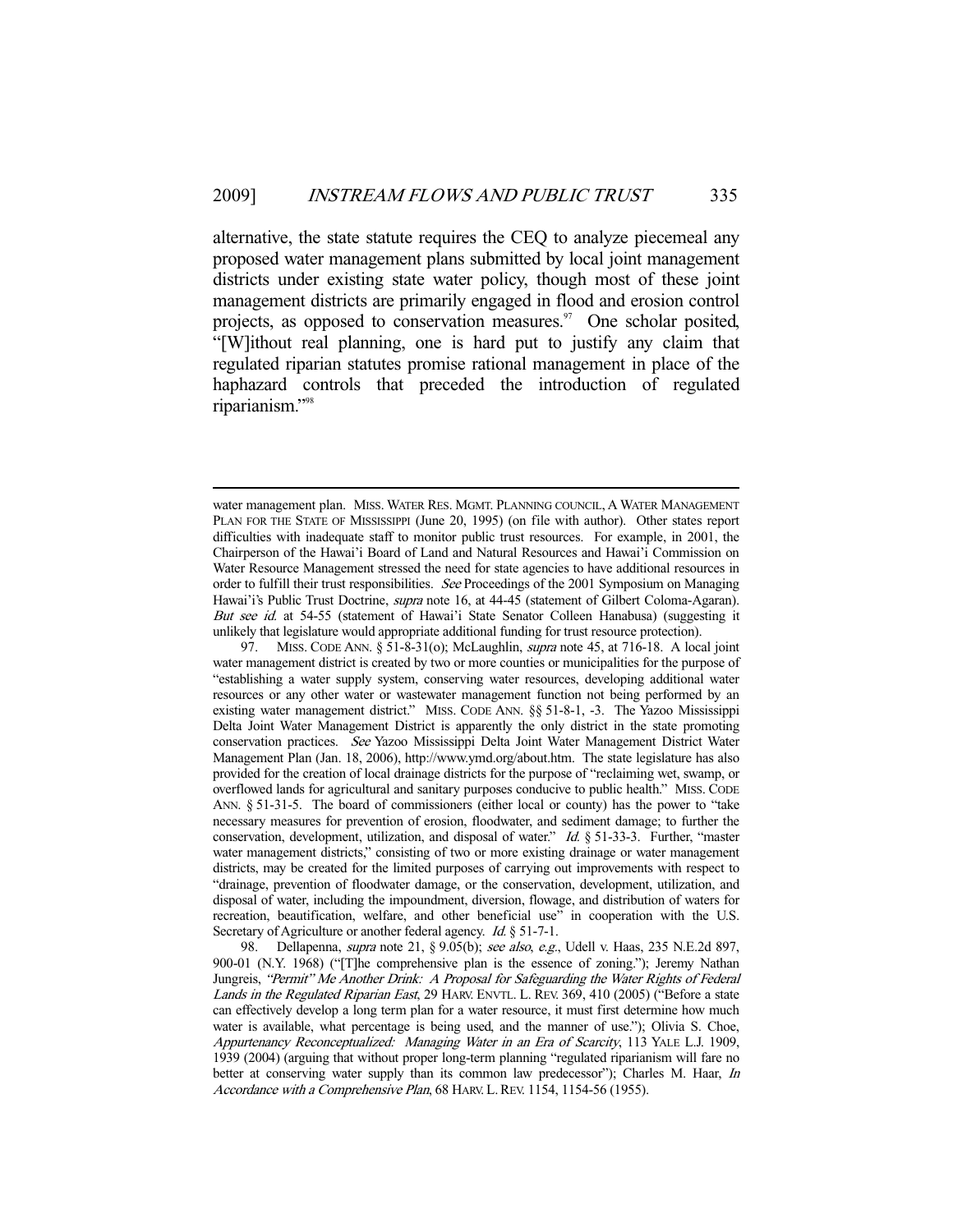# III. CURRENT USE OF THE  $7Q_{10}$  Method for Preserving Instream FLOWS

 Since the adoption of a regulated riparian system, the minimum flow required for Mississippi's rivers and streams has been calculated using the  $7Q_{10}$  formula.<sup>99</sup> As described briefly above,  $7Q_{10}$  only preserves the level of flow one could expect during the lowest-flowing seven consecutive days, conceivably akin to a week-long drought, that occurs on average once every ten years.<sup>100</sup>  $7Q_{10}$  is recommended by the EPA for calculating water quality, and is currently used as the standard for National Pollutant Discharge Elimination System permits under the federal Clean Water Act.<sup>101</sup> In Mississippi,  $7Q_{10}$  arose out of water quality planning and pollution abatement programs. It was established as the design criterion for pollution treatment plants to assure the effluent returning to the stream would be of acceptable quality.<sup>102</sup>

 In this Part, Subpart A addresses the value of maintaining relatively natural flows, while Subpart B outlines the principles behind productive instream flow protections beyond those recommended solely for water quality purposes. Subpart C summarizes several of the myriads of scientific studies documenting the failures of  $7Q<sub>10</sub>$  in preserving aquatic habitat, and Subpart D surveys several alternative legislative and regulatory mandates in place in other states that offer greater fish and wildlife protections than Mississippi's current policy. Finally, Subpart E examines the current stresses on Mississippi's waterways.

 Together, these Subparts lay the foundation for the major contention of this Article, as set forth in Parts IV through VI: the public trust doctrine, following a model derived from the Hawai'i Supreme Court's recent *Wai'ahole I* decision, may have untapped potential as an independent source for preserving instream flows in Mississippi—and conceivably other regulated riparian states—which could avoid ecological degradation in the face of anticipated water shortages, though not without considerable constitutional challenges.

 <sup>99.</sup> MISS.CODE ANN. § 51-3-3 (West 2007).

 <sup>100.</sup> Id.

 <sup>101.</sup> See Clean Water Act § 303(d), 33 U.S.C. § 1313(c) (2000); Protection of Environment, 40 C.F.R. § 130-31 (2003); WATER QUALITY STANDARDS HANDBOOK: SECOND EDITION, EPA-823B-94-005a (Aug. 1994). See generally Jeffrey M. Gaba, New Sources, New Growth and the Clean Water Act, 55 ALA. L. REV. 651 (2004).

 <sup>102.</sup> See Ron Garavelli, Chief of Fisheries, Miss. Dep't of Wildlife, Fisheries and Parks, Presentation on Minimum Flows and Fishery Resources to the Environmental Protection Council Advisory Committee (Oct. 28, 1993) (on file with author).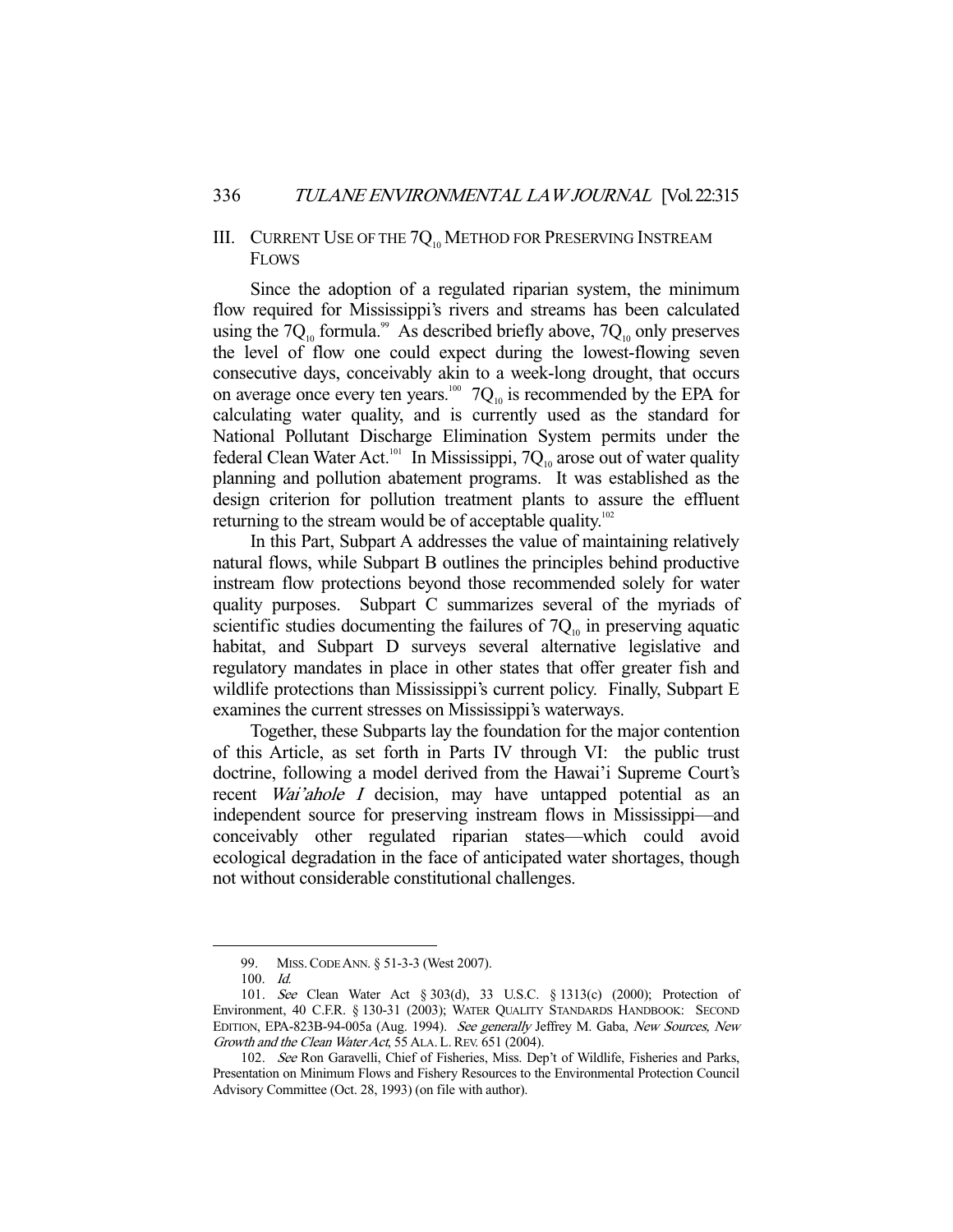#### A. Importance of Maintaining a Relatively Natural Flow

 The importance of maintaining a natural flow regime has been confirmed by scientific research since at least the early  $1990s$ .<sup>103</sup> A natural flow regime consists of periodic flooding and the regular occurrence of high and low flows, which trigger physiological and behavioral responses of aquatic and terrestrial species that are intimately linked to these physical changes in water level. Each type of flow provides different benefits to the river's overall health.<sup>104</sup>

 Flooding sequences signal opportunities for fish to migrate upstream or laterally into floodplain habitat for reproductive purposes, flush deposition of fine sediment through larger-grained gravels and cobbles that provide critical substrate for fish spawning, oxygenate the habitat for egg development, and supply organic material to the watershed that forms important building blocks to aquatic and terrestrial food webs.<sup>105</sup> Regularly occurring high flows determine the physical shape of the river, as well as its pools and riffles, and ventilate fish eggs that have been deposited in spawning gravels.<sup>106</sup> Low, but not stagnant, flows shape the amount of available habitat, maintain water temperature and water quality, and allow fish to move to feeding and spawning areas.<sup>107</sup>

 Environmental problems arise when the natural flow regime is not considered.108 An absence of flooding or high water levels leads to conditions in which fish can no longer access upstream, side channel, or floodplain areas for particular life history requirements like reproduction, development of juvenile stages, or other migratory behavior patterns.<sup>109</sup> Further, as a result of the absence of high waters, riparian plants encroach into the river, interstitial riverbed habitats are covered with sedimentation, and a wide variety of bird species that capitalize on use of the diverse flora of riparian canopies are no longer able to flourish in the area once the diversity of plant species are simplified.<sup>110</sup>

 <sup>103.</sup> Carl Vinson Inst. of Gov't, supra note 6, at 30.

<sup>104.</sup> See SANDRA POSTEL & BRIAN RICHTER, RIVERS FOR LIFE: MANAGING WATER FOR PEOPLE AND NATURE 20 (2003).

 <sup>105.</sup> Id.; E-mail from Thomas Kennedy, The Nature Conservancy, to author (Dec. 18, 2008) (on file with author).

<sup>106.</sup> See POSTEL & RICHTER, supra note 104, at 20.

 <sup>107.</sup> Id.

<sup>108.</sup> Harold M. Tyus, Effects of Altered Stream Flows on Fishery Resources, 15 FISHERIES 18, 18-20 (1990).

 <sup>109.</sup> See id.

<sup>110.</sup> Id.; see also E-mail from Thomas Kennedy, supra note 105; Tyus, supra note 108, at 18-20.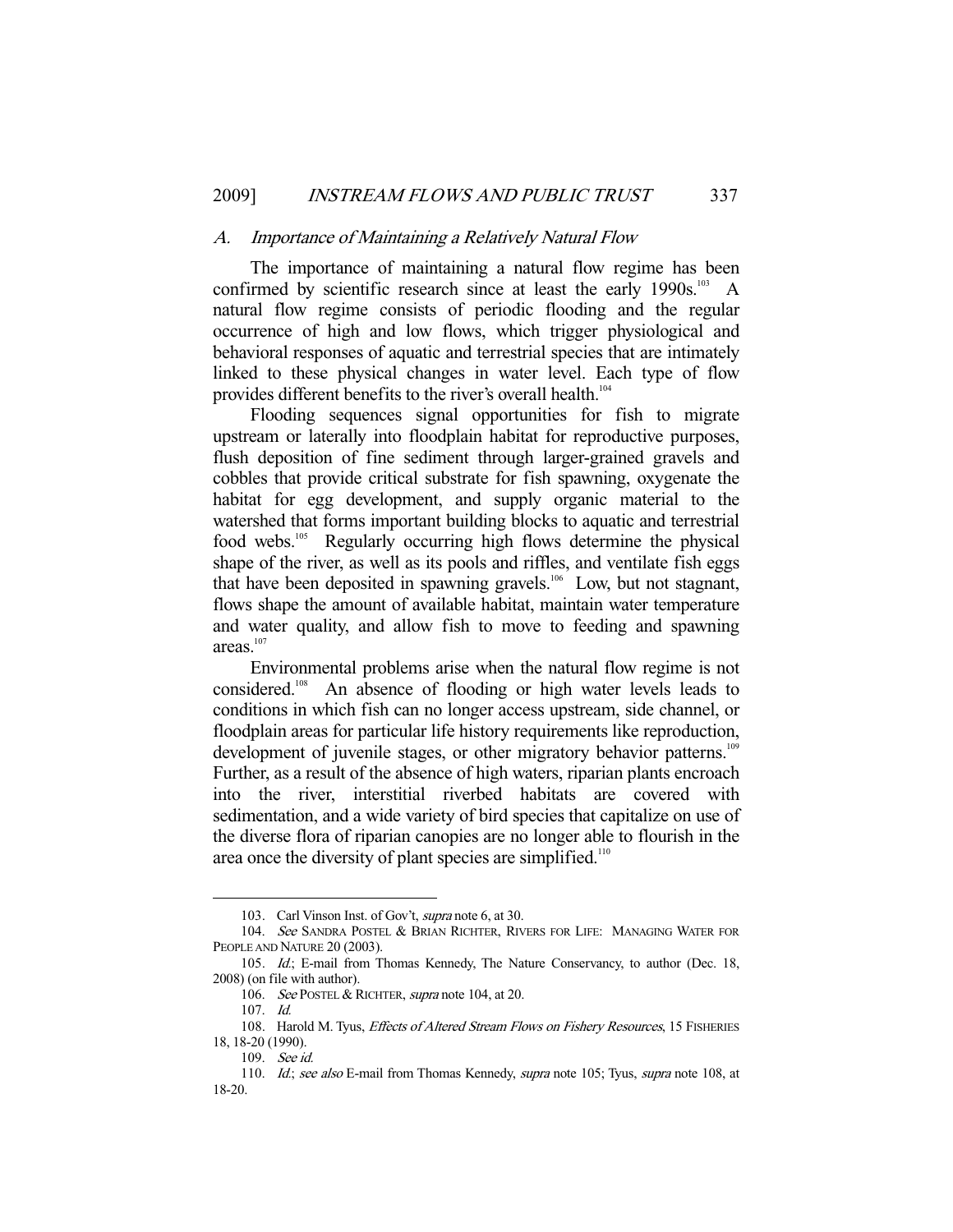## B. Principles of Instream Flow Protection

 Researchers at the University of Georgia's Carl Vinson Institute of Government have identified seven principles of instream flow protection that go well beyond the basic water quality standard of mitigating the impact of pollution discharge into streams and rivers.<sup>111</sup> These principles are intended to:

- 1. Preserve whole functioning ecosystems rather than focus on single species.
- 2. Mimic, to the greatest extent possible, the natural flow regime, including seasonal and inter-annual variability.
- 3. Expand the spatial scope of instream flow studies beyond the river channel to include the riparian corridor and floodplain systems.
- 4. Conduct studies using an interdisciplinary approach.
- 5. Use reconnaissance information to guide choices from among a variety of tools and approaches for technical evaluations in particular river systems.
- 6. Practice adaptive management, an approach for recommending adjustments to operational plans in the event that objectives are not being achieved.
- 7. Involve stakeholders in the process. $112$

 $7Q_{10}$  deviates markedly from these principles by considering one and only one factor—water quality. A river's overall health, however, depends on a wide variety of factors, of which water quality is but one. While  $7Q<sub>10</sub>$  preserves a flow only expected during, in effect, a week-long drought that occurs once in every ten-year period, it is applied year-round to valuable instream resources that serve as important fish and wildlife habitats, without consideration or adjustment for seasonal variations.<sup>113</sup>

In Mississippi, high flows occur regularly in February and March.<sup>114</sup> Flows begin decreasing in April and May, reaching a low-flow season

<sup>111.</sup> Seerley, *supra* note 5, at 31.

<sup>112.</sup> Id. (citing NAT'L RESEARCH COUNCIL OF THE NAT'L ACADS., THE SCIENCE OF INSTREAM FLOWS: A REVIEW OF THE TEXAS INSTREAM FLOW PROGRAM (2005)).

<sup>113.</sup> For a graph depicting these varied flow periods, see POSTEL & RICHTER, supra note 104, at 105. See also Stephen E. Draper, Sharing Water Through Interbasin Transfer and Basin of Origin Protection in Georgia: Issues for Evaluation in Comprehensive State Water Planning for Georgia's Surface Water Rivers and Groundwater Aquifers, 21 GA. ST. U. L. REV. 339, 370 n.143 (2004); Joseph F. McLean, Streamflow Policy in Vermont: Managing Conflicting Demands on the State's Waters, 19 VT. L. REV. 191, 223 n.217 (1994). Minimum flows such as  $7Q<sub>10</sub>$  tend to become the objective (or target), flow, rather than a true limitation. Garavelli, supra note 102. When this occurs, "the fishery is eventually reduced to the worst case or drought condition in perpetuity." Clair B. Stalnaker, Low Flow as a Limiting Factor in Warmwater Streams, in WARMWATER STREAMS SYMPOSIUM 193 (L. Krumholz ed., 1981).

 <sup>114.</sup> See generally United States Geological Survey, http://ms.water.usgs.gov (last visited Jan. 23, 2009).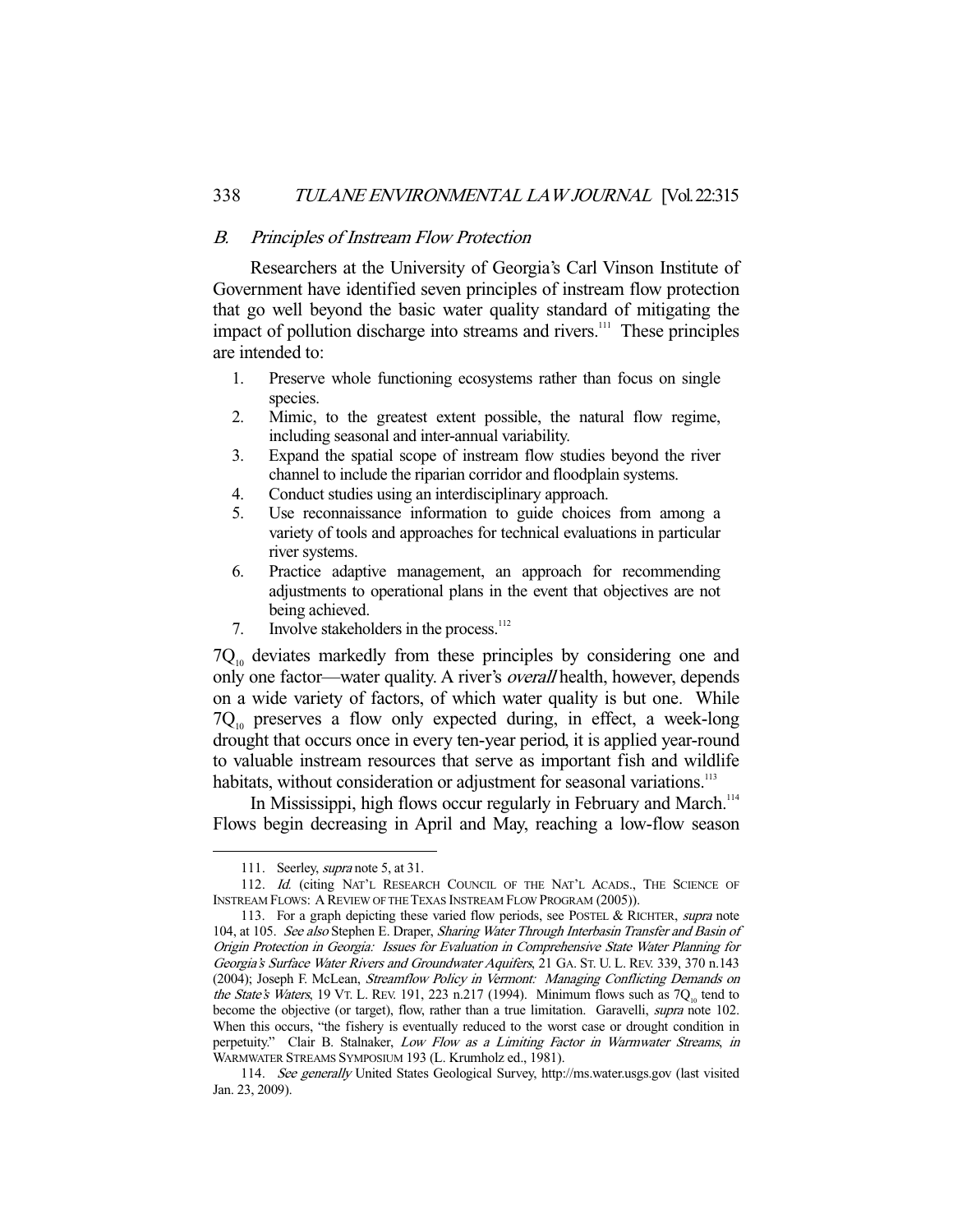from June through September.<sup>115</sup> Beginning in October, flows increase until the commencement of the high flow season in February.<sup>116</sup> Despite these fluctuations in natural flow, the required  $7Q_{10}$  flow remains the same year-round.<sup>117</sup> One group of authors asserted, "The  $7Q_{10}$  should never be used to make instream flow prescriptions for riverine stewardship. . . . Making such a low flow the norm [for water quantity purposes] is like recommending the sickest day of your life as a satisfactory level for future well-being."<sup>118</sup>

 Further, the Instream Flow Council stated that as "a minimum flow standard to sustain aquatic life,  $7Q_{10}$  lacks any scientific or common sense foundation and can be expected to result in severe degradation of riverine biota and processes."<sup>119</sup> Although the  $7Q_{10}$  method may protect water quality in many instances, it fails to consider the natural flow of rivers necessary for the consistent survival-level protection of fish and wildlife.<sup>120</sup> One natural resource manager described the  $7Q<sub>10</sub>$  method as "statistically based with no consideration of chemical, biological or environmental-ecosystem considerations."<sup>121</sup>

# C. Documented Failures of  $7Q_{10}$  in Protecting Instream Flows

 Aquatic biologists have come to a clear consensus that more water needs to be reserved for instream habitat than is provided under the  $7Q_{10}$ method.<sup>122</sup> An extensive field study by prominent expert Donald Leroy Tennant found that 10% mean annual flow (MAF) was the minimum

 <sup>115.</sup> Id.

 <sup>116.</sup> Id.

 <sup>117.</sup> Id.

<sup>118.</sup> ANNEAR ET AL., *supra* note 10, at 179-79.

<sup>119.</sup> *Id.* at 131.

<sup>120.</sup> GA. DEP'T OF NATURAL RES., supra note 10 ("DNR's  $7Q_{10}$  rule . . . is not based on the science of how much water should remain in a stream to maintain a healthy aquatic community."); see also Clair B. Stalnaker, Low Flow as a Limiting Factor in Warmwater Streams, WARMWATER STREAMS SYMPOSIUM, *supra* note 113, at 194 ("If we must think in terms of minimums, let it be minimum regimes and not single minimum discharges.").

 <sup>121.</sup> MISS. WATER RES. PLANNING COUNCIL, Official Minutes (Sept. 21, 1993) (unpublished transcript on file with author); see also, e.g., Bradford Bowman, Instream Flow Regulation: Plugging the Holes in Maine's Water Law, 54 ME. L. REV. 287, 307 (2002) (explaining that the then-informal policy allowing streams to subside to  $7Q_{10}$  in Maine "show[ed] no consideration for either the natural hydrograph or the seasonal needs of the riverine ecosystem"); sources cited infra note 136.

<sup>122.</sup> EVANS & ENGLAND, *supra* note 8, at 3 (citing Tennant, *supra* note 8, at 359-73; Stalnaker, supra note 8, at 321-37; Wesche & Rechard, supra note 8, at 1-121; Estes & Orsborn, supra note 10, at 389-98; Bulak & Jobsis, supra note 10, at 1-51; Orth & Leonard, supra note 10, at 129-38.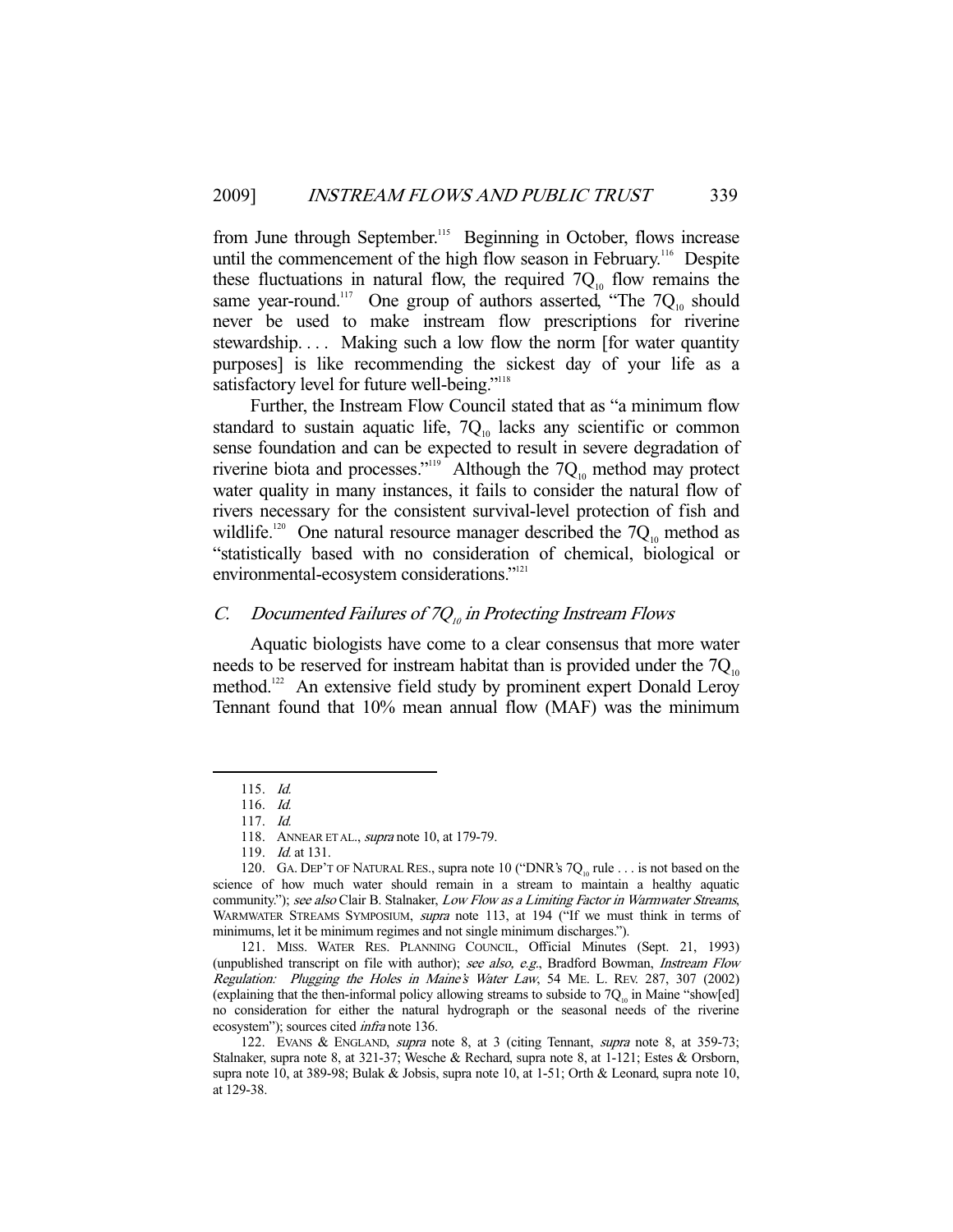flow required for "short-term survival habitat of most aquatic life."<sup>123</sup> Tennant described the conditions exhibited at 10% MAF:

- 1. Short-term survival of most aquatic life.
- 2. Fifty percent or more of the stream bottom is likely to be dewatered.
- 3. Side channels (important for early life stages of many fish species) are likely to be severely or totally dewatered.
- 4. Riparian vegetation may suffer.
- 5. Stream bank cover will be severely diminished.
- 6. Fish will have difficulty migrating upstream over and through riffle areas.
- 7. Fish are crowded into pools and vulnerable to over-harvest.
- 8. Water temperature may become too high for some fish species. $124$

 A later study, considering river hydraulic geometry characteristics, concluded, "[R]iver width, depth, and velocity rapidly decrease toward zero at flows below 10% MAF, thus severely limiting or eliminating fish habitat."<sup>125</sup> These types of studies indicate that a river flowing under 10% MAF is unhealthy, offering insufficient living conditions to fish and wildlife. Tellingly, in Tennant's study, streams with only 10% MAF still exceeded the 7 $Q_{10}$  flow more than three-fourths of the time.<sup>126</sup>

# D. State Departures from  $7Q_{10}$

Calculating  $7Q_{10}$  is a process that can be performed through data analysis in front of a computer screen, as opposed to requiring extensive fieldwork, making it inexpensive and easily applicable on a statewide basis.<sup>127</sup> However, the insufficiency of this minimum flow in protecting aquatic habitat, as documented above, necessitates a review of alternative methods for managing instream flows in Mississippi. Several alternative methods utilized in other states offer greater fish and wildlife protection

<sup>123.</sup> See Tennant, supra note 9, at 6, 9.

<sup>124.</sup> ANNEAR, ET AL., *supra* note 10, at 178 (citing Tennant, *supra* note 9, at 6-10; Tennant, supra note 8, at 359-73); EVANS & ENGLAND, supra note 8, at 359-73 (citing Tennant, supra note 8, at 359-73).

<sup>125.</sup> Daniel Caissie et al., Comparison of Hydrologically Based Instream Flow Methods Using a Resampling Technique, 34 CANADIAN J. OF CIV. ENG'G 66, 72-73 (2007) (citing Daniel Caissie & Nassir El-Jabi, Instream Flow Assessment: From Holistic Approaches to Habitat Modeling, 28 CANADIAN WATER RES. J. 173–83 (2003)); see also Daniel Caissie & Nassir El-Jabi, Comparison and Regionalization of Hydrologically Based Instream Flow Techniques in Atlantic Canada, 22 CANADIAN J. OF CIV. ENG'G 235, 235–46 (1995).

<sup>126.</sup> See Tennant, supra note 9, at 6-10; EVANS & ENGLAND, supra note 8, at 359-73.

<sup>127.</sup> See, e.g., Tennant, supra note 9, at 7.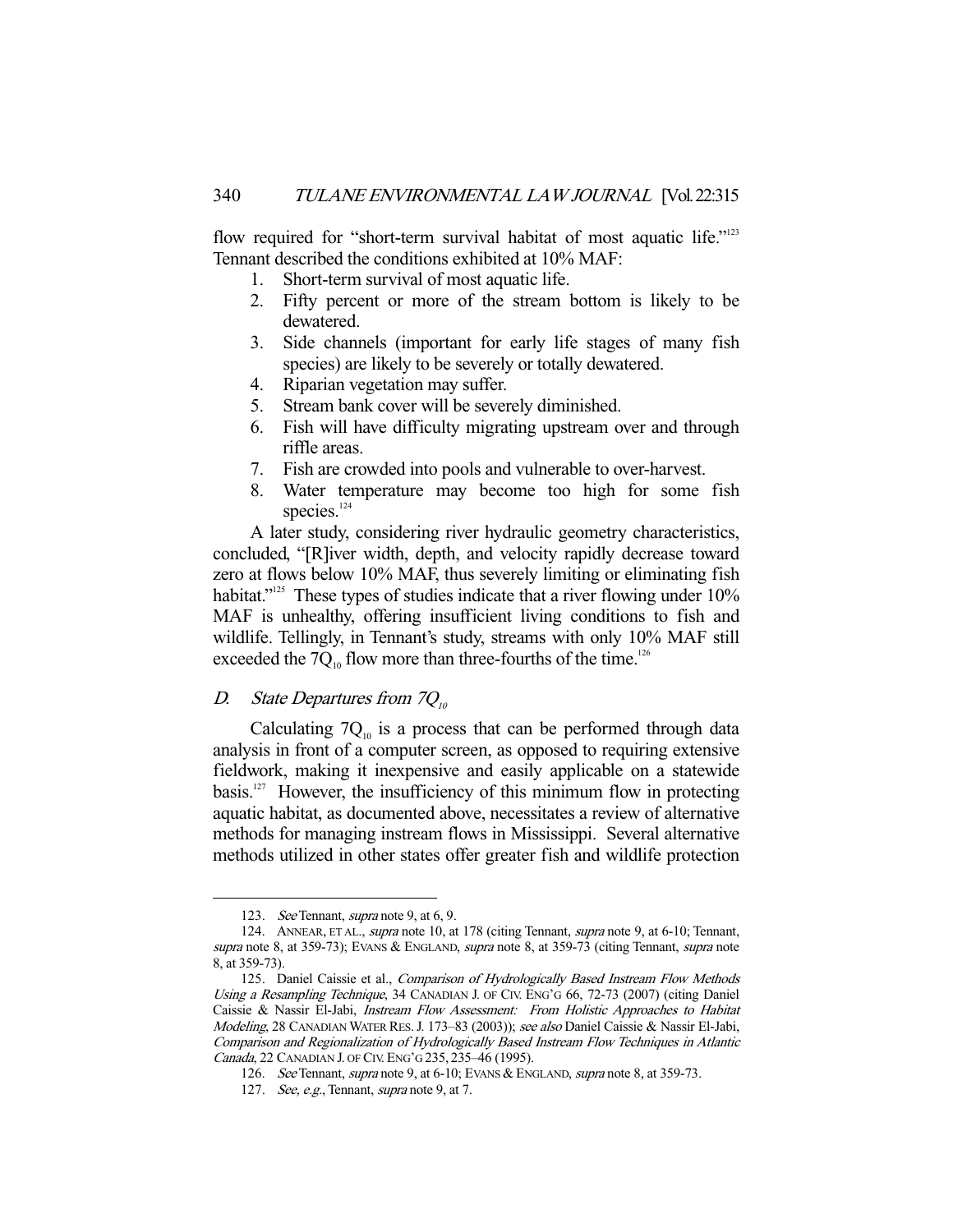while retaining affordability, speed of computation, and wide applicability.<sup>128</sup>

 Many of these other states rely upon the "Tennant Method," which protects a percentage of the river's MAF based on seasonal fluctuations and allows streams to remain connected with their floodplains.<sup>129</sup> As the MAF can be calculated easily with adequate records and accurately applied with limited field work, the Tennant Method is desirable for its efficiency and has been adopted in some form in several jurisdictions.<sup>130</sup>

 For example, after recognizing the deficiencies associated with the  $7Q_{10}$  method, which the state of Georgia originally adopted for calculating minimum flows in 1977, Georgia adopted an interim modified Tennant Method in 2001.<sup>131</sup> Similarly, Arkansas subscribes to a

 <sup>128.</sup> See, e.g., id.

<sup>129.</sup> See id. The Tennant Method and its prodigy reflect the natural flow regime by making serial adjustments across seasons and protect aquatic habitat by keeping the flow above 10% MAF. Id. at 8. States can choose the level of protection they wish to pursue and draft a minimum flow percentage requirement based thereon. Specific rivers may garner greater protection due to special qualities such as endangered species, natural beauty, or need for restoration. For a further discussion of Tennant's description of the aquatic conditions at 10% MAF, see supra note 123 and accompanying text.

<sup>130.</sup> See, e.g., EVANS & ENGLAND, supra note 8, at 21.

<sup>131.</sup> *Id.* A 1995 study performed by Georgia's Wildlife Resources Division, a division of the Department of Natural Resources (DNR) organized under the Environmental Protection Division (EPD), recommended several methods to protect instream flow that would supplant  $7Q_{10}$ , including a flow rate of 30% of the MAF for unregulated streams, a seasonal tiered approach calling for higher percentages for dammed streams, and special protections for trout streams. GA. DEP'T OF NATURAL RES., *supra* note 10, at 24-26. The recommendations were made as an interim measure before further testing could be performed, and the study noted that said recommendations would only provide some protection, not enhance, fish habitat. Id. at 27. Unfortunately, Georgia did not enact all of the recommendations from the 1995 Wildlife Resources Division report. Id. at 29-30. In fact, the report specifically did not recommend monthly  $7Q_{10}$ , which Georgia ultimately adopted as part of its new state policy. Id. at 28. Still, Georgia's current approach preserves flows by seasonal variation, unlike the  $7Q_{10}$  method. *Id.* at 27. Applicants seeking water withdrawal permits in Georgia are allowed to choose from three options:

<sup>1.</sup> For water supply reservoirs, permittees are required to release from the reservoir the lesser of the monthly  $7Q_{10}$  (thus more seasonally specific than  $7Q_{10}$ ) or the inflow to the reservoir. For direct withdrawals from streams, permittees must allow the lesser of the monthly  $7Q_{10}$  or the inflow to pass the withdrawal point.

<sup>2.</sup> Applicants can choose to perform a DNR-approved site-specific instream flow study to determine what minimum flows must be maintained to protect aquatic habitat of that specific locale. DNR then evaluates the study results and, with the EPD Director, either concurs or recommends an acceptable minimum flow.

<sup>3.</sup> Applicants can also choose MAF options:

a. For direct withdrawals from an unregulated stream, the applicant must allow the lesser of 30% of the MAF or the inflow to pass the stream withdrawal point (thus, if the inflow is less than 30% of the MAF, the permittee cannot withdraw water).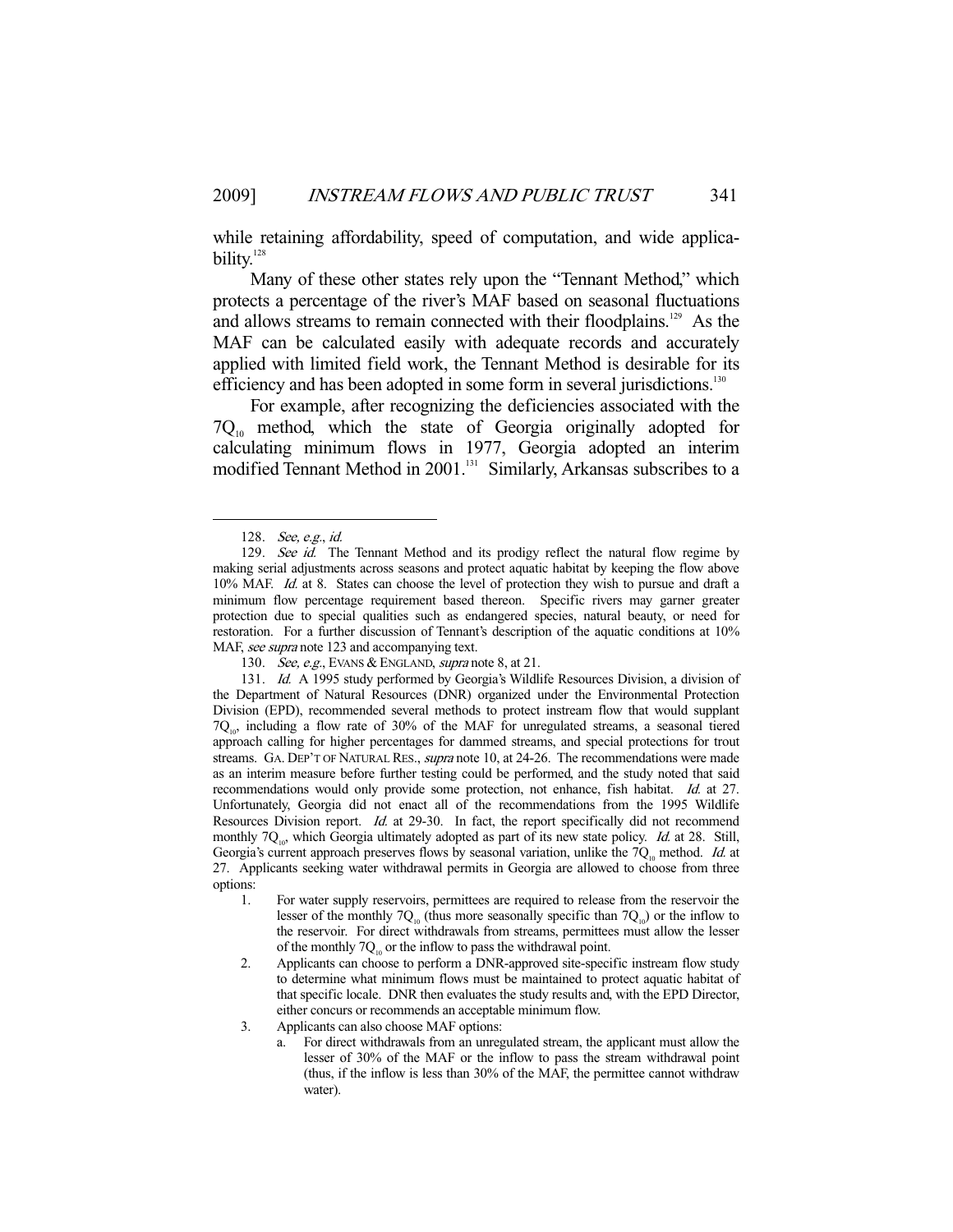stream flow protection plan that identifies seasonal percentages, though they are based on monthly mean flows, as opposed to annual mean flows. $132$ 

 There also exist a wide variety of field methods requiring sitespecific measurements that are predictably more accurate than the "office" methods most often utilized in Georgia and Arkansas.<sup>133</sup> Florida, for example, employs a progressive program in which five distinct regional water management districts establish their own minimum flow levels by site-specific study, taking into account not only water quality, but also nonconsumptive uses, including fish passage, recreational activities, and scenic attributes.134 If a Floridian waterway falls below or is projected to fall below the minimum flow requirements, a recovery or prevention strategy must be implemented.<sup>135</sup> At least for certain waters that include exceptional resources, wild trout, or threatened or endangered species, North Carolina also requires on-site evaluation for determining minimum flows.<sup>136</sup>

Georgia's policy exempts a wide variety of water users, including agricultural users; those users already holding, or in the applications pipeline for, water use permits; users of highly "regulated" waters, such as the Savannah River; and federal dams. See id.

 132. See 014-04-002 ARK. CODE R. §§ 2.404-.405 (Weil 2008). This Arkansas regulation divides the year into three distinct components, based upon the biological process. EVANS & ENGLAND, supra note 8, at 9-10. From November through March, the recommended minimum flow is 60% of the mean monthly flow to flush sediments and waste, as well as recharge the system's fertility through infusing the waterway with nutrients. *Id.* From April through June, the recommended minimum flow is 70% of the mean monthly flow to prevent the stranding of eggs and provide adequate oxygenation for life development. Id. From July through October, the recommended minimum flow is 50% of the mean monthly flow to reserve adequate waste capacity and prevent overcrowding of fish populations. Id.

For regulated water supply reservoirs, the applicant is required to release from the reservoir the lesser of: 30% of the MAF or inflow from July to November (low flow season), 60% of the MAF or instream flow from January through April (high flow season), and 40% of the MAF or inflow from May-June and December (intermediate flow seasons).

 <sup>133.</sup> See, e.g., FLA.ADMIN.CODE ANN. r. 62-40.473(1) (2008).

 <sup>134.</sup> Id.

<sup>135.</sup> See FLA. STAT. § 373.0421(2) (2008).

 <sup>136.</sup> See 15A N.C. ADMIN. CODE 02K.0501 (2008). Unfortunately, the implementation of field methods is often limited in many states by available personnel hours and the expensive nature of such testing. Mandating circumstances that initiate the requirement of implementing on-site testing provides more accurate instream protections than the "office" methods described supra text accompanying note 133, albeit at a significant cost. If Mississippi chooses, or is forced, to act to provide greater protections to instream flows, the particular method she selects certainly will raise a host of additional practical and legal ramifications for natural resource managers. These could include, for example, amending regulations, formulating or reformulating statewide and regional water plans, and balancing ecological trust uses with other trust and economic uses. In 2007, in an attempt to address some of these challenges, the Texas legislature adopted a comprehensive innovative system in which basin-wide citizen councils advised by a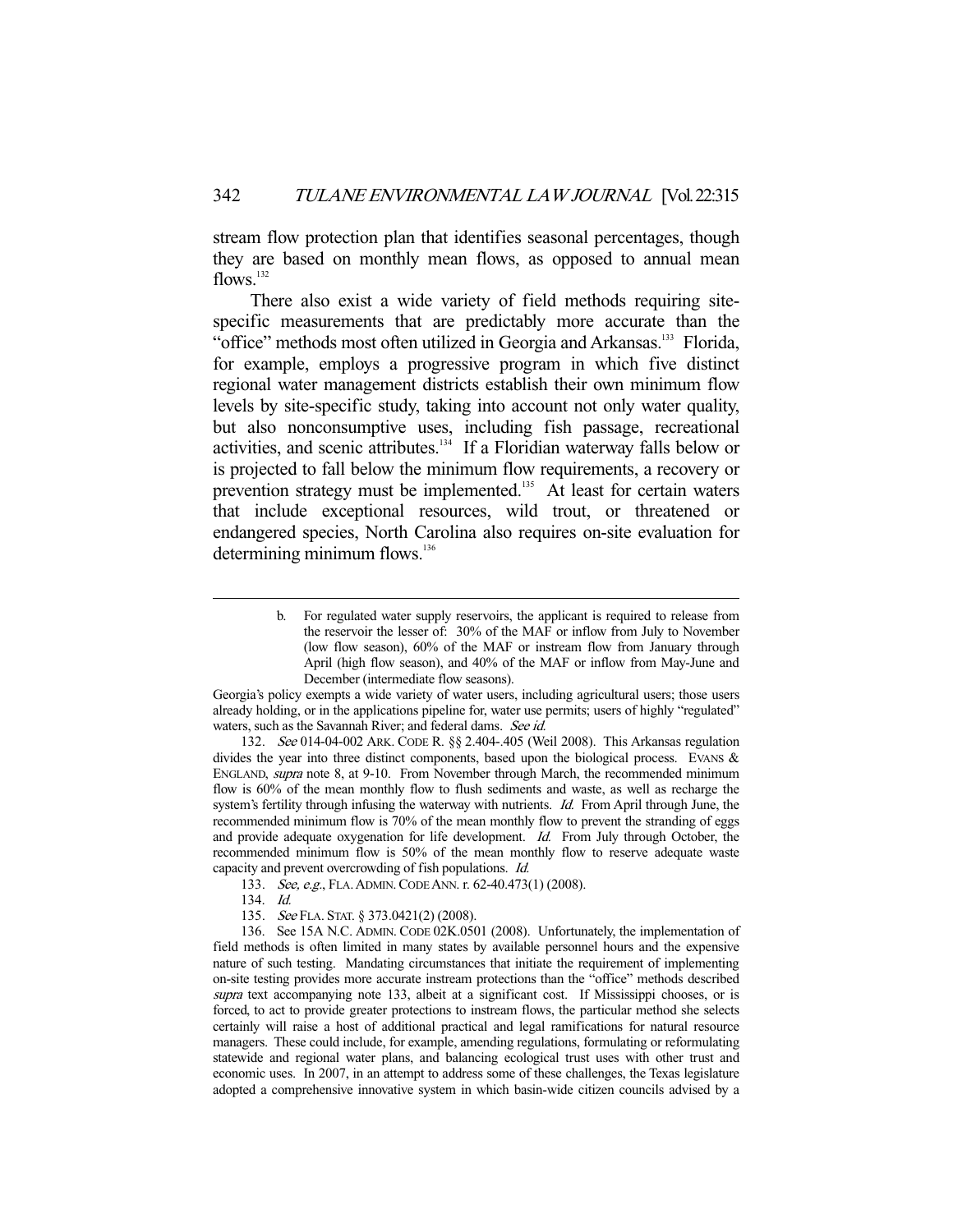## E. Contemporary Stresses on Surface Waters

 Approximately 20% of the world's 10,000 known freshwater fish species are now endangered, threatened, or already extinct.<sup>137</sup> The Nature Conservancy estimates that 12% of all animals known to science live in freshwater habitats, and many more depend on such habitats in some way for survival.<sup>138</sup>

 Reduced instream flows have had a devastating effect on fish across North America.<sup>139</sup> At least forty freshwater fish species in North America have recently become extinct due to man-induced alterations of physical habitat.<sup>140</sup> A 1990 study classified 28% of North America's native fish species as rare or extinct.<sup>141</sup> The American Fisheries Society reported an increase of 45% in the number of North American freshwater fish species considered endangered, threatened, or of special concern.<sup>142</sup> The primary cause of this increase was alteration of natural stream flows.<sup>143</sup>

 Historically, Mississippi has relied more on groundwater resources than on surface water.<sup>144</sup> Due to a relatively sizeable supply of groundwater and rainfall, Mississippi has not experienced the severe statewide droughts and ensuing water shortages that many of the other southern states, including Georgia, Florida, and Alabama, have endured in the past decade.<sup>145</sup> Still, for example, 90% of the water needs of the state capital of Jackson, Mississippi's most populated metropolitan area, are met by diverted surface flows from the Pearl River and the Ross Barnett Reservoir,<sup>146</sup> and surrounding areas are interested in developing a surface-water supply from these same sources. $147$  Mississippi must move

139. EVANS & ENGLAND, *supra* note 8, at 2.

-

145. Id.

scientific committee determine use priorities on rivers. See 2007 Tex. Sess. Law Serv. 4596 (West); 2007 Tex. Sess. Law Serv. 5832 (West).

<sup>137.</sup> See The Nature Conservancy, supra note 12; POSTEL & RICHTER, supra note 104, at 27.

<sup>138.</sup> POSTEL & RICHTER, *supra* note 104, at 27.

 <sup>140.</sup> Id.

 <sup>141.</sup> Id.

 <sup>142.</sup> Id.

 <sup>143.</sup> Id.

 <sup>144.</sup> As of 1995, groundwater accounted for 73% of the total freshwater withdrawals and supplied the needs of 90% of the state's population. See MISS. WATER RES. MGMT. PLANNING COUNCIL,A WATER MANAGEMENT PLAN FOR THE STATE OF MISSISSIPPI 10, 12 (June 30, 1995) (on file with author). Mississippi's surface water resources include 84,000 miles of streams and rivers, including six major rivers: Tombigbee, Pascagoula, Pearl, Big Black, Yazoo, and Mississippi. Id.

<sup>146.</sup> MISS. WATER RES. MGMT. PLANNING COUNCIL, *supra* note 144, at 10, 12.

 <sup>147.</sup> See PEARL RIVER BASIN TEAM, MDEQ, PEARL RIVER BASIN STATUS REPORT 2000, at 6, 24 (2000) (on file with author).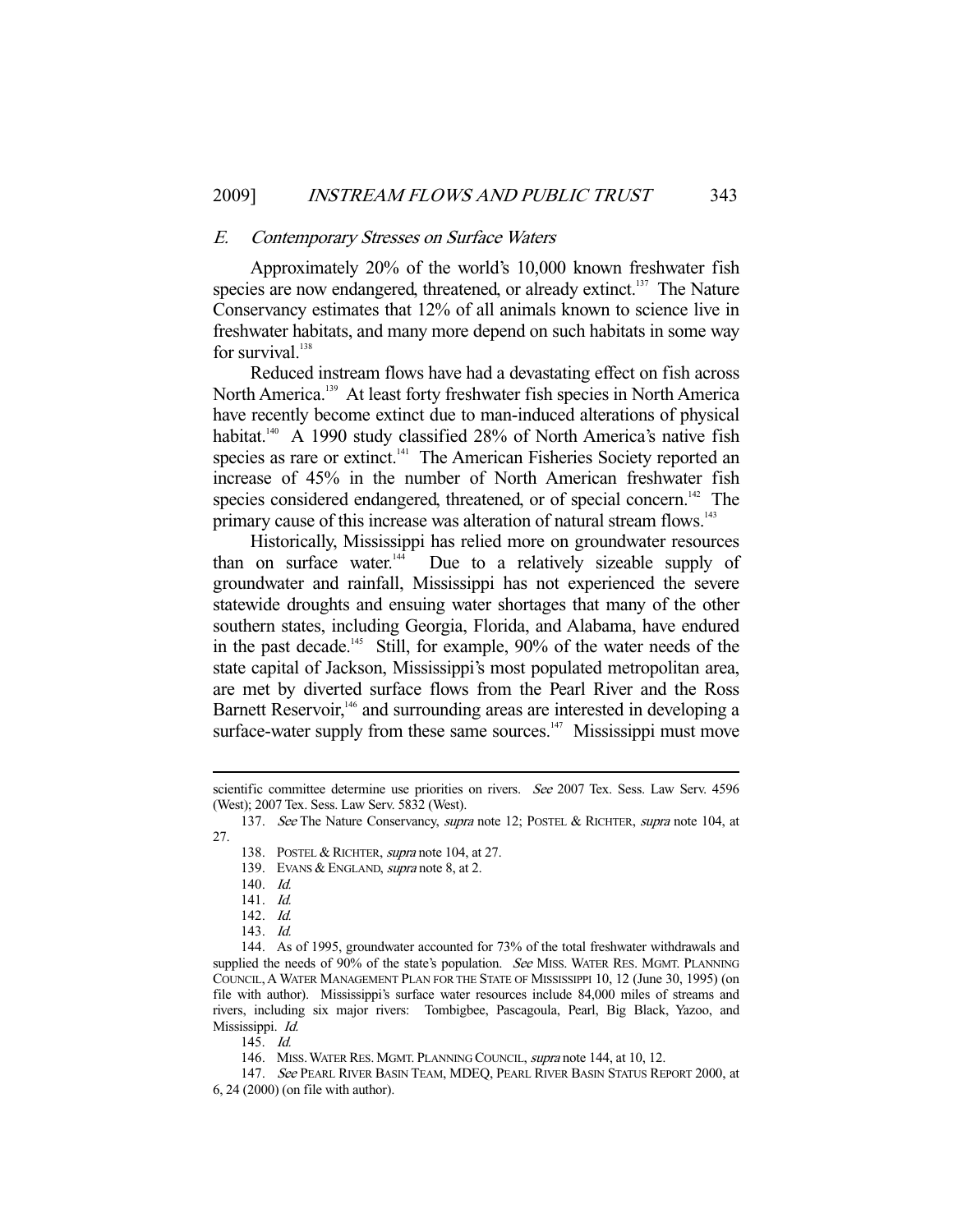proactively to conserve and protect her healthy yet depletable natural surface water resources.

 Water usage in Mississippi has increased in recent decades and exceeded the national average for growth from 1950-1980 and 1985- 1990.<sup>148</sup> This is due in large part to increased rice farming, catfish production, and thermoelectric power plants, along with steady population growth.149 In fact, localized drought conditions in the western portion of the state between the Yazoo and Mississippi Rivers (known as the Mississippi Delta), coupled with increased water withdrawals, have caused the base flows of most streams in the area to decrease.<sup>150</sup>

 Since groundwater no longer recharges streams in the Delta, the MDEQ has been unable even to calculate  $7Q_{10}$  beyond zero for a Delta stream since 1975.<sup>151</sup> These extremely low flows directly impact fish and wildlife habitat, while also threatening the use of the streams as a reliable source for agricultural irrigation.<sup>152</sup>

 As these stresses increase statewide, it is only a matter of time before Mississippi's opportunity to adopt a proactive instream protection approach turns into a reactive necessity. The remainder of this Article suggests that Mississippi's broad public trust doctrine, albeit in the face of considerable constitutional challenges, may operate as a source independent of the state's water code for demanding state action to protect instream flows under a framework derived from Hawai'i's Wai'ahole *I* decision.

# IV. THE PUBLIC TRUST DOCTRINE

-

 The public trust doctrine is an ancient legal principle that protects certain natural resources for the general public.<sup>153</sup> The law in most nations recognizes some form of the public trust doctrine:

<sup>148.</sup> See MISS. WATER RES. MGMT. PLANNING COUNCIL, supra note 144, at 10-11.

<sup>149.</sup> Id. at 11. Mississippi's population increased by 706,517 from 1960 to 2000, representing a 32.44% increase. If Mississippi's population increases at the same rate as it did from 1990 to 2000, the 2010 population will be 3,144,769. For census data, see CensusScope, http://www.censusscope.org (last visited Jan. 23, 2009).

<sup>150.</sup> MISS. WATER RES. MGMT. PLANNING COUNCIL, supra note 144, at 67.

 <sup>151.</sup> Letter from Dennis Riecke, Dep't of Wildlife, Fisheries & Parks, to Lloyd Long, Miss. Dep't of Envtl. Quality (Aug. 14, 2003) (on file with author).

<sup>152.</sup> MISS. WATER RES. MGMT. PLANNING COUNCIL, *supra* note 144, at 20.

 <sup>153.</sup> See Shively v. Bowlby, 152 U.S. 1, 11-18 (1894) (recounting Roman and English origins of public trust); Sax, supra note 13, at 475; Carol M. Rose, The Comedy of the Commons: Custom, Commerce, and Inherently Public Property, 53 U.CHI. L.REV. 711, 727-30 (1986); Carol M. Rose, Joseph Sax and the Idea of the Public Trust, 25 ECOL. L.Q. 351, 351-52 (1998); Timothy M. Mulvaney & Brian Weeks, "Waterlocked": Public Access to New Jersey's Coastline, 34 ECOL. L.Q. 579, 582 (2007); COASTAL STATES ORG., INC., PUTTING THE PUBLIC TRUST DOCTRINE TO WORK 1 (David Slade ed., 2d ed. 1997).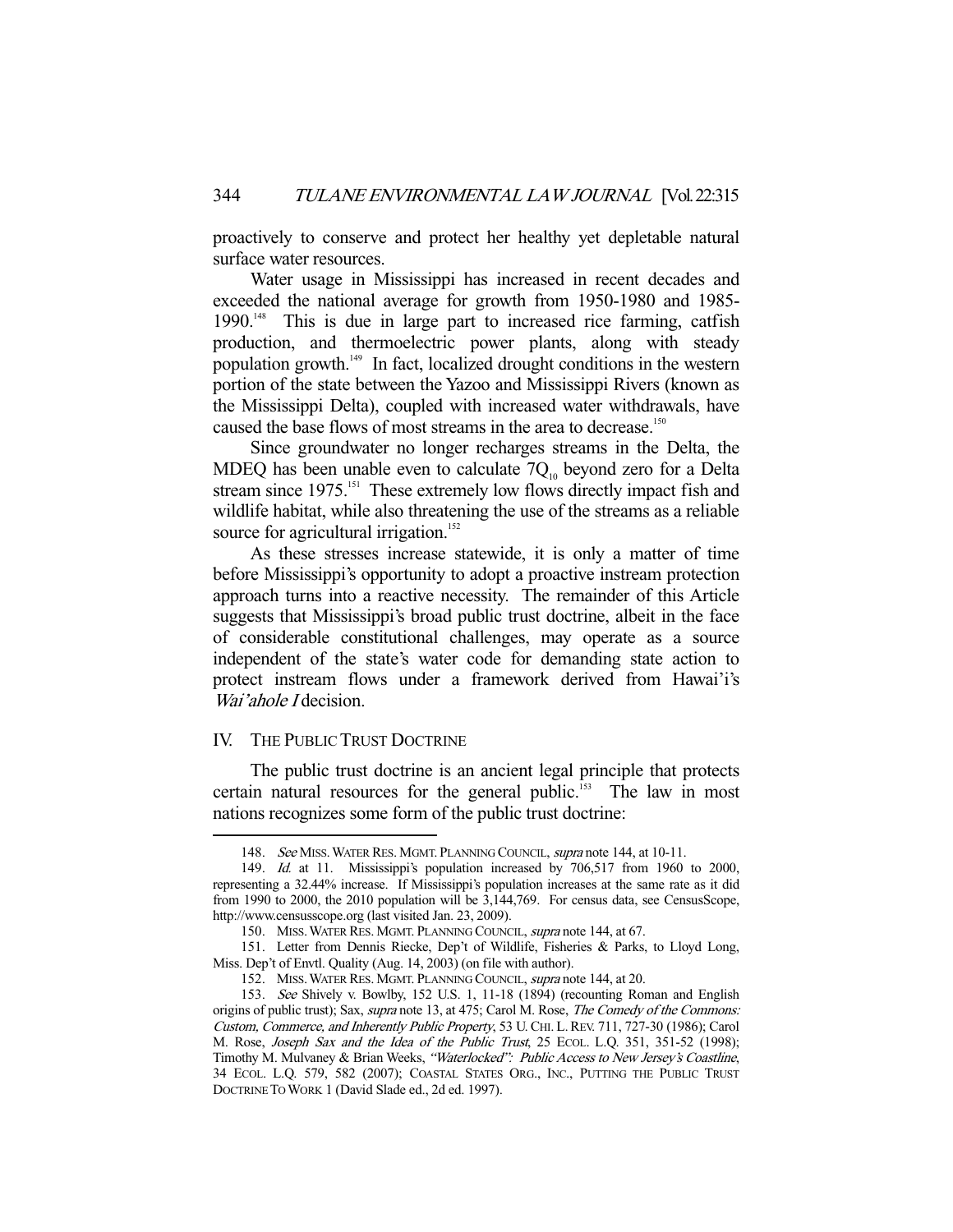Historically, no developed western civilization has recognized absolute rights of private ownership . . . [of land between high and low water marks] as a means of allocating this scarce and precious resource among the competing public demands. Though private ownership was permitted in the Dark Ages, neither Roman law nor the English common law as it developed after the signing of the Magna Charta would permit it.<sup>154</sup>

Among the rights of the people recognized by Roman and English law were the rights of commercial navigation and fisheries.<sup>155</sup> Today, the public trust doctrine has evolved to protect a greater variety of resources and uses thereof.<sup>156</sup>

 In this Part, Subpart A first summarizes the genesis of the public trust doctrine in America and then addresses the evolution of the doctrine in Mississippi. Subpart B surveys the current protected trust resources in Mississippi and envisions an extension of the doctrine to additional natural resources in the future.

## A. Origins of the Public Trust

 The modern concept that certain lands and waters should be held in trust for the public to access for fishing, navigational, and commercial purposes has its roots in the Roman Empire.<sup>157</sup> The Institutes of Justinian, codified in 535 C.E., states:

By the law of nature these things are common to mankind—the air, running water, the sea, and consequently the shores of the sea. No one, therefore, is forbidden to approach the seashore, provided that he respects habitations, monuments, and buildings, which are not, like the sea, subject only to the law of nations.<sup>158</sup>

After the fall of Rome, feudal law reigned throughout Europe.<sup>159</sup> In England, the Crown claimed ownership of the rivers and their shores, along with the authority to transfer such lands into the hands of private individuals for their exclusive possession and use.<sup>160</sup> English kings commonly issued writs barring fishing and fowling on rivers.<sup>161</sup> River

 <sup>154.</sup> United States v. 1.58 Acres of Land Situated in Boston, 523 F. Supp. 120, 123 (D. Mass. 1981).

 <sup>155.</sup> COASTAL STATES ORG.,INC., supra note 153, at 170.

 <sup>156.</sup> Id. at 173.

 <sup>157.</sup> See Tennant, supra note 9, at 6.

 <sup>158.</sup> THE INSTITUTES OF JUSTINIAN 90 n.1 (Thomas Collett Sandars trans., 7th ed. 1905).

 <sup>159.</sup> See generally Patrick Deveney, Title, Jus Publicum, and the Public Trust: An Historical Analysis, 1 SEA GRANT L.J. 13 (1976).

 <sup>160.</sup> Id.

<sup>161.</sup> M. HALE, DE JURE MARIS ET BRACHIORUM EJUSDEM, reprinted in S. MOORE, A HISTORY OF THE FORESHORE AND THE LAW RELATING THERETO 373 (1888).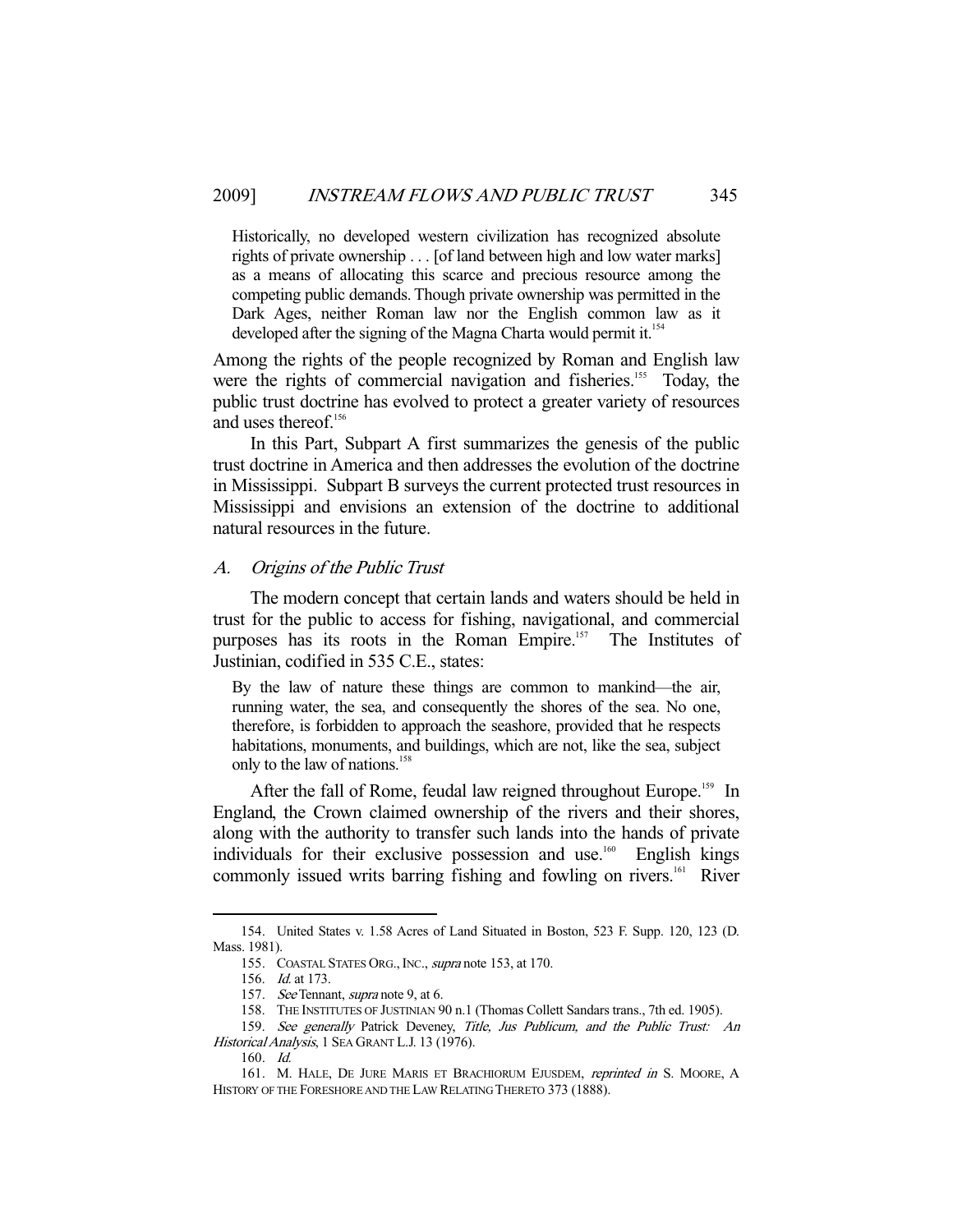navigation, however, was essential to the continued success of the growing merchant class, and private ownership of rivers interfered with the transport of goods and services. $162$ 

In 1215, King John of England signed the Magna Carta.<sup>163</sup> One of the Magna Carta's provisions required the removal of "all fish-weirs" from rivers throughout England, except those along the North Sea coast, thereby limiting the King's ability to convey property rights to waterways subject to the public trust.<sup>164</sup> Certain rights remained the permanent property of the realm and were held by the Crown in its regal capacity in trust for all subjects.<sup>165</sup>

 The rights retained by the Crown included those of navigation and fishery in the sea and other tidal waterways, construed by English courts to include the rights to beach vessels and unload cargo on the water's banks, dry and haul fishing nets on the upland areas, and deliver fish to the nearest market.<sup>166</sup> Although the banks of rivers were considered the private property of the riparian owners, they were impressed with certain public trust rights, as the sea's shore was "the property of no man."167

 The King had no power to convey those rights and any attempt to do so would have been an invalid usurpation of the rights of a free people and their Parliament.<sup>168</sup> Accordingly, when the King conveyed private ownership of the land encompassing the thirteen original colonies, he did

-

 166. See Stevens v. Paterson & Newark R.R. Co., 34 N.J.L. 532, 539 (N.J. 1870) (explaining traditional understanding of public use of shoreline). An 1830 treatise states:

So the shore lies between the fishery or navigation and the public, but the public have a right to the fishery and navigation, and a convenient way is presumed over the shore for carrying them on; such as for launching boats, carriage and footway for the conveyance of the fish, goods, to and from the boats, and for exercising whatever other conveniences common sense and usage point out as essential to these rights; in short, whatever obstruction would render the fishery or navigation nugatory, must be deemed unlawful and incompatible with those rights.

R. HALL, THE RIGHTS OF THE CROWN AND THE PRIVILEGES OF THE SUBJECT IN THE SEA-SHORES OF THE REALM (R.L. Loveland ed., 3d ed. 1875), *reprinted in* STUART ARCHIBALD MOORE, HISTORY OF THE FORESHORE AND THE LAW RELATING THERETO 665, 847–48 (London, Stevens & Haynes, 3d ed. 1888).

 167. ARTHUR JOSEPH HUNT, THE LAW OF BOUNDARIES AND FENCES 8 (Henry Stephen ed., Butterworth & Co. 1904) (1896). Today, there are considerable differences amongst jurisdictions as to the public rights and uses that remain after a legislatively approved conveyance of trust lands to private ownership. See generally PUTTING THE PUBLIC TRUST DOCTRINE TO WORK, supra note 153, at 237-38.

168. See Martin v. Waddell's Lessee, 41 U.S. 367, 411 (1842).

 <sup>162.</sup> Id.

 <sup>163.</sup> MAGNA CARTA § 23 (1215).

 <sup>164.</sup> Id.

<sup>165.</sup> See, e.g., Mulvaney & Weeks, supra note 153, at 582-84.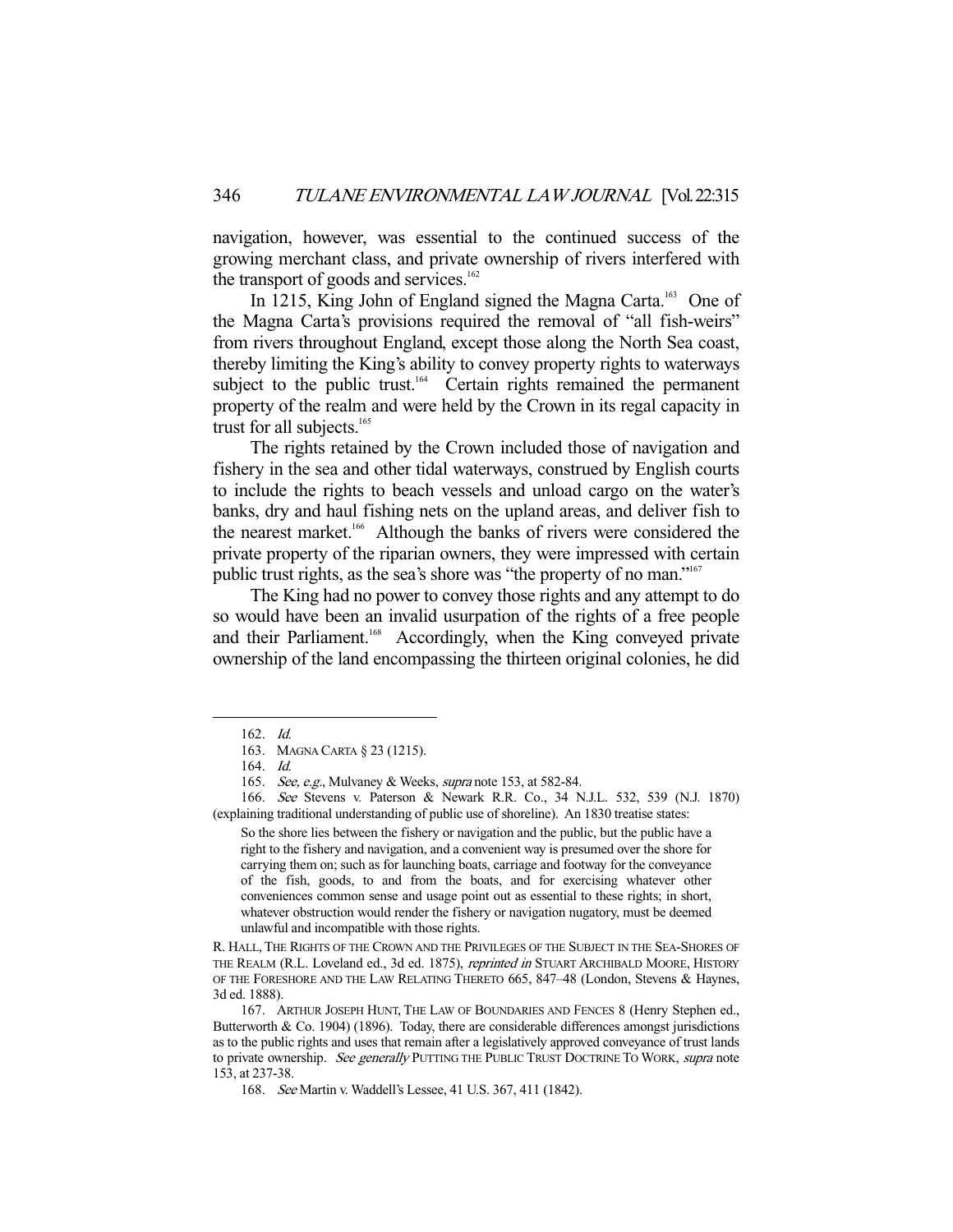not convey those inalienable rights.<sup>169</sup> The American Revolution resulted in the conveyance of these royal rights to the legislatures of each of the colonies, to be held in trust for their people. $170$ 

 In accordance with the Northwest Ordinance of 1787, all new states were subsequently admitted on equal footing with the original states, with the same rights in the tidewaters and the lands under them. $171$  In 1817, the United States Congress admitted Mississippi into the Union,<sup>172</sup> and, at least since 1821, the United States' judiciary has recognized these public rights in tidewaters and the lands under them under the public trust doctrine.<sup>173</sup> Today, the nature of the protected resources and the scope of the associated public rights are defined by, and subject to, the property laws of each state.<sup>174</sup>

# B. Protected Trust Resources

 Mississippi's Supreme Court first acknowledged the state's public trust doctrine in 1933, holding that the title of the state is held for the chief purposes of commerce and navigation.<sup>175</sup> Since that time, Mississippi courts have addressed tidal and navigable waters well beyond the confines of the original 1800's interpretations of the trust in America, as set forth in Subpart 1 below. Subpart 2 explains how Mississippi has expanded public trust protections to a variety of natural resources beyond these traditionally protected waterways.<sup>176</sup>

# 1. Tidal and Navigable Waterways

 In broad terms, the state owns the tidelands, which are impressed with a public trust for the benefit of all.<sup>177</sup> Public ownership in tidal waterways and the lands beneath the water generally extends up to the

 <sup>169.</sup> Id. at 412; Bell v. Gough, 23 N.J.L. 624, 684 (1852); Arnold v. Mundy, 6 N.J.L. 1, 11– 13 (N.J. Sup. Ct. 1821) (summarizing original conveyance of East and West Jersey, later to become known as "New Jersey").

<sup>170.</sup> Martin, 41 U.S. at 410; see also Shively v. Bowlby, 152 U.S. 1, 36 (1894).

 <sup>171.</sup> Ordinance of 1787: The Northwest Territorial Government, § 14, art. V, 1 Stat. 50; see also Pollard's Lessee v. Hagan, 44 U.S. (3 How.) 212, 222 (1845); Shively, 152 U.S. at 57.

 <sup>172. 3</sup> Stat. 472, 473 (1817).

<sup>173.</sup> See Arnold, 6 N.J.L. at 3; Martin, 41 U.S. at 411-12; Ill. Cent. R.R. Co. v. Illinois, 146 U.S. 387, 435 (1892).

 <sup>174.</sup> E.g., Sands v. Mahistee River Imp. Co., 123 U.S. 288, 295 (1887).

<sup>175.</sup> See Rouse v. Saucier's Heirs, 146 So. 291, 291-92 (Miss. 1933).

<sup>176.</sup> Cf. Robin Kundis Craig, A Comparative Guide to the Eastern Public Trust Doctrines: Classifications of States, Property Rights, and State Summaries, 16 PENN ST. ENVTL. L.REV. 1, 24 (2007) ("Alabama has a poorly developed public trust doctrine that has never been expanded beyond the basic federal doctrine.").

<sup>177.</sup> Shively, 152 U.S. at 9.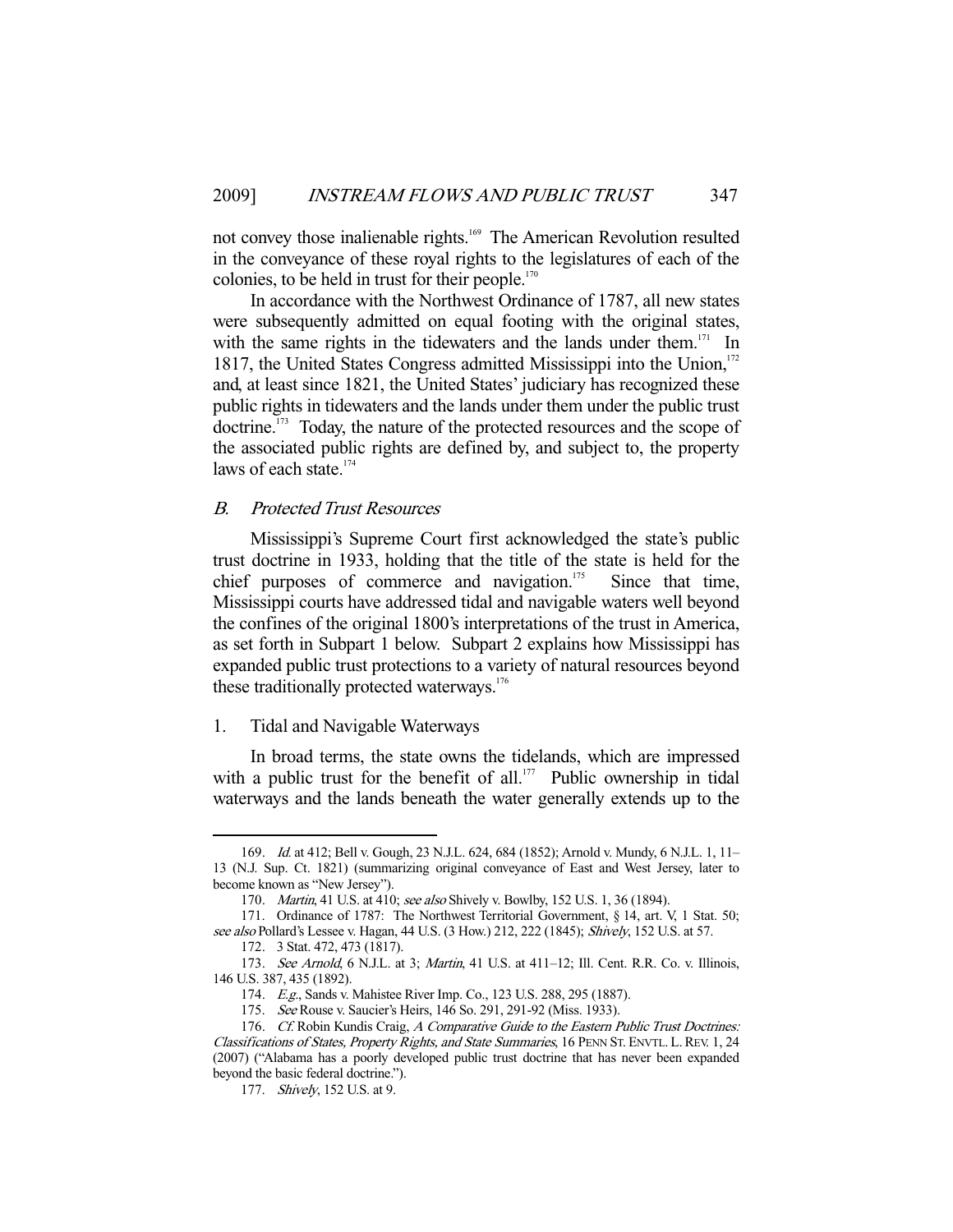mean high or low water lines.<sup>178</sup> Mississippi is a high-water state.<sup>179</sup> In Phillips Petroleum Co. v. Mississippi,<sup>180</sup> the United States Supreme Court clarified that the state maintains trust ownership over all lands beneath waters subject to the tide's influence.<sup>181</sup>

 In addition to those waters subject to the ebb and flow of the tide, what other lands and waters are subject to the public trust? Under the English common law, "navigable waters" were subject to the trust, and "navigable waters" and "tidal waters" were synonymous because no rivers in England were significant enough to be navigable if not flowed by the tide.<sup>182</sup> After some initial dispute in light of the numerous navigable, nontidal waters in the Americas, the public trust doctrine in the United States generally has protected, at a minimum, the public's

180. 484 U.S. 469 (1988).

 <sup>178.</sup> Several states, including Delaware, Maine, Pennsylvania, and Virginia, are "low water" states, with public ownership of the submerged lands lying seaward of the mean low water line. See State ex rel. Buckson v. Pa. R.R. Co., 228 A.2d 587, 597 (Del. 1967) (stating that the riparian proprietor owns to low water mark); Bell v. Town of Wells, 557 A.2d 168, 176 (Me. 1989); Tinicum Fishing Co. v. Carter, 61 Pa. 21, 30 (1869) (holding that riparian title extends to low-water mark, though allowing for public passage during high tides); VA. CODE ANN. § 62.1-81 (2008); see also Jose L. Fernandez, Untwisting the Common Law: Public Trust and the Massachusetts Colonial Ordinance, 62 ALB. L. REV. 623, 628, 630 (1998) (addressing Massachusetts colonial ordinance apparently extending private property seaward to mean low water line). Most states are "high water" states that recognize state ownership in tidal waterways, the underlying submerged lands, and the shore waterward of the mean high water line. See, e.g., Fogerty v. State, 231 Cal. Rptr. 810 (Ct. App. 1986); Wicks v. Howard, 388 A.2d 1250, 1251 (Md. 1978); Cinque Bambini P'ship v. State, 491 So. 2d 508 (Miss. 1986); O'Neill v. State Highway Dep't, 5235 A.2d 1 (N.J. 1967). In some states, notably New Jersey and Oregon, the public also has rights to some areas above the high water line. See Mulvaney & Weeks, supra note 153, at 585 (citing Matthews v. Bay Head Improvement Ass'n, 471 A.2d 355, 365 (N.J. 1984) (relying upon public trust doctrine to protect rights to dry sand areas)); State ex rel. Thornton v. Hay, 462 P.2d 671 (Or. 1969) (relying upon customary use to protect rights to dry sand areas). However, twenty years after Thornton, the Oregon Supreme Court limited the circumstances to which the doctrine of custom applies to dry sand areas. See McDonald v. Halvorson, 780 P.2d 714, 724 (Or. 1989) (finding that doctrine of custom, as it had been applied to beaches along the Oregon coast, did not apply to a cove that did not abut the ocean where there was no testimony that showed customary use by ancient inhabitants of the narrow beach on the bank of the cove).

<sup>179.</sup> See Cinque Bambini P'ship, 491 So. 2d at 516 ("The United States granted to the State of Mississippi in trust all lands . . . including their mineral and other subsurface resources, subject to the ebb and flow of the tide below the then mean high water level.").

 <sup>181.</sup> Id. (declaring all tidelands of public trust interest regardless of navigability). The *Phillips* decision marked a departure from the high court's recent disapproval of a public trust claim by the State of California. See Summa Corp. v. California, 466 U.S. 198 (1984) (holding that even if property was part of tidelands to which California would have acquired a public trust easement, the State's failure to assert its claim to such servitude during the original treaty and patent proceedings that ended the war between Mexico and America in 1851 barred California's claim forever).

 <sup>182.</sup> See Barney v. Keokuk, 94 U.S. 324, 336 (1876) ("In England, no waters are deemed navigable except those in which the tide ebbs and flows."); The Genessee Chief v. Fitzhugh, 53 U.S. 443, 455 (1851) ("In England . . . tide water and navigable water are synonymous terms.").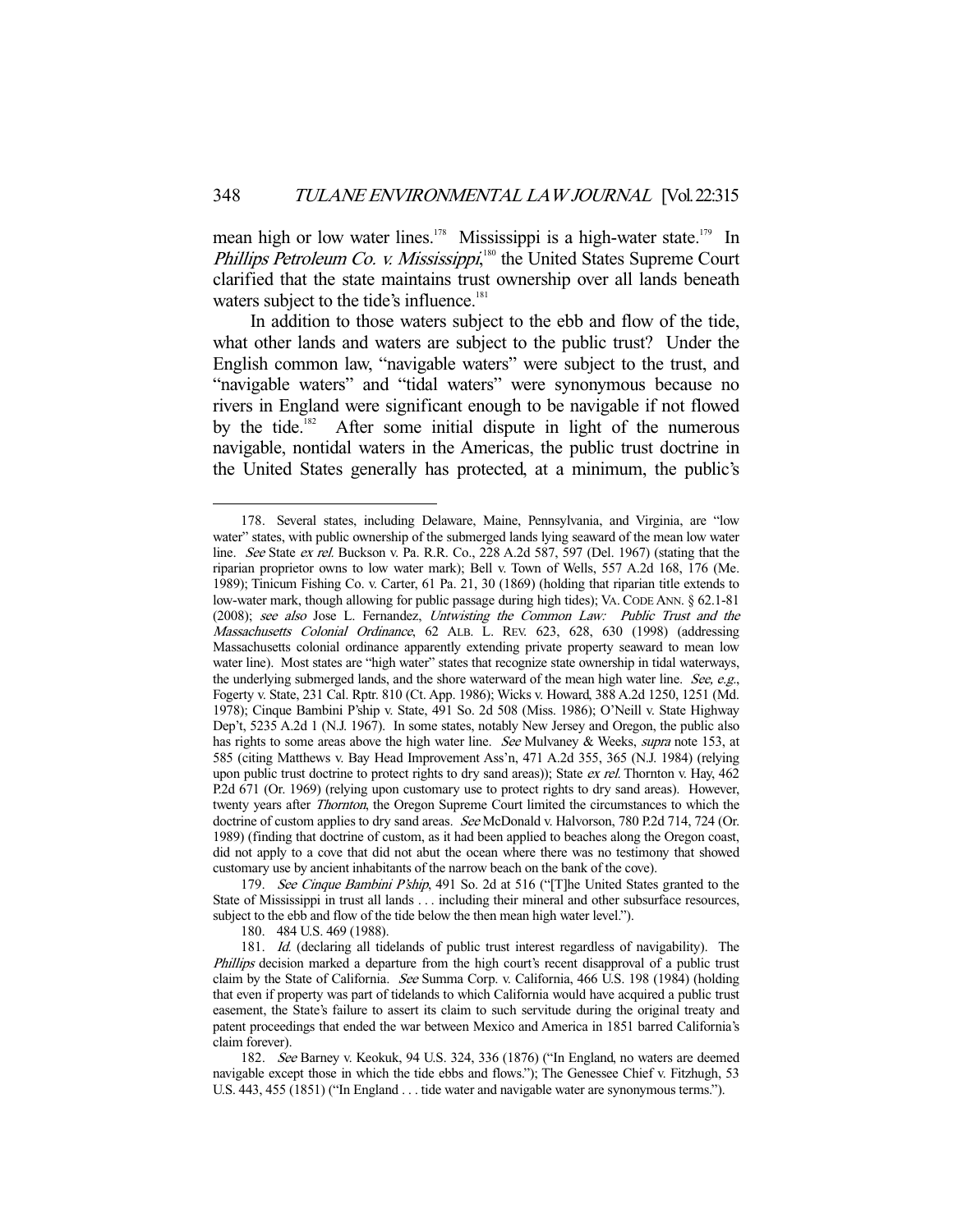interest in the beds of not only tidal waters, but also any navigable waters since the mid-nineteenth century.<sup>183</sup>

 The classification of certain waters as "navigable" remains under the prerogative of the states and varies widely by context and jurisdiction.<sup>184</sup> The United States Supreme Court has cautioned, "[A]ny reliance upon judicial precedent must be predicated upon careful appraisal of the purpose for which the concept of 'navigability' was invoked in a particular case."<sup>185</sup> While Mississippi statutes define both "navigable waters"<sup>186</sup> and "public waterways,"<sup>187</sup> the determinative factor for defining "navigable" in Mississippi has been and remains "navigability in fact."<sup>188</sup>

 Mississippi waters are "navigable-in-fact" when they "are used, or are susceptible of being used, in their ordinary condition, as highways for commerce, over which trade and/or travel are or may be conducted in the customary modes of trade and travel on water."189 Further, the Mississippi Supreme Court has determined that waters are "navigable-in-

<sup>183.</sup> See Barney, 94 U.S. at 338 (explaining that "all waters are deemed navigable which are really so," at least for purposes of admiralty jurisdiction); Ill. Cent. R.R. v. Illinois, 146 U.S. 387, 437 (1892) (holding that bottomlands of the Great Lakes are subject to same public trust protections as bottomlands of tidal waters); see also, e.g., Bell v. Gough, 23 N.J.L. 624 (1852); The Genessee Chief, 53 U.S. at 455; Utah v. United States, 403 U.S. 9 (1971).

 <sup>184.</sup> E.g., Day v. Armstrong, 362 P.2d 137, 143 (Wyo. 1961) (citing Connelly v. United States, 228 U.S. 243 (1913)).

 <sup>185.</sup> Kaiser Aetna v. United States, 444 U.S. 164, 171 (1979) (emphasis removed); see also, e.g., Archer v. Greenville Sand & Gravel Co., 233 U.S. 60 (1914); John A. Humbach, Comment, Public Rights in the Navigable Streams of New York, 6 PACE ENVTL. L. REV. 461 (1989). Factors that can influence the meaning of the term "navigable" include the scope of federal admiralty jurisdiction, the scope of Federal Commerce Clause authority, the application of the navigational servitude exception to unconstitutional takings or public right of passage claims under state law, and colonial, state, or federal riparian grants. Although the Army Corps of Engineers publishes a list of water bodies that are "navigable" or "nonnavigable" for federal purposes, these declarations "serve only to exempt these bodies of water from the duties and responsibilities of the U.S. Army Corps of Engineers" and are not controlling. See Dycus v. Sillers, 557 So. 2d 486, 501 n.68 (Miss. 1990).

 <sup>186.</sup> MISS. CODE ANN. § 51-1-1 (West 2008) (defining "navigable waters" as "all rivers, creeks and bayous in this state, twenty-five (25) miles in length, that have sufficient depth and width of water for thirty (30) consecutive days in the year for floating a steamboat with carrying capacity of two hundred (200) bales of cotton").

<sup>187.</sup> Id. § 51-1-4 (defining "public waterways" as "[t]hose portions of all natural flowing streams in this state having a mean annual flow of not less than one hundred (100) cubic feet per second").

<sup>188.</sup> See Dycus, 557 So. 2d at 498-99; Culley v. Pearl River Ind. Comm'n, 108 So. 2d 390, 398 (Miss. 1959).

 <sup>189.</sup> Ryals v. Pigott, 580 So. 2d 1140, 1152 (Miss. 1990) (suggesting essential question is navigability-in-fact of watercourses as of the dawn of Mississippi statehood in 1817); see also Packer v. Bird, 137 U.S. 661, 667 (1981) ("It is, indeed, the susceptibility to use as highways of commerce which gives sanction to the public right of control over navigation upon [navigable waterways]."); PUTTING THE PUBLIC TRUST DOCTRINE TO WORK, supra note 153, at 5.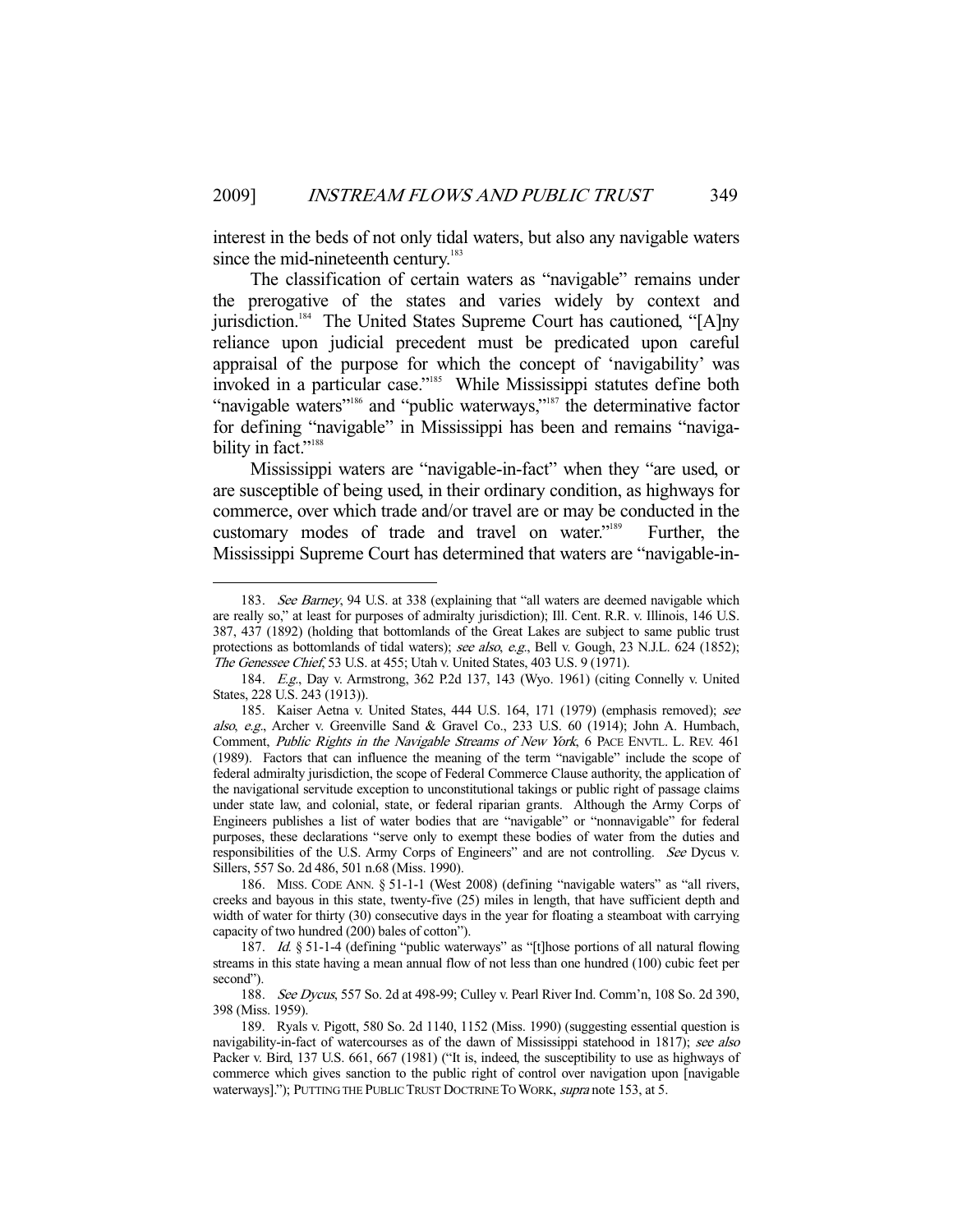fact" when they are navigable by loggers, fishermen, pleasure boaters, canoers, tubers,<sup>190</sup> and even by a toothpick with a sail.<sup>191</sup> The court has held that it is enough that some portion of the water body is "navigablein-fact" or is influenced by tides for the entire water body to be subject to the public trust. $192$ 

## 2. Other Protected Resources

-

 Some jurisdictions have expanded the trust to cover not only tidally flowed lands and navigable waters, but also additional waterbodies and expanded uses therein.<sup>193</sup> In certain states, the public trust doctrine

 191. See Cinque Bambini P'ship v. State, 491 So. 2d 508, 515 (Miss. 1986) ("[S]o long as by unbroken water course—when the level of the waters is at mean high water mark—one may hoist a sail upon a toothpick and without interruption navigate from the navigable channel/area to land, always afloat, the waters traversed and the lands beneath them are within the inland boundaries we consider the United States set for the properties granted the State in trust.").

192. See Dycus, 557 So. 2d 486. A Maryland court set forth an analogous rule, stating, "Where a stretch of river is navigable lengthwise, . . . all of the waters between the opposite shores or banks are comprehended within the term 'navigable waters.'" Wagner v. City of Baltimore, 124 A.2d 815, 821 (Md. 1956). If this were not the case, the area immediately adjacent to the bank (usually only a few feet deep and thus nonnavigable) would not be subject to the Public Trust Doctrine when it clearly should be. Id. Nonetheless, in analyzing the definition of "navigability" as it pertains to the federal Clean Water Act, a fractured Supreme Court left no majority opinion, leaving Justice Kennedy's concurring opinion controlling. Rapanos v. United States, 547 U.S. 715 (2006). Kennedy suggests that, for wetlands to be "navigable," they must play an important role in, or have a "significant nexus to," the integrity of an aquatic system comprising navigable waters, as opposed to a simple finding of geographic proximity to the system. See id. (Kennedy, J., concurring) (citing Solid Waste Agency of N. Cook County v. U.S. Army Corps of Eng'rs, 531 U.S. 159 (2001)). Lower courts continue to struggle in the case-bycase application of this "significant nexus" test. See, e.g., United States v. Chevron Pipe Line Co., 437 F. Supp. 2d 605, 613 (N.D. Tex. 2006) (suggesting Rapanos provided little guidance to implement the "vague, subjective centerpiece" significant nexus test).

 193. See, e.g., Phillips Petroleum Co. v. Mississippi, 484 U.S. 469, 476-83 (1989) (recognizing state interest in protecting rights of "bathing, swimming, recreation, fishing and mineral development"); City of Berkeley v. Superior Court, 606 P.2d 362, 365 (Cal. 1980) (holding the "permissible range of public uses" far broader than navigation, commerce, and fishing, including the preservation of the tidelands "in their natural state as ecological units for scientific study"); Town of Orange v. Resnick, 109 A. 864, 865 (Conn. 1920) (declaring that public trust rights include "fishing, boating, hunting, bathing, taking shellfish, gathering seaweed,

 <sup>190.</sup> Ryals, 580 So. 2d at 1152 ("[T]he customary mode of travel on the Bogue Chitto River in southeastern Pike County is through small outboard motor boats, fishing boats, canoes, tubes and other pleasure craft. The customary mode of commerce and trade is providing facilities for hire where persons can rent such vessels. Moreover, the Bogue Chitto is surely capable in its ordinary condition today of supporting commercial fishing. Taking the navigable-in-fact definition at face value . . . the Bogue Chitto River passes the test."); see also Guilliams v. Beaver Lake Club, 175 P. 437, 441 (Or. 1918) (declaring that a "vessel carrying a load of passengers to a picnic is in law just as much engaged in commerce as the one carrying grain or other merchandise"); Veazie v. Dwinel, 50 Me. 479, 484 (1862) ("All streams in this State of sufficient capacity, in their natural condition, to float boats, rafts or logs, are deemed public highways, and as such, subject to the use of the public.")). *But see, e.g.*, 19 ILL. COMP. STAT. ANN. § 65 (1972) (limiting public navigability to "commercial uses and purposes").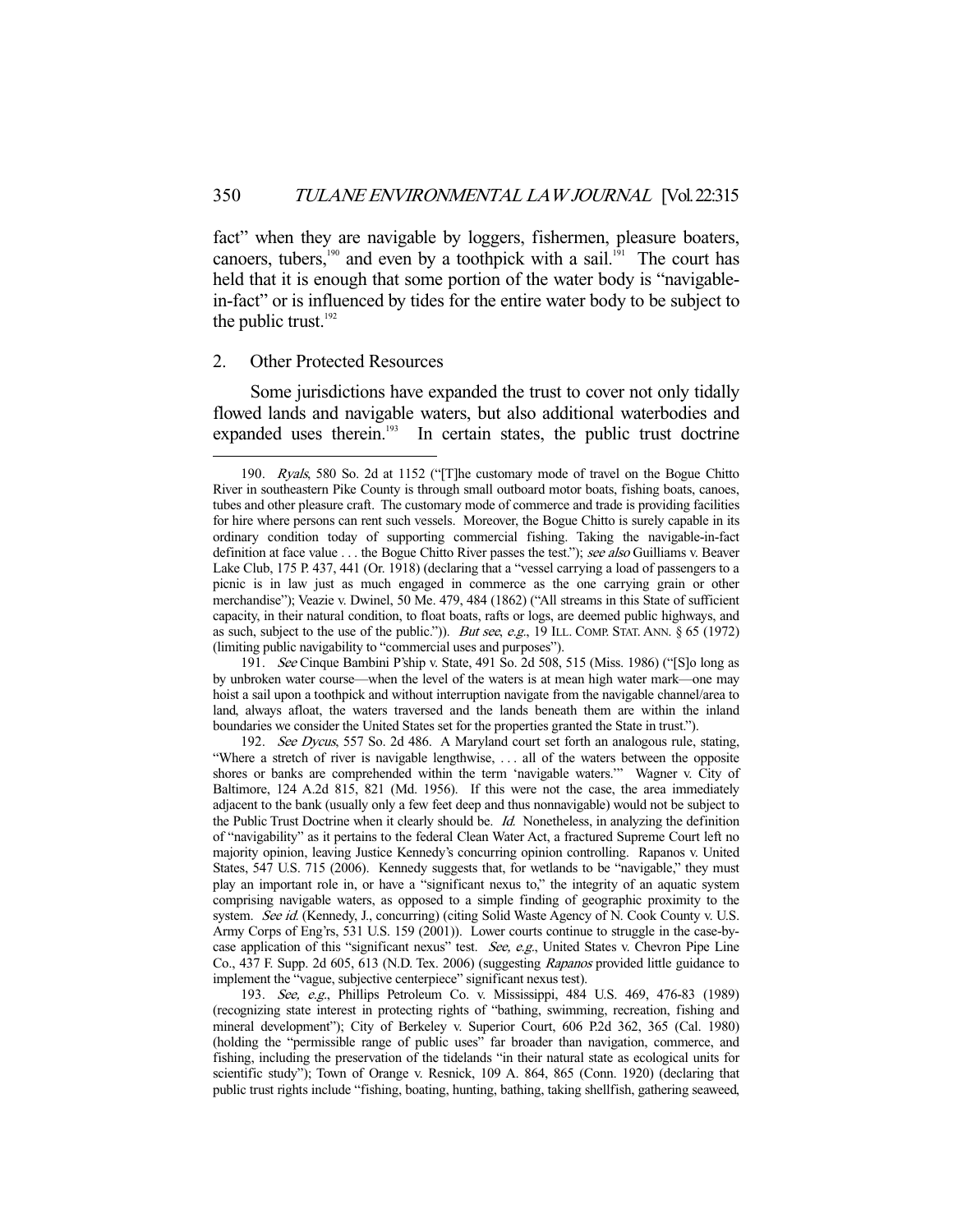extends to periodically and recreationally navigable waters and their tributaries,<sup>194</sup> adjacent wetlands,<sup>195</sup> artificial reservoirs and lands covered by water caused by dams,<sup>196</sup> flooded lands,<sup>197</sup> and groundwater.<sup>198</sup>

-

 194. See, e.g., Wilbour v. Gallagher, 462 P.2d 232 (Wash. 1969); Forestier v. Johnson, 127 P. 156 (Cal. 1912); Adirondack League Inc. v. Sierra Club, 706 N.E.2d 1192 (N.Y. 1998); Ryalls, 580 So. 2d 1140; People ex rel. Baker v. Mack, 97 Cal. Rptr. 448 (Ct. App. 1971); Day v. Armstrong, 362 P.2d 137 (Wyo. 1961); Lamprey v. Metcalf, 153 N.W. 1139 (Minn. 1893); see also Nat'l Audubon Soc'y v. Superior Court, 658 P.2d 709, 720 n.17 (Cal. 1983) (citing People ex rel. Younger v. County of El Dorado, 157 Cal. Rptr. 815 (Ct. App. 1979); People ex rel. Baker v. Mack, 97 Cal. Rptr. 448 (Ct. App. 1971)) (extending public trust to nonnavigable waters above mean high water line because diversion of these waters would affect navigable waters downstream). But see, e.g., Rettkowski v. Dep't of Ecology, 858 P.2d 232 (Wash. 1993) (stating that the Washington Supreme Court has "never previously interpreted the [public trust] doctrine to extend to non-navigable waters or groundwater"); Dycus, 557 So. 2d 486 (finding that titleholders to submerged lands were entitled to exclude public from fishing in navigable breach in embankment even though it was connected to public lake when that connection was made navigable only by federal dredging activities).

195. See, e.g., Just v. Marinette County, 201 N.W.2d 761 (Wis. 1972); Graham v. Estuary Props., Inc., 399 So. 2d 1374 (Fla. 1981).

196. See, e.g., Pac. Gas & Elec. Co. v. Superior Court, 193 Cal. Rptr. 336 (Cal. Ct. App. 1983) overruled on other grounds by Hubbard v. Bram, 785 P.2d 1183 (Cal. 1990); Fogerty v. State, 231 Cal. Rptr. 810 (Ct. App. 1986); State v. Sorensen, 271 N.W. 234 (Iowa 1937); State v. Parker, 200 S.W. 1014 (Ark. 1918); cf. Golden Feather Cmty. Ass'n v. Thermalitos Irrigation Dist., 257 Cal. Rptr. 836 (Ct. App. 1989).

 197. See, e.g., Bohn v Albertson, 238 P.2d 128 (Cal. Ct. App. 1951); Ark. River Comm'n v. Echubby Lake Hunting Club, 126 S.W.3d 738 (Ark. 2003).

198. See In re Water Use Permit Applications (Wai'ahole I), 9 P.3d 409 (Haw. 2000) (extending public trust to groundwater). But see Seven Springs Ranch, Inc. v. Arizona, 753 P.2d 161, 165 (Ariz. Ct. App. 1987). One scholar recently suggested that the public trust also extends to atmospheric resources, and the doctrine thus should be employed to control human activities that are causing global warming. See Mary C. Wood, Nature's Trust: A Legal, Political, and Moral Frame for Global Warming, 34 B.C. ENVTL. AFF. L. REV. 577 (2007). Studies show that global warming will impact instream flows by altering the hydrologic cycle, ultimately amplifying the seasonal variations in stream flows and possibly diminishing long-term natural storage capacity. See, e.g., INTERGOVERNMENTAL PANEL ON CLIMATE CHANGE, CLIMATE CHANGE AND WATER (Bryson Bates et al. eds. June 2008), www.ipcc.ch/pdf/technical-papers/climatechange-water-en.pdf; T.P. Barnett et al., Potential Impacts of a Warming Climate on Water Availability in Snow-dominated Regions, 438 NATURE 303 (2005), available at http://www. nature.com/nature/journal/v438/n7066/pdf/nature04141.pdf; P.C.D. Milly et al., Global Pattern of Trends in Stream Flow and Water Availability in a Changing Climate, 438 NATURE 347 (2005), available at http://www.nature.com/nature/journal/v438/n7066/pdf/nature04312.pdf; Sarah

cutting sedge and of passing and repassing"); Inhabitants of West Roxbury v. Stoddard, 89 Mass. (7 Allen) 158, 167 (Mass. 1863) ("It would scarcely be necessary to mention bathing, or the use of the water for washing, or watering cattle, preparation of flax, or other agricultural uses, to all which uses a large body of water, devoted to the public enjoyment, would usually be applied."); Marks v. Whitney, 491 P.2d 374, 388 (Cal. 1971) ("There is a growing public recognition that one of the most important public uses . . . is the preservation of those lands in their natural state, so that they may serve as ecological units for scientific study, as open space, and as environments which provide food and habitat for birds and marine life, and which favorably affect the scenery and climate of the area."). *But see* Bell v. Town of Wells, 557 A.2d 168, 173 (Me. 1989) (limiting trust rights to fishing, fowling, and navigation); Opinion of the Justices, 313 N.E.2d 561 (Mass. 1974) (limiting trust rights to fishing and navigation).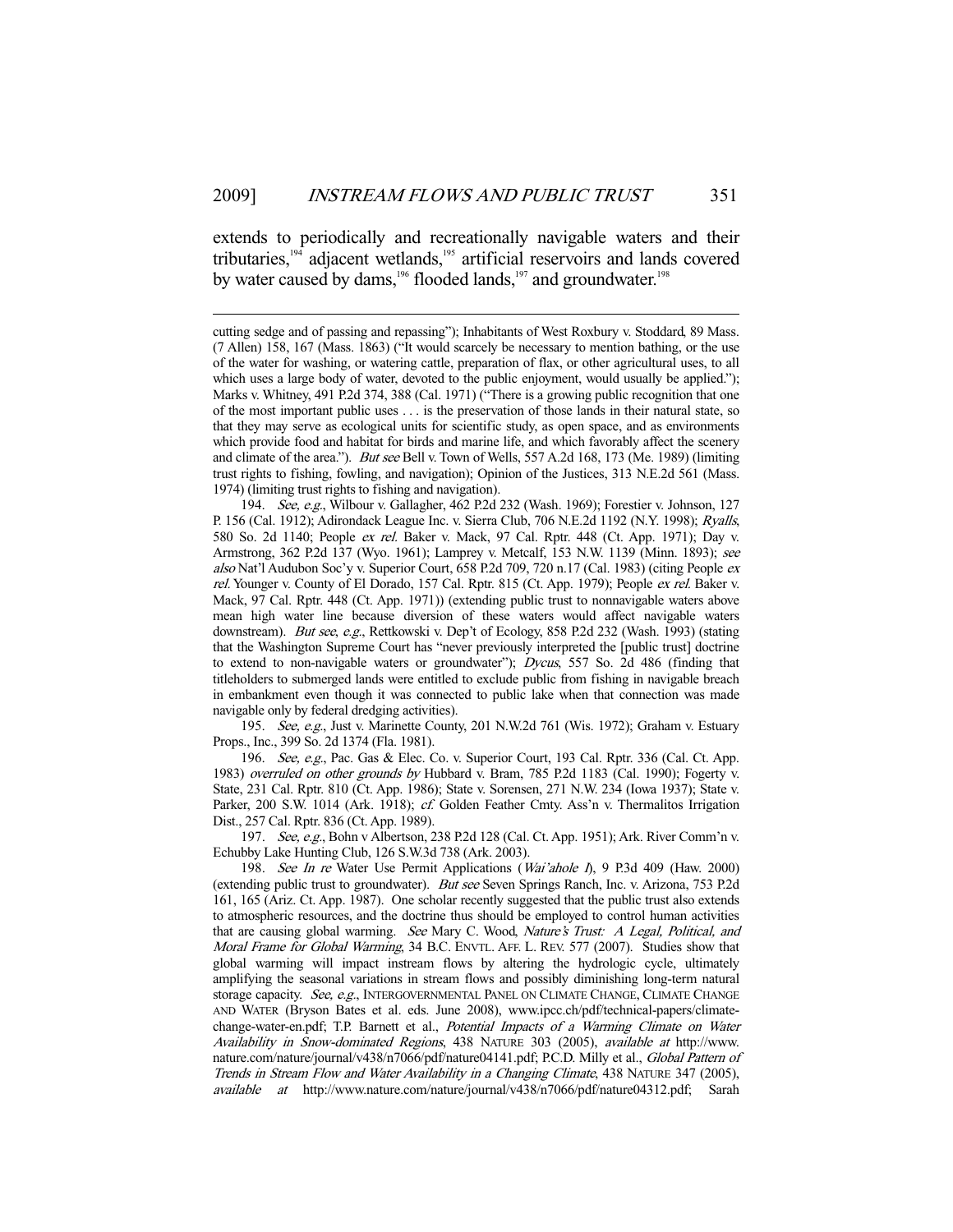In Mississippi, the state's high court has expanded the purpose of the public trust doctrine to reflect the "overall public interest and purpose in accommodating an expanding population, commerce, tourism and recreation."199 That same court noted that the "purposes of the trust have evolved with the needs and sensitivities of the people—and the capacity of trust properties through proper stewardship to serve those needs."<sup>200</sup>

 Mississippi's courts have displayed this evolution by declaring, for example, that the public trust doctrine imposes upon the government a duty to serve as a steward of the living resources within these waterways.<sup>201</sup> In 1940, the Mississippi Supreme Court stated that "since the fish . . . are not the subject of private ownership until reduced to actual possession, their ownership in the meantime so far as capable of ownership is in the state, not as proprietor, but in its sovereign capacity, as the representative, and for the benefit, of all its people in common."<sup>202</sup> Five decades later, the court reiterated that the title to fish "is in all the inhabitants in the state, and no person can acquire any absolute title, as against all others, except by capture and subjection to his own control."<sup>203</sup>

199. Treuting v. Bridge & Park Comm'n, 199 So. 2d 627, 633 (Miss. 1967); see also Home for Aged Women v. Commonwealth, 89 N.E. 124, 129 (Mass. 1909) ("[I]t would be too strict a doctrine to hold that the trust for the public, under which the State holds and controls navigable tide waters and the land under them, beyond the line of private ownership, is for navigation alone. It is wider in its scope, and it includes all necessary and proper uses, in the interest of the public.").

200. Cinque Bambini P'ship v. State, 491 So. 2d 512 (Miss. 1986); see also Ryals v. Pigott, 580 So. 2d 1140, 1150 (Miss. 1990) (asserting that defining navigability in a specific instance "has been a function of the source and (potential) natural capacities of the waters and the public need therefor [sic], and these have been no more static than life itself"); Sec'y of State v. Wiesenberg, 633 So. 2d 983, 994 (Miss. 1994); Matthews v. Bay Head Improvement Ass'n, 471 A.2d 355, 366 (N.J. 1984) (stating that the public trust doctrine is not "fixed or static" but one to "be molded and extended to meet changing conditions and the needs of the public it was created to benefit").

201. Wiesenberg, 633 So. 2d at 994.

-

 202. State Game & Fish Comm'n v. Fritz, 193 So. 9, 11 (Miss. 1940). In arguably the most prominent decision on the public trust doctrine in the nation's history, the United States Supreme Court found the doctrine supported "a title held in trust for the people of the state that they may enjoy the navigation of the waters, carry on commerce over them, and have liberty of fishing therein, freed from the obstruction or interference of private parties." Ill. Cent. R.R. v. Illinois, 146 U.S. 387, 452 (1892).

203. Dycus, 557 So. 2d at 502. The court labeled the right to fish "prominent among the federal sovereign's public purposes" in preserving trust lands for public use. Id. at 486-93.

Slaughter, Water Looms as "The Next Oil," WATER & WASTEWATER NEWS, May 1, 2008, available at http://www.wwn-online.com/articles/61594/. For excellent discussions of broad water law reforms necessary to counter the impacts of global warming, see, for example, Joseph W. Dellapenna, Adapting the Law of Water Management to Global Climate Change and Other Hydropolitical Stresses, 35 J. AM. WATER RESOURCES ASS'N 1301 (1999); A. Dan Tarlock, How Well Can International Water Allocation Regimes Adapt to Global Climate Change?, 15 J. LAND USE & ENVTL. L. 423 (2000) (suggesting adaptive regional management techniques to counter the severe droughts and floods predicted by climate change modeling).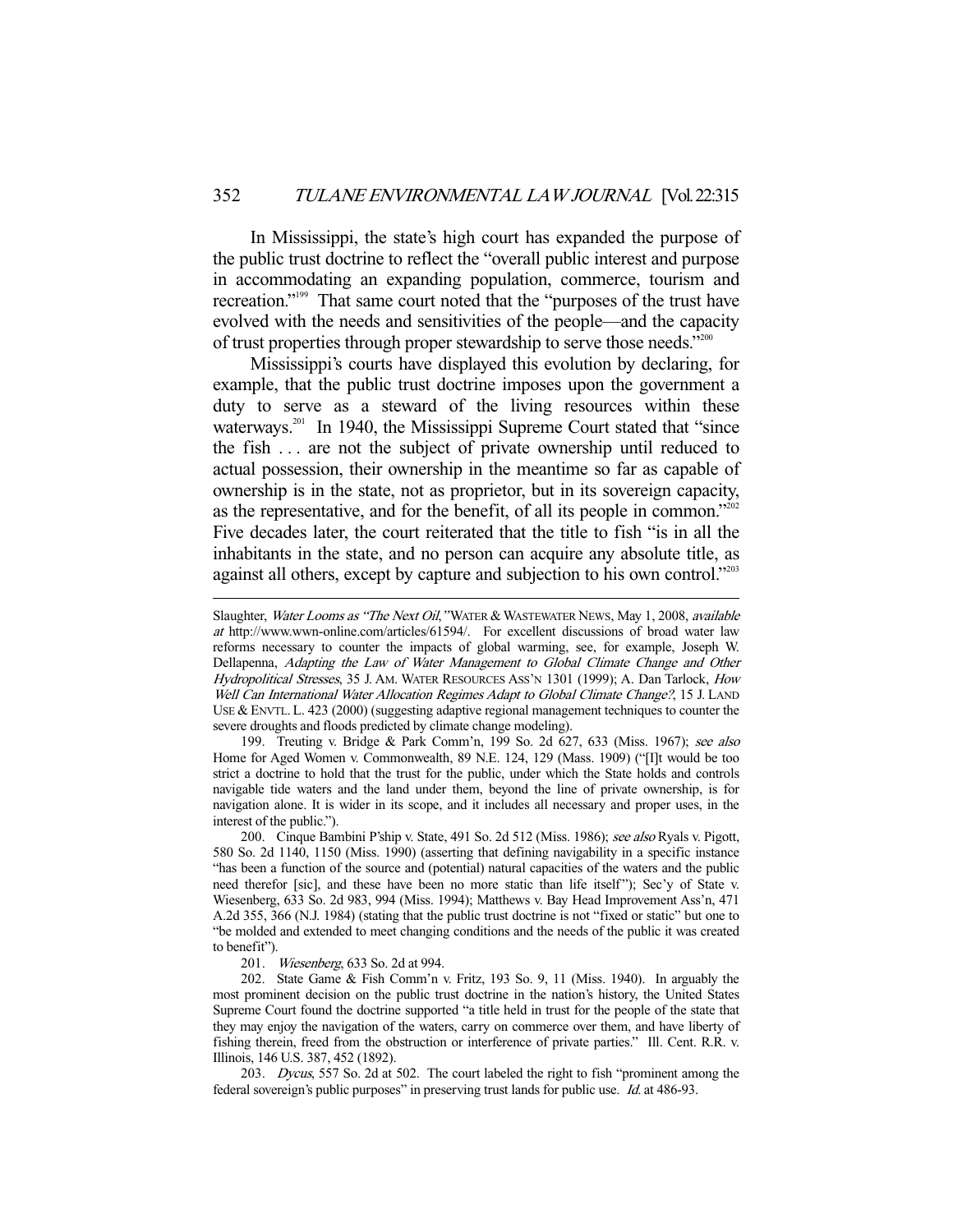The court went on to declare that Mississippi "has long identified fishing as among the uses to which public waters have been and shall forever remain dedicated."<sup>204</sup>

Mississippi broadened the traditional trust rights of the public to specifically include recreational uses such as swimming and boating.<sup>205</sup> In addition, the state's high court determined that, at least for purposes of admiralty jurisdiction, the trust applies to the nonnavigable portions of navigable inland waterways along with those influenced by the tide.<sup>206</sup> The court stated:

Over the years [the] purposes [of the trust] have come to include navigation and transportation; commerce, fishing, bathing, swimming and other recreational activities; development of mineral resources, environmental protection and preservation; the enhancement of aquatic, avarian and marine life, sea agriculture and no doubt others. $207$ 

 The next Part contends that these broad pronouncements on the state's public trust doctrine position the doctrine as an independent operative and potential authority to require the state as trustee to exercise its duties to serve the "needs and sensitivities" of the day with respect to instream flow preservation.<sup>208</sup>

 <sup>204.</sup> Id. at 498; see also Ryals, 580 So. 2d at 1147; Cinque Bambini P'ship, 491 So. 2d at 515. As trustee of the fishes, states have statutory and regulatory authority under their police powers to preserve and regulate fishery resources. See generally Douglas v. Seacoast Prods., 431 U.S. 265, 284-85 (1977) (defining states' public trust authority in terms of preserving resources for the benefit of the public, as opposed to proprietary ownership of such resources); Smith v. Maryland (*The Volant*), 59 U.S. 71, 75 (1855) ("The State holds the propriety of this soil [below the low-water line] for the conservation of the public rights of fishery thereon, and may regulate the modes of that enjoyment so as to prevent the destruction of the fishery. In other words, it may forbid all such acts as would render the public right less valuable, or destroy it altogether."). A Mississippi statute confirms that all citizens have the right to fish and engage in water sports on public waterways. See MISS. CODE ANN. § 51-1-4 (West 2008). While state codification concerning the exploitation of fisheries most often regulates fish of commercial interest or for nutritional quality, these more common legislative responses do not diminish the states' obligation as trustees of preserving the ecological integrity of all aquatic life.

<sup>205.</sup> See Treuting v. Bridge & Park Comm'n of City of Biloxi, 199 So. 2d 627 (Miss. 1967) (addressing Mississippi statute that allows lease or sale of public lands only when such lease or sale would not affect public's recreational uses); see also MISS. CODE ANN. § 49-27-8 (stating that "swimming, boating, or other recreation" are traditionally protected public uses).

<sup>206.</sup> See Cinque Bambini P'ship, 491 So. 2d at 515. The United States Supreme Court ultimately upheld this decision in Phillips Petroleum Co. v. Mississippi, 484 U.S. 469, 476 (1988). Mississippi's Mineral Lease Commission had leased oil and gas rights in tidelands to Saga Petroleum U.S., Inc., which belonged to Cinque Bambini Partnership and Phillips Petroleum Company. See Cinque Bambini P'ship, 491 So. 2d at 511.

<sup>207.</sup> See Cinque Bambini P'ship, 491 So. 2d at 512 (internal citations omitted).

 <sup>208.</sup> See supra note 200 and accompanying text.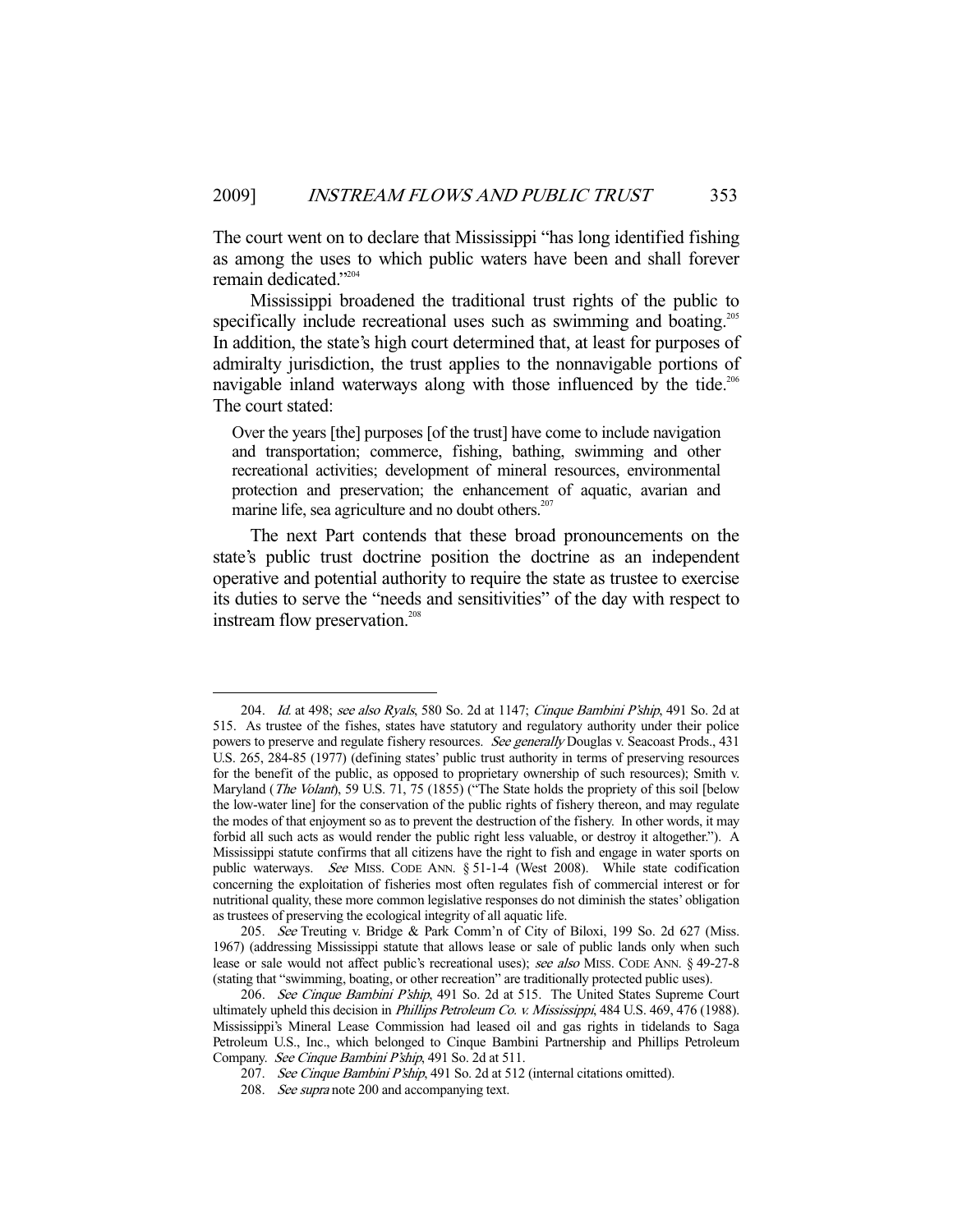# V. THE PUBLIC TRUST: AN INDEPENDENT OPERATIVE TO PROTECT INSTREAM FLOWS

 The principle of preventing degradation of public trust uses by upstream activities is evident in case law dating back to the nineteenth century. For example, in 1884, a California court upheld an injunction prohibiting upstream hydraulic mining that silted downstream rivers, in light of the resultant flooding and navigation impediments.<sup>209</sup> Academic literature is rich with debate over the proper role of the public trust doctrine with respect to instream flow management in western states with appropriative rights regimes.<sup>210</sup> However, many scholars question the vitality of the public trust for instream flow management in regulated riparian states.<sup>211</sup>

 Nonetheless, in a series of decisions beginning in 2000, the Supreme Court of Hawai'i for the first time offered a glimpse into the potential independent operation of the public trust doctrine in a jurisdiction with a regulated riparian system.<sup>212</sup> The high court of Hawai'i in Wai'ahole I declared that the preservation of waters in their natural state is a protected use within the state's common law public trust, and the doctrine must be considered in water allocation decisions beyond the considerations set forth in the state's water code.<sup>213</sup> The decision has come to be both praised as "seminal and long overdue" as a legal source for environmental protection<sup>214</sup> and simultaneously criticized as "the most far-reaching extensions of the public trust doctrine," impinging on the

<sup>209.</sup> See People v. Gold Run Ditch & Mining Co., 4 P. 1152 (Cal. 1884); see also People v. Truckee Lumber Co., 48 P. 374 (Cal. 1897) (declaring public trust to encapsulate the protection of fish in nonnavigable waters).

 <sup>210.</sup> For a sampling of academic literature on the public trust doctrine in appropriative rights jurisdictions, see sources cited supra note 15.

 <sup>211.</sup> See, e.g., Dellapenna, supra note 98, § 9.05(b) (contending Wai'ahole I does not explain what the public trust doctrine adds to terms of state water code); David L. Callies  $\&$ Calvert G. Chipchase, Water Regulation, Land Use and the Environment, 30 U. HAW. L. REV. 49 (2007) (advocating that water is only a component of land use, not the primary concern, and asserting that Wai'ahole I upset the balance between land use and water law); Callies & J. David Breemer, Selected Legal and Policy Trends in Takings Law: Background Principles, Custom and Public Trust "Exceptions" and the (Mis)-Use of Investment-Backed Expectations, 36 VAL. U.L. REV. 339 (2002) (suggesting broad public trust pronouncements will reduce private commercial investment in water uses in light of an indeterminate number of future pronouncements). But see Proceedings of the 2001 Symposium on Managing Hawaii's Public Trust Doctrine, *supra* note 16, at 61 (statement of Joseph L. Sax) (arguing that similar investment-stifling concerns raised after the Mono Lake decision have not been realized).

<sup>212.</sup> In re Water Use Permit Applications (Wai'ahole I), 9 P.3d 409 (Haw. 2000); In re Water Use Permit Applications (*Wai'ahole II*), 93 P.3d 643 (Haw. 2004).

 <sup>213.</sup> Wai'ahole I, 9 P.3d at 454.

 <sup>214.</sup> See Proceedings of the 2001 Symposium on Managing Hawai'i's Public Trust Doctrine, supra note 16, at 74 (statement of Colin Kippen).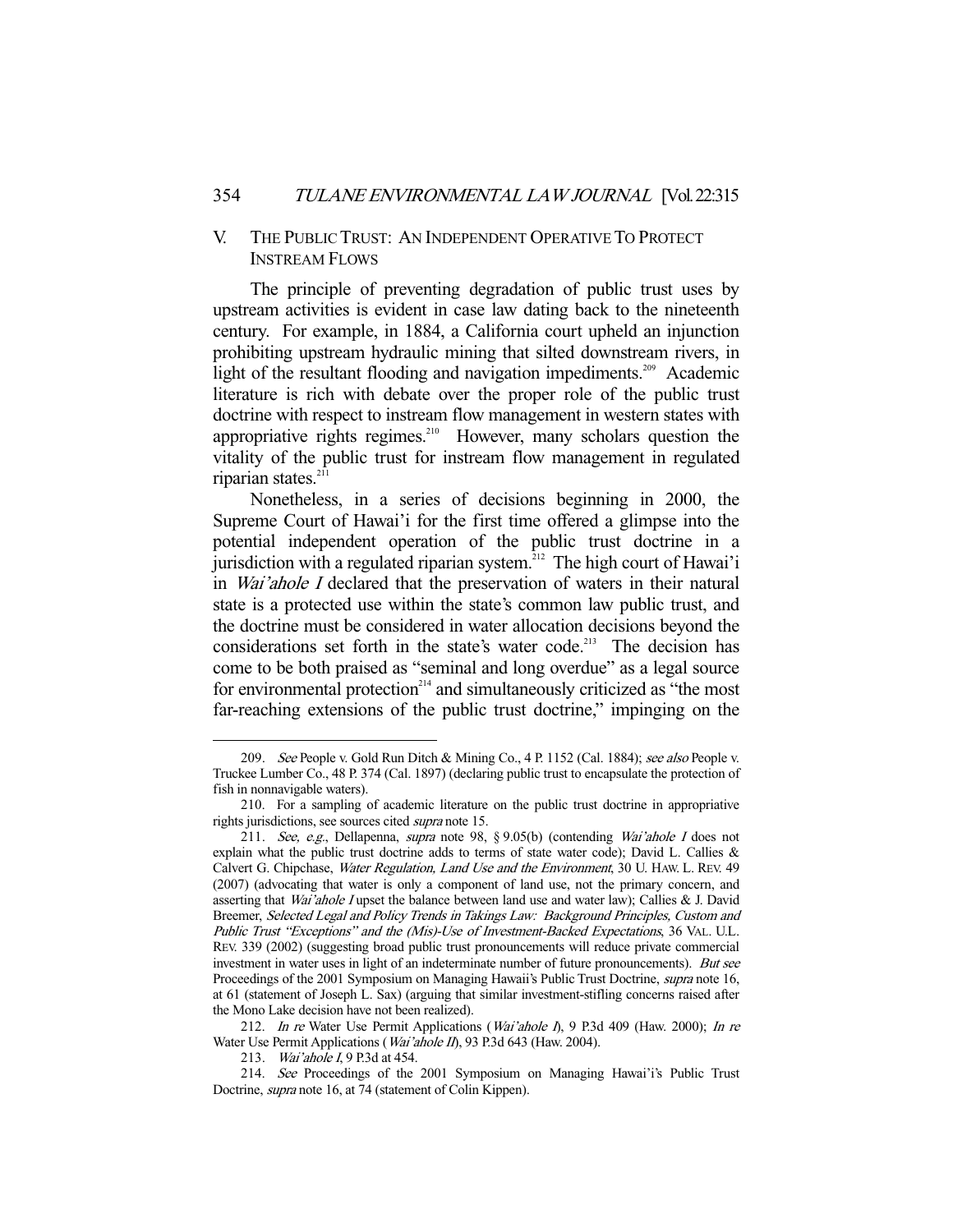fundamental separation of powers among the three branches of government.<sup>215</sup>

The *Wai'ahole I* decision has been attacked for lacking standards as to exactly what constitutes public trust resources, uses, and values.<sup>216</sup> Still, this Article suggests it provides a framework for potential application of trust principles in other regulated riparian jurisdictions independent of the states' administrative water codes, though not without significant constitutional questions that must be addressed in any application.

 This Part constructs and applies this conceptual approach reliant upon the public trust doctrine as an independent source for demanding a proactive method to protect instream flows that would supplant Mississippi's current policy and help avoid the ecological degradation that many drought-stricken eastern states now face. Subpart A provides background information on the recent Hawai'i Supreme Court opinion in Wai'ahole I, which serves to introduce the framework addressed in Subparts B and C.

 Subpart B contends that for the public trust doctrine to play a significant role in a regulated riparian state, *Wai'ahole I* indicates that the state's courts must: (1) show a willingness to adopt a higher level of scrutiny when public trust resources are at stake than the traditional deference afforded to agency decisions, (2) recognize that the state's codification of the trust by state statute or regulatory code does not eradicate or subsume any function for common law public trust principles, and (3) regard the doctrine as a mandatory obligation as opposed to a voluntary authority.

 Subpart C first analyzes the response of the Mississippi legislature and judiciary to the landmark United States Supreme Court holding in *Phillips Petroleum Co. v. Mississippi*,<sup>217</sup> which clarified the scope of the public trust doctrine and recognized its evolving nature. The Subpart then suggests that recent Mississippi case law may comport with the conceptual framework espoused in the Hawai'i decision and discussed in Subpart B, arguably setting forth an affirmative duty on behalf of the state, independent of its current water code, to expand the protection of instream trust resources.

 <sup>215.</sup> Callies & Breemer, supra note 211, at 357 (labeling the Wai'ahole I decision a judicial "rewriting [of] Hawaii's legislatively crafted water code").

 <sup>216.</sup> See Proceedings of the 2001 Symposium on Managing Hawai'i's Public Trust Doctrine, supra note 16, at 43 (statement of Ken Kupchak).

 <sup>217. 484</sup> U.S. 469 (1988).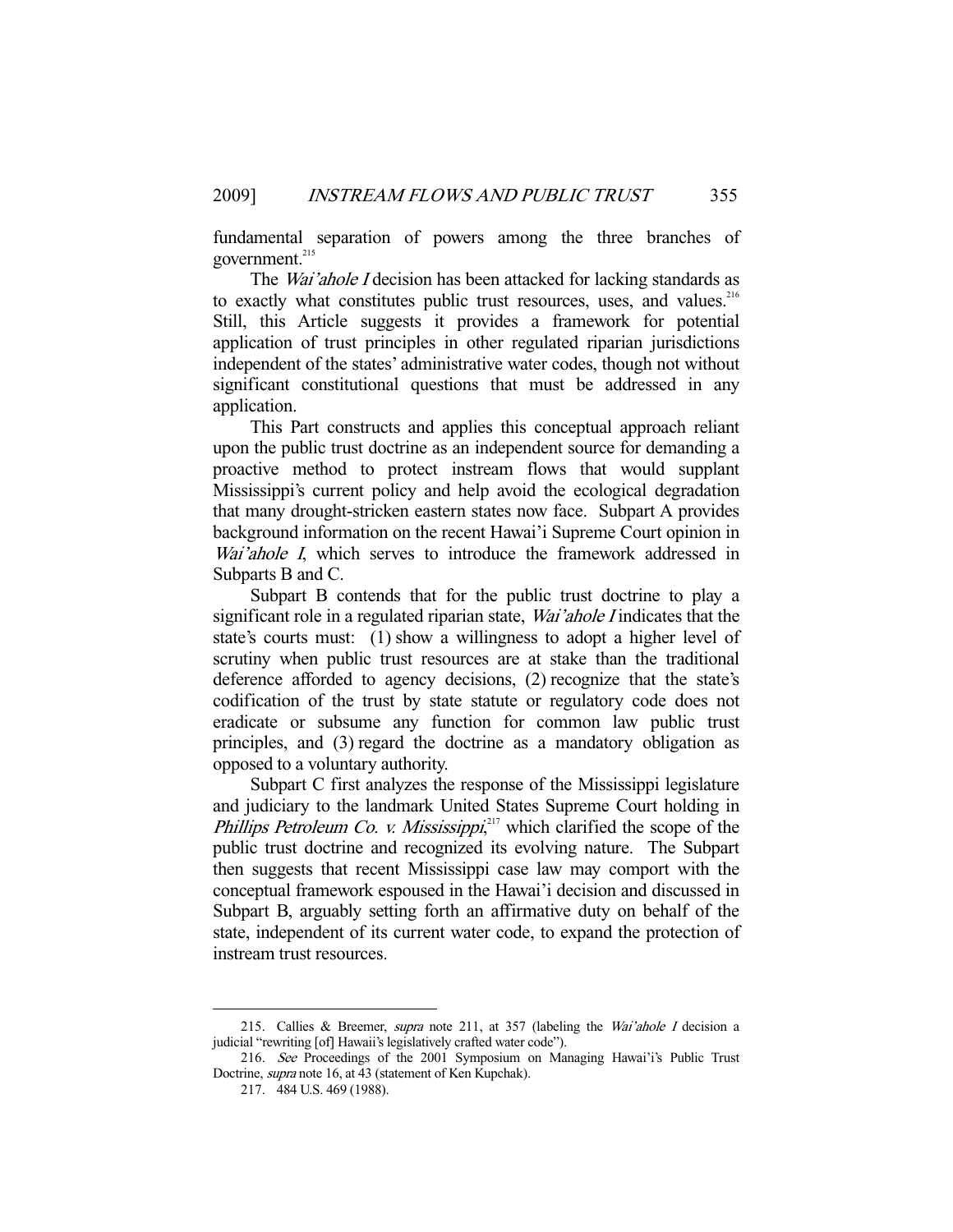Subpart D broadly poses some of the important constitutional questions surrounding the separation of powers, takings jurisprudence, and standing, all of which state courts would need to address in implementing the conceptual framework set forth in this Part.

### A. Background on the Wai'ahole I Decision

 The water dispute at issue involved the suitable allocation of nearly twenty-seven million gallons per day that had been diverted since the 1920s by the Wai'ahole ditch system.218 The system, a twenty-five-milelong tunnel, channeled fresh surface water and dike-impounded ground water from the natural waters on the windward side of the Ko'olau mountain range on Oahu to irrigate sugar plantations on the more arid leeward side.<sup>219</sup> The irrigation structure's diversions reduced the natural flows of several streams on the windward side, "affecting the natural environment and human communities dependent upon them."<sup>220</sup>

 The demise of the sugar industry in 1993 led the private owner of the irrigation system, Wai'ahole Irrigation Company (Company), to file a water use permit application to the State Commission on Water Resource Management (Commission) seeking to protect its distribution of water to existing users.<sup>221</sup> The City of Honolulu, Hawai'i, along with several local and private interested organizations, saw this as an opportunity for the reallocation of longstanding apportionments and sought permission from the Commission to reserve water.<sup>222</sup> Additionally, organizations on the windward side filed petitions to increase the minimum flow standards for streams. $223$ 

 After allegations that the Company was simply disposing of the diverted water previously utilized by the sugar cane farms, the parties reached an interim agreement where this "surplus" water would remain on the windward side.<sup> $224$ </sup> The Commission ultimately held combined hearings for over twenty interested parties.<sup>225</sup>

The complex administrative hearings lasted over six months.<sup>226</sup> In 1997, the Commission issued a 257-page order that required lowering the

 <sup>218.</sup> Wai'ahole I, 9 P.3d at 423.

 <sup>219.</sup> Id.

 <sup>220.</sup> Id.

 <sup>221.</sup> Id.

 <sup>222.</sup> Id.

<sup>223.</sup> *Id.* at 424.

 <sup>224.</sup> The court later noted this caused "immediate apparent positive effects on the stream ecology" on the windward side. Id.

 <sup>225.</sup> Id. at 425.

 <sup>226.</sup> Id. at 424-26.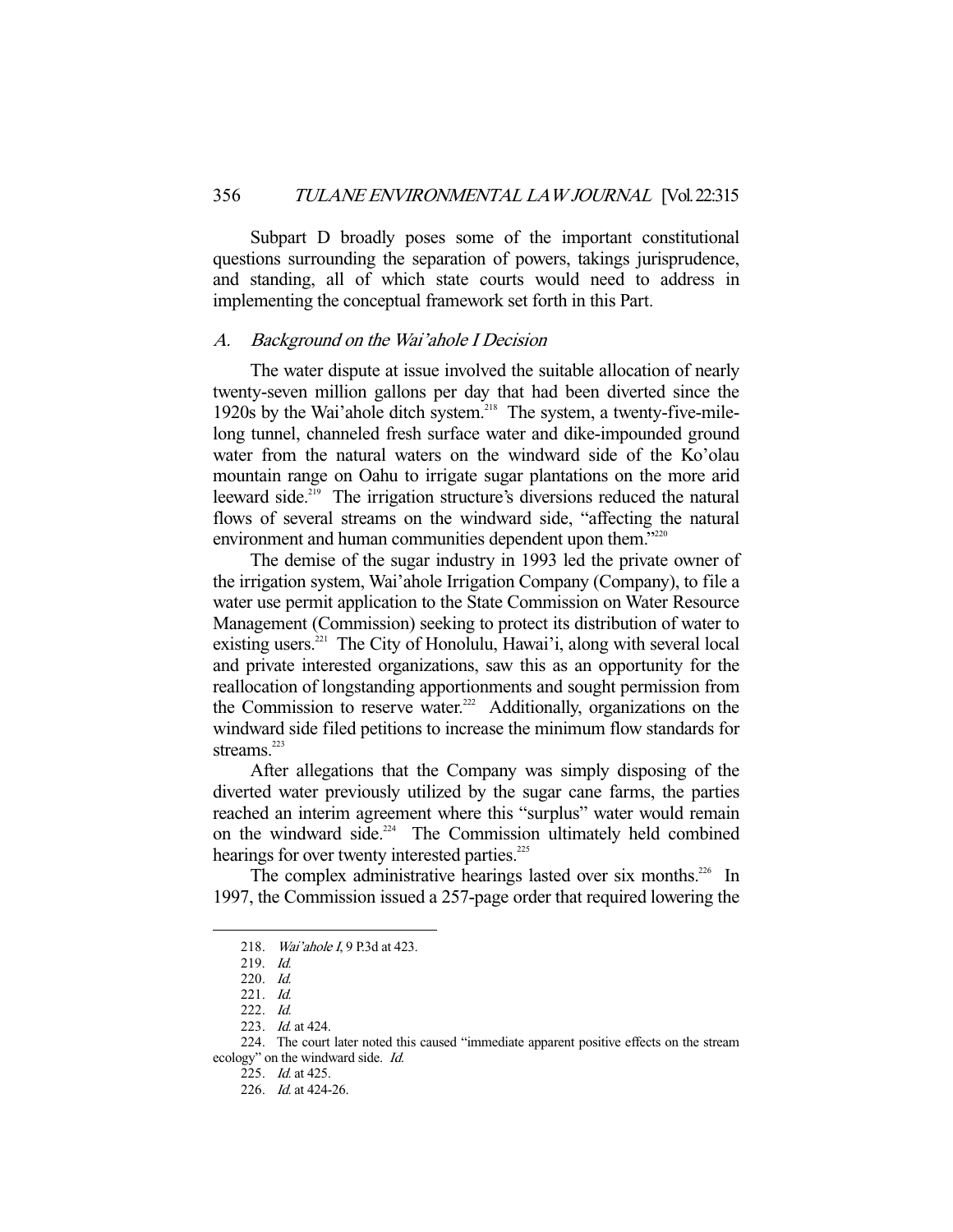amount of water diverted to the leeward side, leaving some water in reserve for future state permitting authorizations for agricultural purposes and denying certain proposed use applications, including those for a golf course and specific residential landscaping, though allowing some continued flow for commercial and other offstream uses.<sup>227</sup> Ten parties appealed to the Hawai'i Supreme Court, which issued a 102-page opinion in  $2000$ <sup>228</sup>

## B. Lessons of Wai'ahole I for Other Regulated Riparian Jurisdictions

 The decision of the Hawai'i Supreme Court focused on the public trust doctrine, citing the state's longtime trust obligation "to maintain the purity and flow of [her] waters for future generations."<sup>229</sup> One commentator described the court's definition of the public trust as an "intragenerational, as well as intergenerational, equity doctrine."230

 In addition to addressing the strong historical roots of the state's public trust doctrine, the Wai'ahole I court established three fundamental principles to support a role for the doctrine in instream flow protection in regulated riparian states.231 As addressed in Subparts 1 through 3 below, the court: (1) showed a willingness to adopt a higher level of scrutiny when public trust resources are at stake than the traditional deference afforded to agency decisions, (2) dictated that the public trust doctrine operates independently of the state's codification of the trust by state statute or regulatory code, and (3) regarded the doctrine as a mandatory obligation as opposed to a voluntary authority. $^{232}$ 

# 1. A Higher Level of Scrutiny When Trust Resources Are at Stake

In *Wai'ahole I*, the Hawai'i high court indicated at the outset that it would uphold the Commission's findings of fact unless they were "clearly erroneous" or otherwise unsubstantiated by the evidence.<sup>233</sup> Nonetheless, the court took a detailed interest in examining the Commission's factual findings and a "close look" at the decision to

<sup>227.</sup> *Id.* at 428-30.

 <sup>228.</sup> In accord with the Hawai'i State Water Code, contested case hearings are appealed directly to the Supreme Court. See HAW. REV. STAT. § 174C-60 (1997).

 <sup>229.</sup> Wai'ahole I, 9 P.3d at 441 (quoting Robinson v. Ariyoshi, 658 P.2d 287, 310 (Haw. 1982)).

<sup>230.</sup> See Proceedings of the 2001 Symposium on Managing Hawai'i's Public Trust Doctrine, *supra* note 16, at 37 (statement of Timothy Johns) (asserting that trust resources must be distributed equally today and preserved for future generations).

 <sup>231.</sup> Wai'ahole I, 9 P.3d at 409.

 <sup>232.</sup> Id.

 <sup>233.</sup> Id. at 431.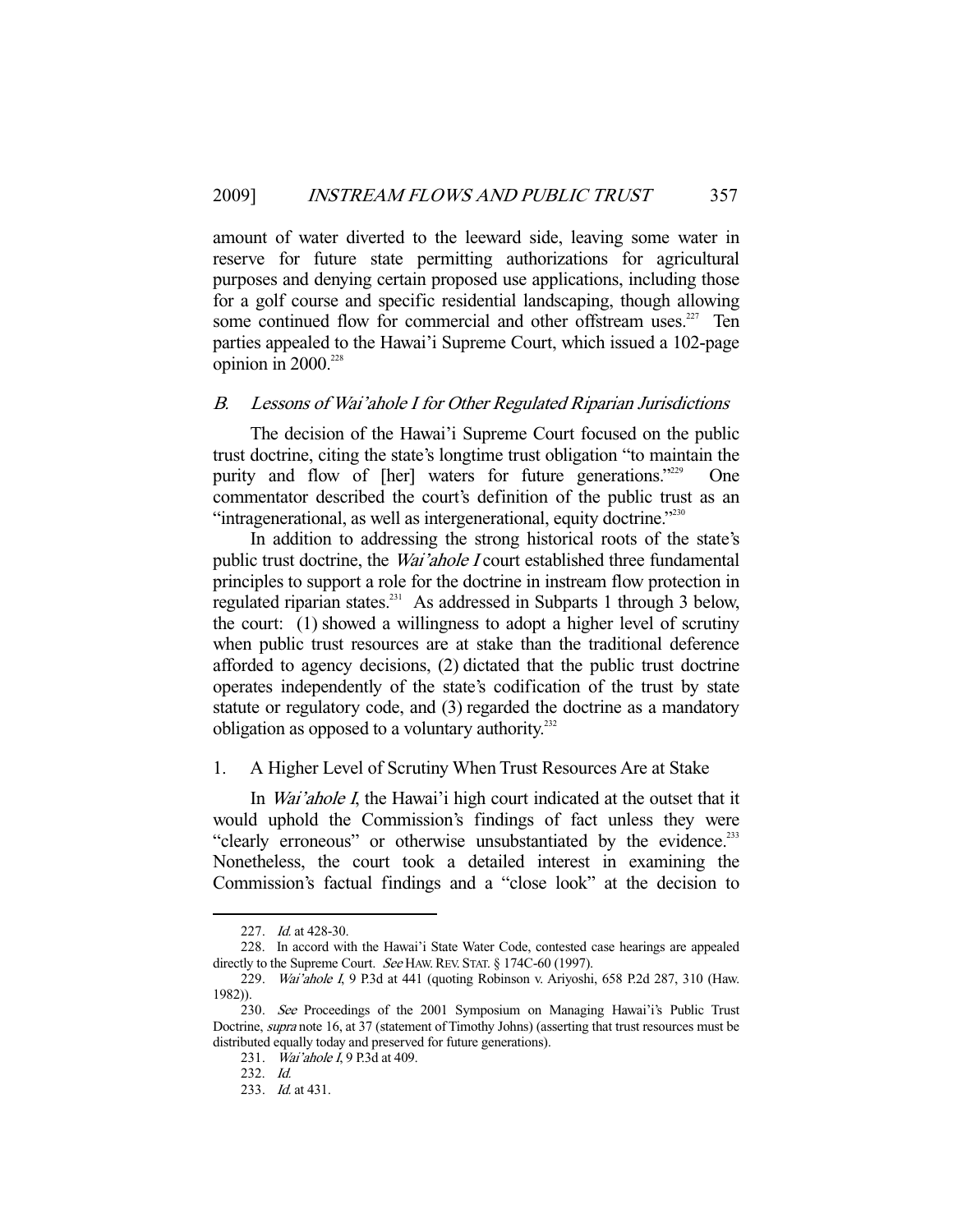determine whether the water allocations complied with the public trust doctrine, ultimately remanding to the Commission for further findings.<sup>234</sup>

 The court criticized portions of the evidentiary record, along with elements of the Commission's methodology, in vacating a number of water allocations.<sup>235</sup> Citing the significance of the trust in Hawai'i, the Supreme Court declared, "[T]he ultimate authority to interpret and defend the public trust  $\dots$  rests with the courts.  $\dots$   $\frac{1}{2}$ <sup>236</sup>. When the case returned to the court in 2004, the court again looked at the Commission's findings using a strict standard of review, despite language in the opinion to the contrary, in declaring that the Commission's strengthened protections for the public trust nonetheless were erroneous. $^{237}$ 

2. The Public Trust Doctrine Overrides Attempted Codification of the Trust

 In addition to addressing the common law roots of the public trust doctrine, the court also cited to the state's Constitution, which, following the 1978 Constitutional Convention, declared:

For the benefit of present and future generations, the State and its political subdivisions shall conserve and protect Hawaii's natural beauty and all natural resources, including land, water, air, minerals and energy sources, and shall promote the development and utilization of these resources in a manner consistent with their conservation and in furtherance of the selfsufficiency of the State. $238$ 

Hawai'i's Constitution went on to state, "All public natural resources are held in trust by the State for the benefit of the people.<sup>"239</sup>

 <sup>234.</sup> Id. at 458-72; see also Jan Stevens, Applying the Public Trust Doctrine to River Protection, in 4 CALIFORNIA WATER PLAN UPDATE 2005, at 393 (2005), available at http://www. waterplan.water.ca.gov/docs/cwpu2005/vol4/vol4-environment-applyingpublictrustdoctrine.pdf (suggesting whether application of public trust to water rights "imposes additional mandate or merely a 'hard look'" is unsettled in California). Several commentators suggest that the higher level of scrutiny applied in Wai'ahole I disregards the city and county planning that the Commission is required to follow. On Oahu, these plans called for increased development on the leeward side, and the accompanying need for water, and limited development on the windward side. See, e.g., Callies & Chipchase, supra note 211, at 56-64, 77 (stating that it is the Commission's role to follow planning process, not undertake land use planning itself).

<sup>235.</sup> See Wai'ahole  $\overline{I}$ , 9 P.3d at 470-71, 501-02. The court held that the public trust doctrine required the Commission to make "precautionary" presumptions in favor of preventing environmental degradation when scientific data is uncertain. Id. at 471.

<sup>236.</sup> *Id.* at 455.

<sup>237.</sup> See In re Water Use Permit Applications (Wai'ahole II), 93 P.3d 643, 650-53 (Haw. 2004).

<sup>238.</sup> Wai'ahole I, 9 P.3d at 442 (quoting HAW. CONST. art. XI, § 1).

 <sup>239.</sup> Id.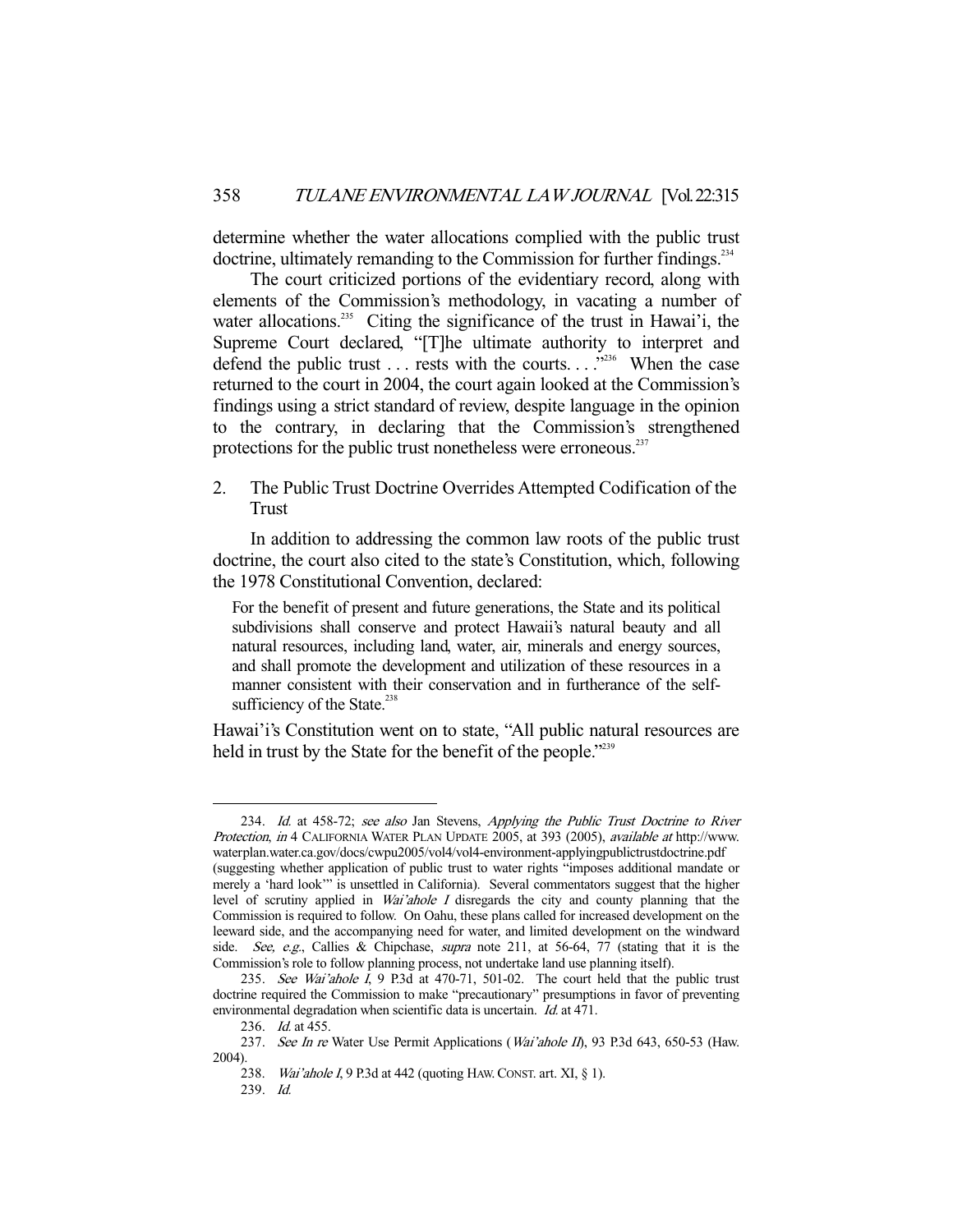The Constitution required the state legislature to establish a water resource management agency, which ultimately led to the establishment of the State Water Code and the Commission to administer it.<sup>240</sup> The Wai'ahole I court found that these provisions make the protection of the public trust a constitutional prerogative that cannot be diminished simply by legislative or administrative action. $241$ 

 The court rejected the arguments of several parties that the State Water Code eradicated or subsumed any role for common law public trust principles.<sup>242</sup> The decision asserted that the state's public trust obligations are "an inherent attribute of sovereign authority that the government 'ought not, and ergo, ... cannot surrender.'"<sup>243</sup> Further, the court held that public trust obligations are preserved in the Hawai'i Constitution as a "fundamental principle of constitutional law."<sup>244</sup>

# 3. An Affirmative Duty Under the Public Trust Doctrine

The *Wai'ahole I* court found an affirmative duty on behalf of the State Water Commission to protect public trust resources wherever feasible, and that these resources are presumptively protected in favor of the public's use and enjoyment thereof.<sup>245</sup> The decision ordered the

<sup>240.</sup> See id. (citing HAW. REV. STAT. § 174C-1 to -68 (1987)).

<sup>241.</sup> See id. at 444-45. Hawai'i's high court relied heavily upon the 1983 landmark opinion by California's Supreme Court in National Audubon Society v. Superior Court (Mono Lake). See id. at 440-41 (citing Nat'l Audubon Soc'y v. Superior Court (Mono Lake), 33 Cal. 3d 419, 447 (Cal. 1983)). In Mono Lake, the court held that the public trust doctrine imposes on the state a duty of "continuing supervision" of trust resources in allocating consumptive water rights to individuals and municipalities in an appropriative rights system, even where existing but antiquated government allocations to divert Mono Lake and its tributaries did not give the same credence to public trust rights. Id. at 447. Professor Joseph Sax has noted that there can be no such thing as a permanent, once-and-for-all allocation of trust waters or land. See Proceedings of the 2001 Symposium on Managing Hawai'i's Public Trust Doctrine, supra note 16, at 31 (statement of Joseph L. Sax); see also Wai'ahole II, 93 P.3d 643 (declaring on remand that state agency again had not sufficiently supported protection of trust resources in nonarbitrary manner).

<sup>242.</sup> See Wai'ahole I, 9 P.3d at 441 ("[T]he king's reservation of his sovereign prerogatives respecting water constituted much more than restatement of police powers." (internal citations omitted)).

<sup>243.</sup> See id. at 443 (quoting McBryde Sugar Co. v. Robinson, 504 P2d 1330, 1388 (Haw. 1973)).

<sup>244.</sup> *Id.* at 443-44.

<sup>245.</sup> Id. at 454. But see id. at 502-03 (Ramil., J., dissenting) ("The public trust doctrine, as expressed in the Hawai'i Constitution and as subsequently incorporated into the Code, does not mandate preference for instream uses or native Hawaiian rights."); Callies & Chipchase, *supra* note 211, at 52-53 (contending that *Wai'ahole I* prioritization improperly trumped legislative policy statements favoring economic development over protection of the natural environment). Hawai'i's Water Code states:

The state water code shall be liberally interpreted to obtain maximum beneficial use of the waters of the State for purposes such as domestic uses, aquaculture uses, irrigation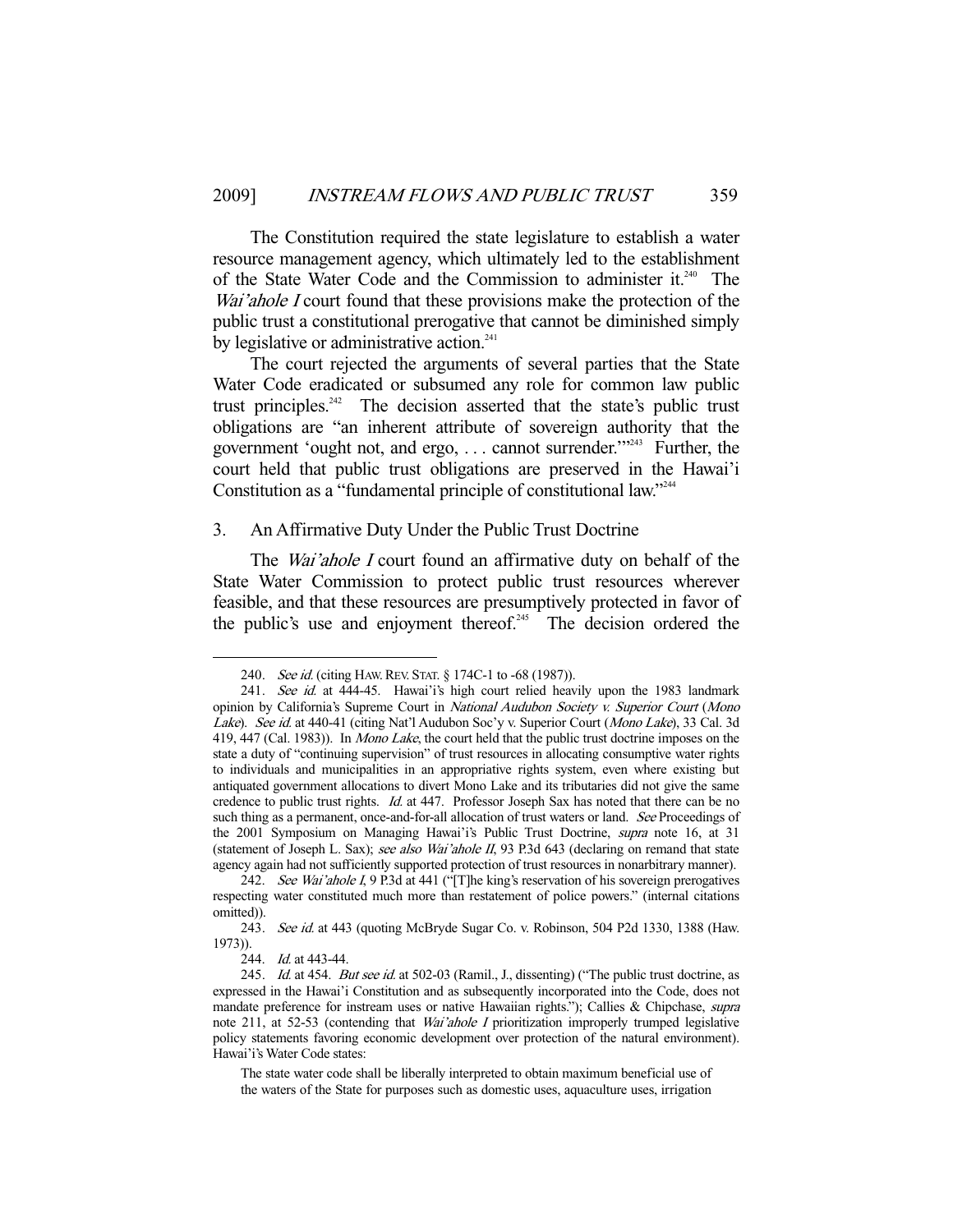restoration of significant stream flows on the windward side in order to realize those important rights.<sup>246</sup>

 While acknowledging the necessity of maintaining a process for balancing of environmental costs and benefits against economic, social, and other factors where feasible, the high court explicitly rejected the claim that maintaining waters in their natural state represented "waste" and declared that private economic development was not a protected trust purpose.<sup>247</sup> Admittedly, though the *Wai'ahole I* decision clearly elevated the status of the public trust where such a balancing test is employed, just how high the trust is elevated in Hawai'i, as in many other states, remains undetermined. The next Subpart looks at the state of Mississippi's public trust jurisprudence in conjunction with the framework set forth in Wai'ahole I.

 and other agricultural uses, power development, and commercial and industrial uses. However, adequate provision shall be made for the protection of traditional and customary Hawaiian rights, the protection and procreation of fish and wildlife, the maintenance of proper ecological balance and scenic beauty, and the preservation and enhancement of waters of the State for municipal uses, public recreation, public water supply, agriculture, and navigation. Such objectives are declared to be in the public interest.

HAW. REV. STAT. § 174C-2 (2001). Professors Callies and Chipcase suggest that because economic uses are included in the first sentence of the statutory provision, those uses necessarily must be of superior preference to those uses in the second sentence. See Callies & Chipcase, supra note 211, at 57. However, the statute also could be interpreted as requiring ecologic safeguards before addressing beneficial economic uses; indeed, if it is not, obtaining "maximum" beneficial economic use could make any environmental protections in the second sentence meaningless. See, e.g., Bailey v. United States, 516 U.S. 137, 145-46 (1995) (explaining tenet of statutory construction that discourages courts from adopting a reading of a statute that renders any part of the statute mere surplusage).

246. See Wai'ahole I, 9 P.3d at 454.

247. Id. at 454, 468-69. Still, Hawai'i's high court found that domestic and Native Hawaiian customary consumptive uses also garnered protection under state law. *Id.* at 448-49. Admittedly, the decision relied upon Hawai'i's unique history, as the state inherited common law from the Kingdom of Hawai'i in addition to that of England and the United States. Id. at 442. Further, the court explained that "the public trust may have to accommodate offstream diversions inconsistent with the mandate of protection, to the unavoidable impairment of public instream uses and values." Id. at 453. Indeed, the court moved back, in part, from the original decision of the Commission, which stated that trust interests must be protected as a "categorical imperative," in deciding that the Commission must weigh these competing public and private uses on a caseby-case basis. Id. at 454; see also Callies & Chipchase, supra note 211, at 68 (explaining how the Wai'ahole I court refused to adopt the Commission's establishment of preservation as the essential function of water use management, but rather one of several functions); Cal. Trout, Inc. v. Water Res. Control Bd., 255 Cal. Rptr. 184, 190-94 (Ct. App. 1989) (construing statutory requirement of "sufficient water" for preservation of fish to establish categorical priority). The court's resort to this balancing scheme has lead some commentators to question the actual role of the public trust doctrine in a regulated riparian state, where the state's water code already stresses the administering agency's obligation to engage in a similar balancing test among current and future water uses. See, e.g., Dellapenna, supra note 21,  $\S 9.05(b)$ . For a discussion of this criticism, see infra note 316 and accompanying text.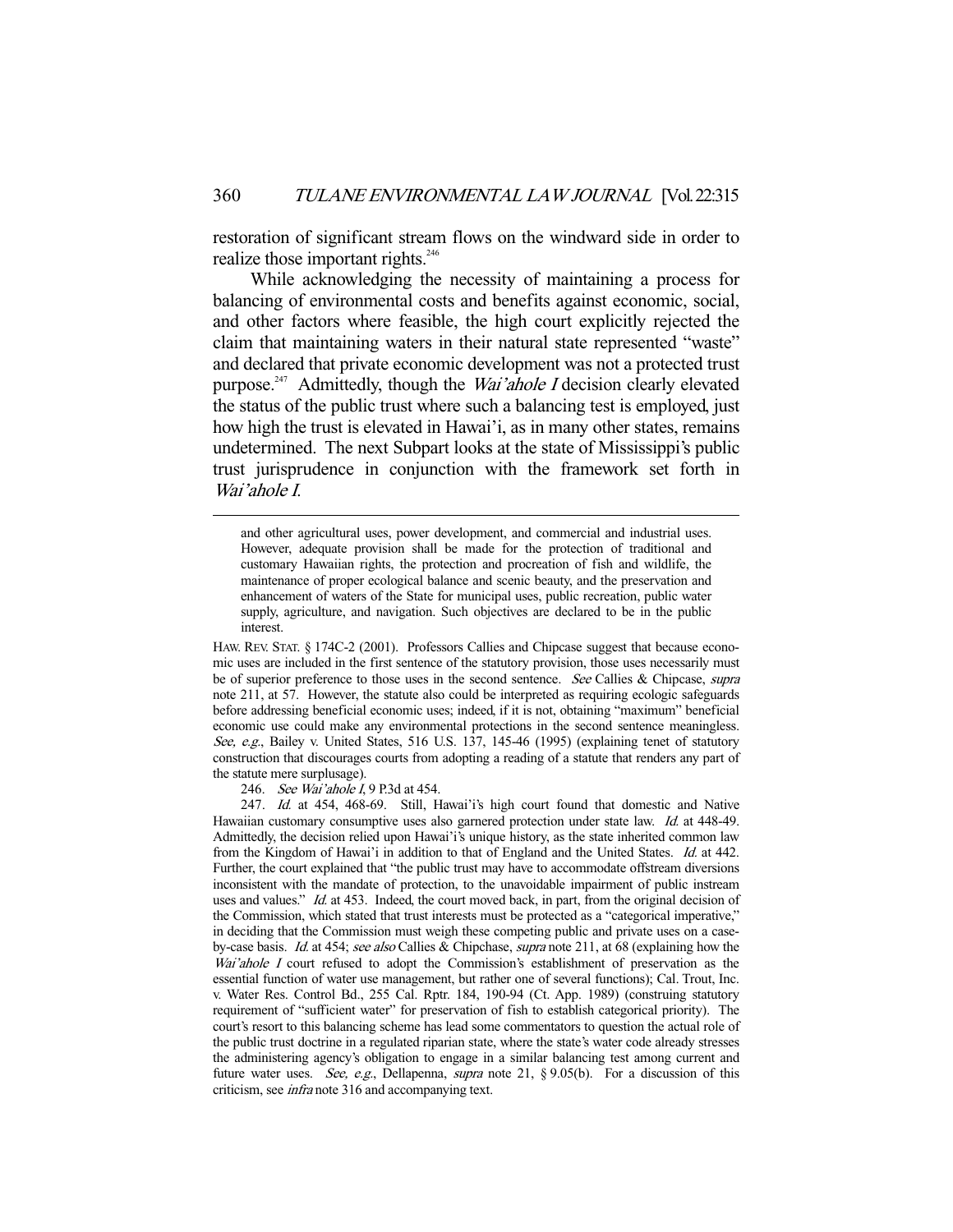# C. Opening the Door for Independent Operation of the Public Trust To Protect Instream Flows in Other Jurisdictions

 This Subpart posits that Mississippi's Supreme Court has shown a willingness not only to expand the public trust beyond traditional notions,<sup> $248$ </sup> but also to address the public trust in three ways that Hawai'i's high court implicitly found essential to its holding. Subpart 1 shows an example of the state Supreme Court adopting a higher level of scrutiny when public trust resources are at stake than the traditional deference afforded to agency decisions. Subpart 2 outlines a recent decision by that same court implying that the public trust doctrine operates independently of the state's codification of the trust. Subpart 3 addresses the Mississippi high court's long history of regarding the doctrine as a mandatory obligation, as opposed to a voluntary authority.

1. Exacting a Higher Level of Scrutiny

In American Sand & Gravel Co. v. Tatum,<sup>249</sup> the Mississippi Supreme Court seemingly redefined the traditional deference afforded to agency decisions by affirming the reversal of a permit granted by the MDEQ in light of public trust concerns.<sup>250</sup> Under the relevant statute at issue, MDEQ is responsible for achieving "an acceptable, workable balance between the economic necessities of developing [the state's] natural resources and the public interest in protecting our birthright of natural beauty and a pristine environment."<sup>251</sup> In this instance, MDEQ contended that it balanced the economic interests in development with the preservation of the natural condition of trust resources in granting American Sand a conditional permit to mine along a river.<sup>252</sup>

 Landowners abutting that river filed suit, seeking to have a portion of the river and adjacent land declared unsuitable for mining in light of, amidst other concerns, its importance as an ecologically sensitive area.<sup>253</sup> The court affirmed the chancery court opinion, which had invalidated the permit in light of the agency's failure to support its decision with substantial evidence and comply otherwise with state statutory and regulatory law.254 In rejecting the MDEQ's contention that American Sand's mining project included a reclamation plan that would support

<sup>248.</sup> See supra notes 193-207 and accompanying text.

 <sup>249. 620</sup> So. 2d 557 (Miss. 1993).

<sup>250.</sup> *Id.* at 560, 564.

<sup>251.</sup> *Id.* at 559 (citing MISS. CODE ANN. § 53-7-3(2) (Supp. 1991)).

<sup>252.</sup> *Id.* at 559-60.

 <sup>253.</sup> Id.

 <sup>254.</sup> Id. at 557.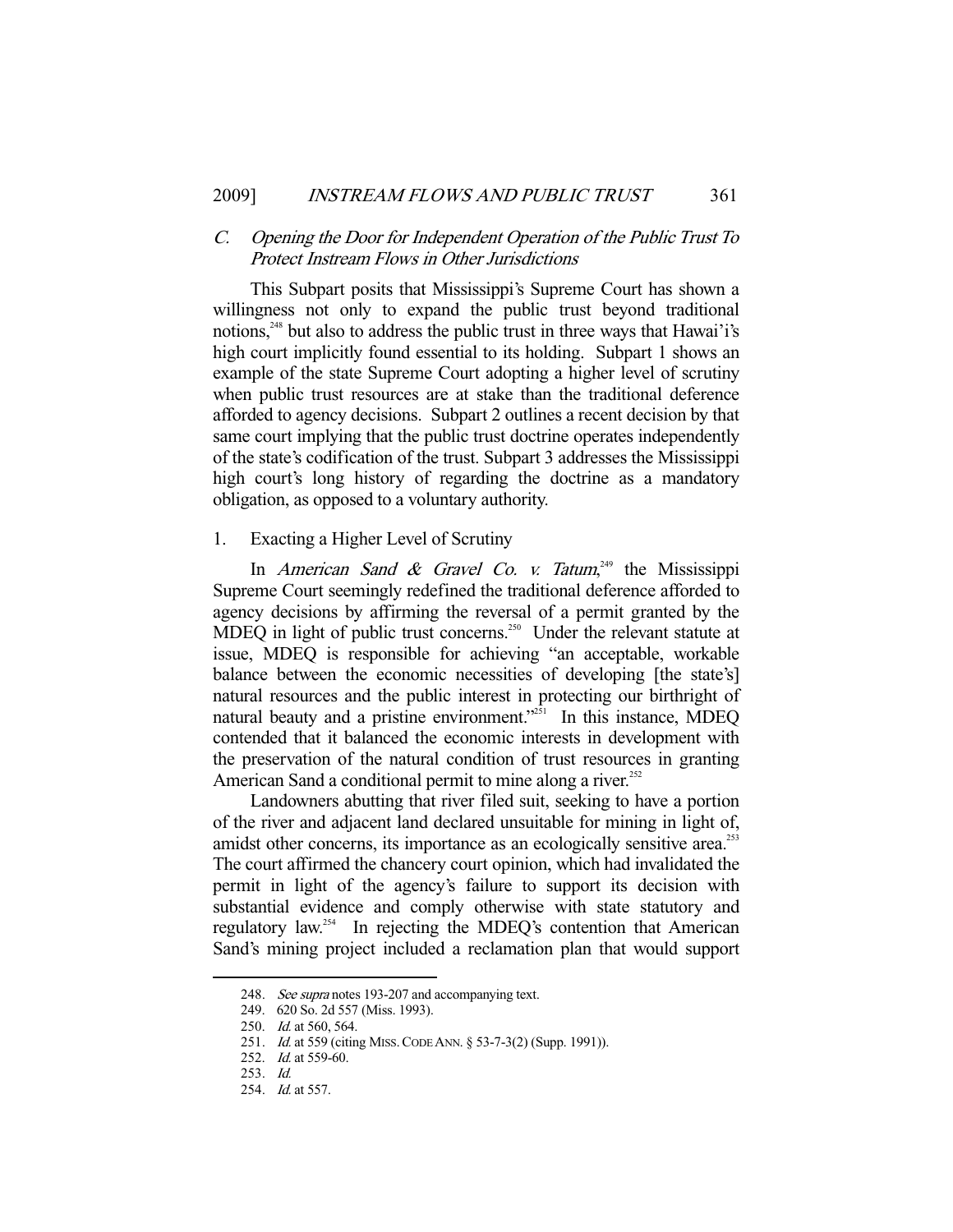public trust uses, the court reminded the state of its common law obligations, asserting that "[d]esignated state agencies must . . . be more conscientious in fulfilling their duty to protect and preserve Mississippi's most precious natural resource[s]."<sup>255</sup>

### 2. Overriding Codification of the Trust

In *Phillips Petroleum Co. v. Mississippi*,<sup>256</sup> the petitioners held record title to forty-two acres of land lying beneath a bayou and several streams.<sup>257</sup> When the State issued oil and gas leases for the property, the Petitioners sought to quiet title.<sup>258</sup> A Mississippi chancery court declared that the State held title to these lands under the public trust doctrine, even though they were nonnavigable, because they were adjacent to, and tributaries of, a navigable river flowing into the Gulf of Mexico that is influenced by the tides.<sup>259</sup> The Mississippi Supreme Court upheld this decision, and, in 1988, the United States Supreme Court affirmed, not only clarifying that the state maintains trust ownership over all lands beneath waters subject to the tide's influence, $260$  but also recognizing an expansion of appropriate uses protected under the doctrine.<sup>261</sup>

 One year later, Mississippi's Secretary of State responded to the decision by establishing a commission to make recommendations for a methodology to use in determining the precise tidelands boundary.<sup>262</sup> The commission's findings prompted the Mississippi Secretary of State to recommend a mapping boundary for undeveloped areas reflective of the state's tidal waters at the inception of Mississippi's statehood in 1817.<sup>263</sup> However, the legislature chose 1973, the year the state adopted its Coastal Wetlands Protection Act, as the operative boundary determination date for undeveloped areas in enacting the Mississippi Public Trust Tidelands Act (Tidelands Act).<sup>264</sup>

<sup>255.</sup> Id. at 564. The court found the evidence in the record did not support MDEQ's contention that American Sand's reclamation project would involve the creation of "a pristine lake with sandy beaches" for public trust uses. *Id.* at 561.

 <sup>256. 484</sup> U.S. 469 (1988).

<sup>257.</sup> *Id.* at 472.

 <sup>258.</sup> Id.

 <sup>259.</sup> Id. at 472-73.

<sup>260.</sup> *Id.* at 484-85.

 <sup>261.</sup> Id. at 482 (identifying "bathing, swimming, recreation, fishing, and mineral development" as examples of appropriate trust uses).

<sup>262.</sup> See M. Casey Jarman & Richard McLaughlin, A Higher Public Purpose? The Constitutionality of Mississippi's Public Trust Tidelands Legislation, 11 MISS. C.L. REV. 5, 9 (1990).

<sup>263.</sup> See id. at 11-14.

 <sup>264.</sup> See MISS. CODE ANN. § 29-15-7 (1990). The Act exempted development existing as of July 1, 1973, the time of the effective date of the Coastal Wetland Protection Act. For a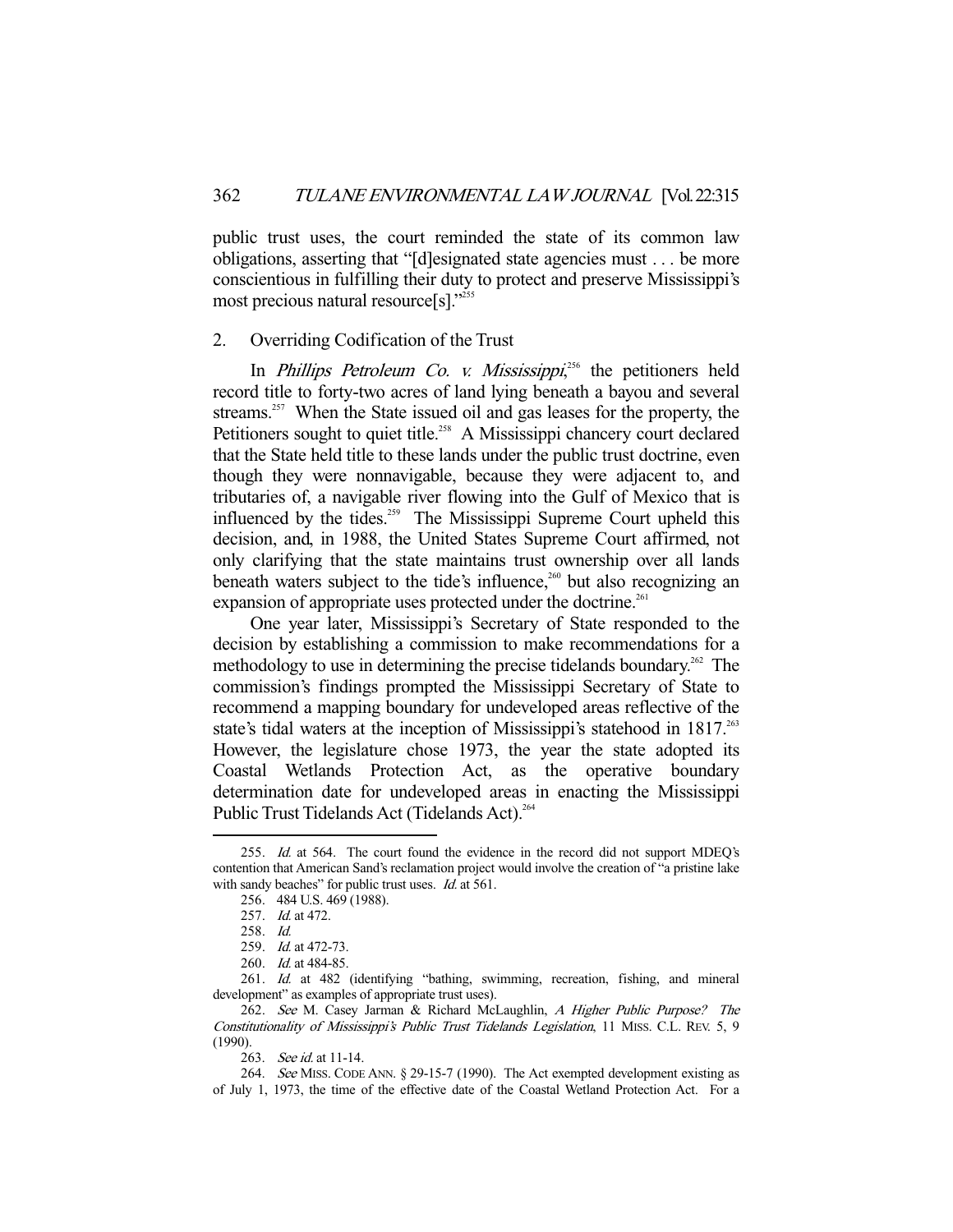The Tidelands Act directed the Mississippi Secretary of State to depict on a map all public trust and private coastal boundaries.<sup>265</sup> The state legislature declared it Mississippi public policy to

favor the preservation of the natural state of the public trust tidelands and their ecosystems and to prevent the despoliation and destruction of them, except where a specific alteration of specific public trust tidelands would serve a higher public interest in compliance with the public purposes of the public trust in which such tidelands are held.<sup>266</sup>

 The disparity between the respective baseline proposals for undeveloped areas prompted the Mississippi Secretary of State to challenge the constitutionality of the Tidelands Act as violative of the state constitution's donation clause.<sup>267</sup>

 Indeed, the state legislature had acknowledged that using the 1973 boundary might gratuitously confer to private owners valuable filled land that may have been validly claimed as part of the public trust.<sup>268</sup> However, the legislature asserted in the Tidelands Act that providing title

-

 There is considerable debate as to whether trust property is strictly inalienable, or whether only the functionality of that trust property is inalienable. Compare, e.g., Joseph L. Sax, Liberating the Public Trust Doctrine from Its Historical Shackles, 14 U.C. DAVIS L.REV. 185, 192- 93 (1980), and John Moustakas, Group Rights in Cultural Property: Justifying Strict Inalienability, 74 CORNELL L. REV. 1179, 1218 (1989), with Harry R. Bader, Antaeus and the Public Trust Doctrine: A New Approach to Substantive Environmental Protection in the Common Law, 19 B.C. ENVTL. AFF. L. REV. 749, 759 (1992). Nevertheless, the common modern application of the doctrine allows for narrow circumstances in which alienation of trust resources is appropriate. See Duff & Fletcher, supra note 266, at 680; Susan Rose-Ackerman, *Inalienability* and the Theory of Property Rights, 85 COLUM. L. REV. 931 (1985).

 267. See MISS. CONST. ANN. art. 4, § 95 ("Lands belonging to, or under the control of the state, shall never be donated directly or indirectly, to private corporations or individuals, or to railroad companies."). The Secretary argued that the Tidelands Act's validation of encroachments on public trust lands prior to 1973 vests title in persons who negligently or knowingly committed the encroachment. See Jarman & McLaughlin, supra note 262, at 26.

detailed discussion on the background of the controversy over the boundary for undeveloped areas, see Jarman & McLaughlin, supra note 262, at 9-13.

 <sup>265.</sup> See MISS.CODE ANN. § 29-15-7.

 <sup>266.</sup> Id. § 29-15-3(1) (West 2008). Similar public policy statements can be found advocating for the preservation of coastal wetlands and "the air and waters of the state and to protect, maintain and improve the quality thereof for public use, for the propagation of wildlife, fish and aquatic life, and for domestic, agricultural, industrial, recreational and other legitimate beneficial uses." Id. §§ 49-17-3, 49-27-3. Determining what constitutes a "higher purpose" and "other legitimate beneficial uses" in Mississippi could certainly serve as fodder for additional research. For a lengthy discussion about the early interpretations of the "higher purpose" language in the Act, see John A. Duff & Kristen M. Fletcher, Augmenting the Public Trust: The Secretary of State's Efforts To Create a Public Trust Ecosystem Regime in Mississippi, 67 MISS. L.J. 645, 654-57 (1998) (arguing that the Mississippi Secretary of State's exchange with a budding casino operator of Gulf front lands for significantly more acreage for inland natural preservation met this higher purpose).

 <sup>268.</sup> Sec'y of State v. Wiesenberg, 633 So. 2d 983, 987 (Miss. 1994).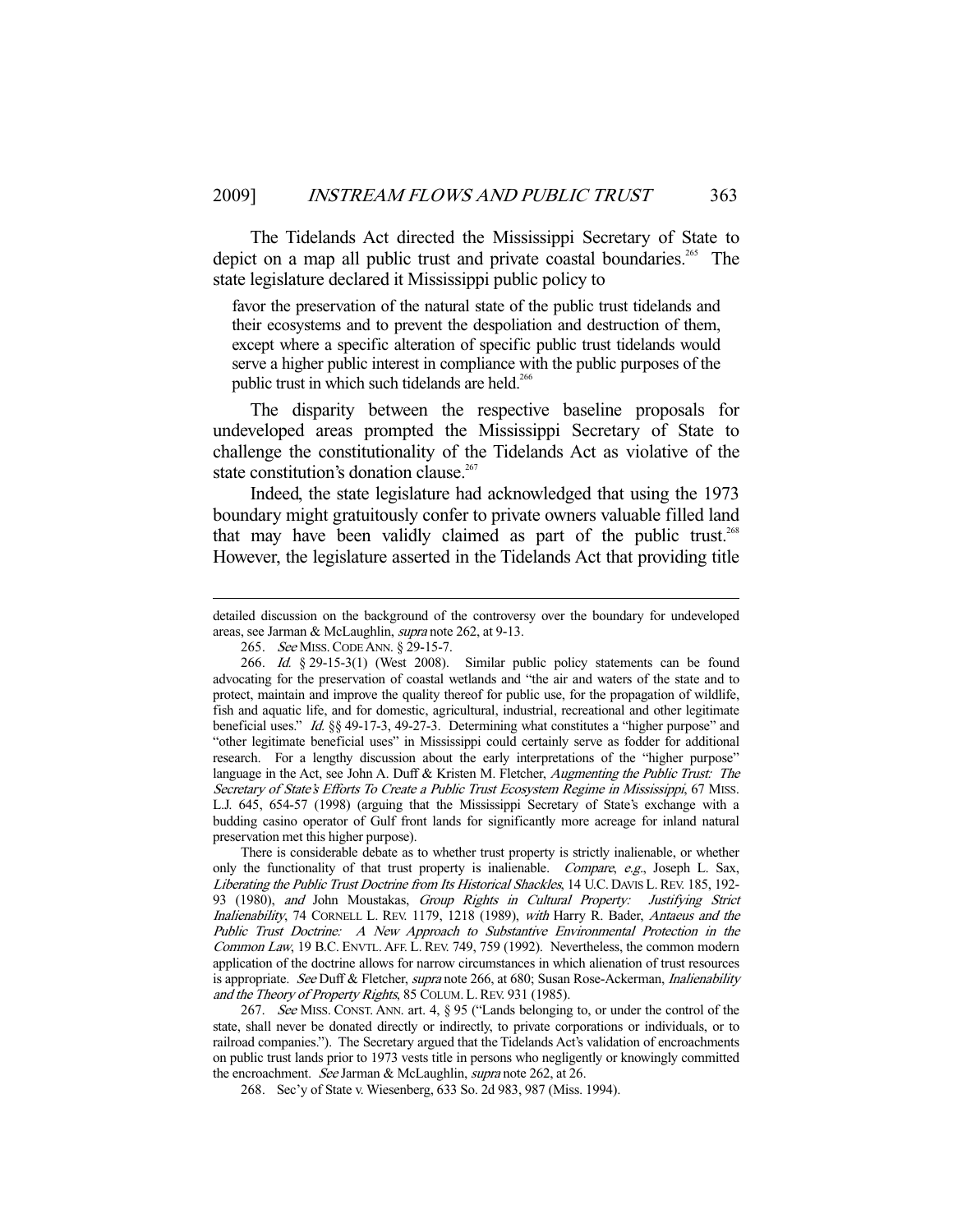stability to private landowners constituted a "higher public purpose" outweighing this possibility.269 The Mississippi Supreme Court sided with the legislature and upheld the Tidelands Act in *Secretary of State v.* Wiesenberg.<sup>270</sup>

Some commentators rightly question the *Wiesenberg* decision as improperly allowing the legislature to prioritize landowner certainty and economic growth over the permanent depletion of the public's trust resources.<sup>271</sup> Nonetheless, similar to the *Wai'ahole I* court's reading of Hawai'i's water code, Mississippi courts, even without the explicit constitutional backing evidenced in Hawai'i, subsequently have acknowledged that while the Tidelands Act represents an integration of the public trust duties with statute-directed ecosystem management, it does not subsume the doctrine.<sup>272</sup> For example, since the holding in Wiesenberg, the Mississippi Supreme Court has affirmed the Secretary of State's broad discretion to deny the lease of public tidelands despite approval by other state agencies with authority to determine the legality and suitability of proposed uses of those public tidelands. $273$ 

In an even more relevant case, the state's high court in *Stewart v.*  $Hoover^{274}$  recently confirmed that waters that did not appear on the Mississippi Secretary of State's statutorily mandated original map still may be classified as public trust tidelands if found in their natural state.<sup>275</sup>

 <sup>269.</sup> Id. at 987-88.

<sup>270.</sup> Id.; see also Columbia Land Dev., LLC v. Sec'y of State, 868 So. 2d 1006, 1014 (Miss. 2004).

<sup>271.</sup> See Duff & Fletcher, supra note 266, at 654; see also Jarman & McLaughlin, supra note 262, at 11-14, 30, 35 n.287 (contending prior to state Supreme Court's decision in Wiesenberg that the Act was not in keeping with United States Supreme Court precedent in Phillips Petroleum Co. or the Mississippi Constitution in light of fact that donation clause does not contain exceptions for "higher public interests"); Money v. Wood, 118 So. 357, 359 (Miss. 1928) ("[T]he state, as trustee, has no right or power to dispose of such [public trust] lands . . . inconsistent with the purpose for which the trust exists."); Rouse v. Saucier's Heirs, 146 So. 291 (Miss. 1933) (invalidating conveyance of tidelands made by State Land Commissioner); Int'l Paper Co. of Moss Point v. Miss. State Highway Dep't, 271 So. 2d 395, 398 (Miss. 1972) ("[T]he ownership of the state was and is as trustee for the use and benefit of all the people of the state and it is not subject to conveyances to private individuals for private purposes."); United States v. Harrison County, 399 F.2d 485 (5th Cir. 1968) (suggesting that Mississippi's donation clause prohibits private upland owners from gaining title to artificially filled trust tidelands). But see Treuting v. Bridge & Park Comm'n of Biloxi, 199 So. 2d 627 (Miss. 1967) (validating sale of submerged lands that promoted public trust uses despite "incidental private ownership" of fiftythree percent of the property).

<sup>272.</sup> See, e.g., Columbia Land Dev., LLC v. Sec'y of State, 868 So. 2d 1006 (Miss. 2004).

<sup>273.</sup> Id. at 1014 (confirming the Mississippi Secretary of State's denial of lease despite Gaming Commission's approval of use of public tidelands for casino).

 <sup>274. 815</sup> So. 2d 1157 (Miss. 2002).

<sup>275.</sup> See id. at 1162 (finding that legislature did not contemplate loss of public trust lands "because of an oversight in the mapping process").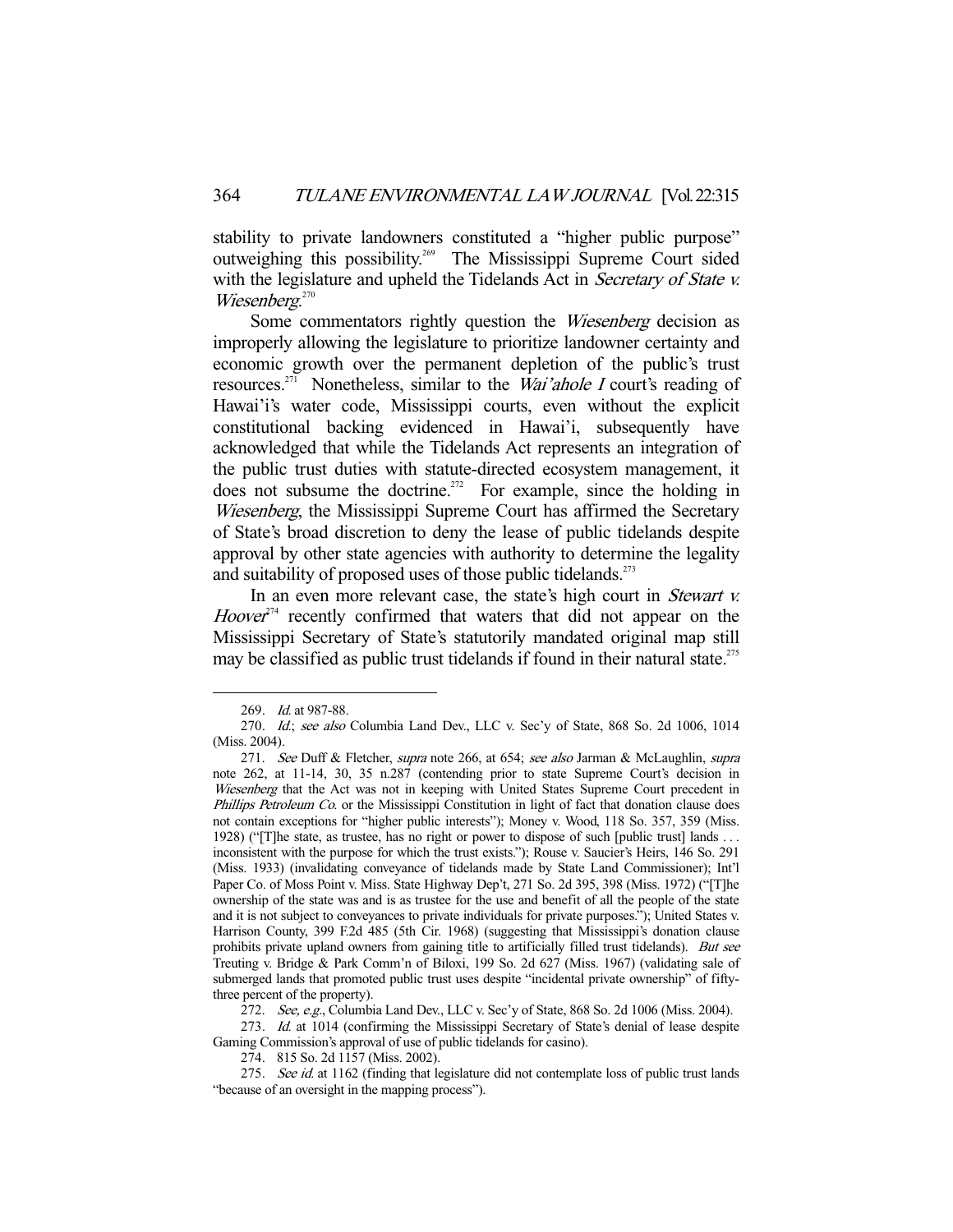By allowing the attributes of a watercourse to override statutory codification of the public trust, the state supreme court implied that the public trust operates, in part, independently of the statute's expression of the public trust. The holding confirms that no declaration of the legislature shall be deemed to relinquish the public's rights of access to and use of lands and waters subject to the trust.<sup>276</sup>

## 3. An Affirmative Duty

-

 Professor Dellapenna, a preeminent water law expert, contends that the Wai'ahole I decision does not "explain how the invocation of the public trust doctrine added anything to the terms" of the state's regulated riparianism code, but for a fleeting reference to an "affirmative duty" that is lessened by the court's call for balancing private consumptive interests.<sup>277</sup> This Article proposes that a focus on these affirmative duties of the trustee in Mississippi dictates that there may remain a role for the public trust in certain regulated riparian jurisdictions. As Professor Joseph Sax explained, the Wai'ahole I holding, when viewed as "a strong commitment to such a doctrine and a willingness in an energetic way to see that it's enforced," can empower legislators and administrators to move forward on some agenda items that otherwise would not have

 <sup>276.</sup> In recently promulgated public access regulations, New Jersey's Department of Environmental Protection explicitly stated what the Mississippi Supreme Court necessarily read into the Mississippi legislature's efforts to define its trust interest and duties. See N.J. ADMIN. CODE  $\S$  7iE-8.11(o) (2006) ("No authorization or approval under this chapter shall be deemed to relinquish public rights of access to and use of lands and waters subject to public trust rights."); see also Stevens, supra note 234 (stating that California courts have not held that statutes codifying the trust subsume the trust such that compliance therewith necessarily constitutes adequate compliance with trust duties). But see Envtl. Prot. & Info. Ctr. v. Cal. Dep't of Forestry & Fire Prot., 187 P.3d 888, 925-26 (Cal. 2008) (dividing the public trust into common law and statutory parts, and categorizing the duty to protect wildlife under the latter); District of Columbia v. Air Fla., Inc., 750 F.2d 1077, 1083-84 (D.C. Cir. 1984) (acknowledging possibility of a federal public trust in dicta, but failing to rule on city's argument that Congress delegated public trust responsibilities regarding a river to the city by conferring on the District significant authority over the river under federal statute, whereby the city exercises controls similar to that of a state over navigable waters within its boundaries, because city first raised it on appeal).

<sup>277.</sup> Dellapenna, *supra* note 98, § 9.05(b). Indeed, Justice Ramil, in dissent, assaulted the majority opinion for utilizing vague common law principles to trump the state's water code. See In re Water Use Permit Applications, 9 P.3d 409, 502-03 (Haw. 2000) (Ramil., J., dissenting). But see, e.g., Proceedings of the 2001 Symposium on Managing Hawai'i's Public Trust Doctrine, supra note 16, at 39 (statement of Timothy Johns) (suggesting future applications of public trust doctrine will demonstrate that the Hawai'i Supreme Court's decision in Wai'ahole I was "cutting edge"); Ede, *supra* note 16, at 307 (suggesting the Hawai'i case may have significant influence in expanding public trust doctrine in other jurisdictions).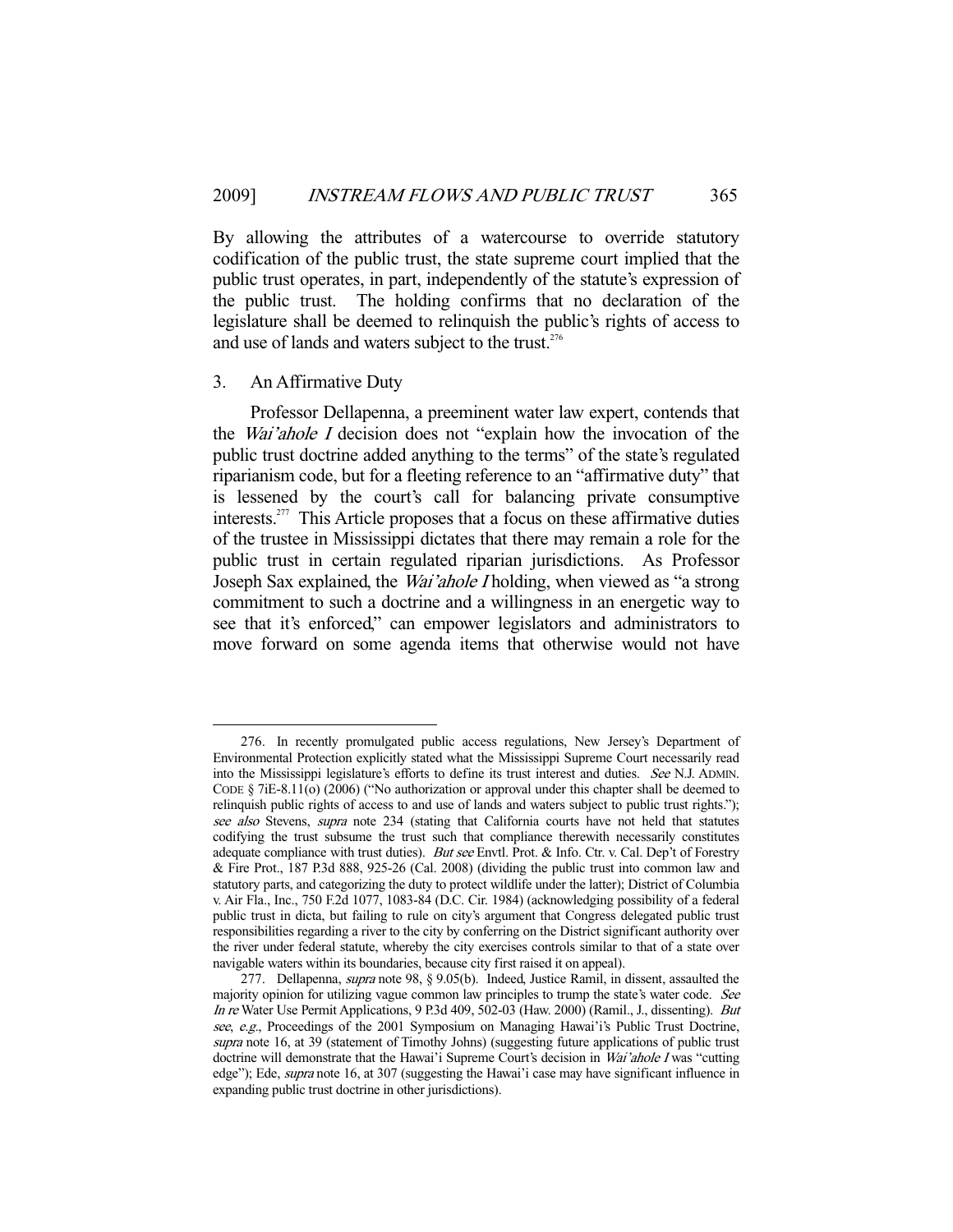received adequate attention and "stand[] ready in the background to make sure that [administrative agencies] do their jobs."<sup>278</sup>

 The essence of the traditional relationship between the trustee and the beneficiary is the trustee's obligation to act only in the interest of that beneficiary.<sup>279</sup> Clearly, the public trust doctrine must not be viewed as an implement in the toolbox of administrators for deployment at will. Rather, the doctrine creates an "inescapable" duty, which may go beyond that set forth in regulated riparian statutes, by requiring administrators to consider the impact of state actions on public trust interests and to act when private decisions impair those interests.<sup>280</sup> Professor Sax recently said, "[T]he effective question [a] court has to ask itself is: Did the agency in question act affirmatively to implement the duty that it had?"<sup>281</sup>

 In Mississippi, what is the "agency in question" serving as trustee? The state legislature delegated the trust administration responsibilities to a state land commissioner in 1892, then transferred these obligations to the Mississippi Secretary of State nearly a century later in 1980.<sup>282</sup> Nonetheless, commentators have noted that the Governor and the state legislature remain the trustee of public lands, and the Secretary merely serves under their direction.<sup>283</sup> In 1994, the Mississippi Supreme Court equated the Secretary's office to a "tool in the implementation" of the trust responsibilities and described the trust duty as

the Legislature and the Secretary of State are charged not only with maintaining title to trust properties in the State's name, but they have a higher duty. This duty being to *continuously seek avenues* for proper and

 <sup>278.</sup> Proceedings of the 2001 Symposium on Managing Hawai'i's Public Trust Doctrine, supra note 16, at 60 (statement of Joseph L. Sax).

<sup>279.</sup> See, e.g., Hill v. Thompson, 564 So. 2d 1, 6 (Miss. 1989) ("At common law, one who holds as trustee is prohibited from giving away, appropriating to his own use, or otherwise, disposing of the corpus of a trust in derogation of the rights of beneficiaries."); AMY M. HESS & GEORGE G. BOGERT, TRUSTS AND TRUSTEES § 1, at 5 (rev. 3d ed. 2008).

 <sup>280.</sup> See Sarah K. Kam, Biopiracy in Paradise?: Fulfilling the Legal Duty To Regulate Bioprospecting in Hawai'i, 28 U. HAW. L. REV. 387, 408-14 (2005); see also The Public Trust Doctrine and Riparian and Appropriative Water Rights, State and Public Interest Perspectives, supra note 1, at 39 (statement of Mark Sinclair); Proceedings of the 2001 Symposium on Managing Hawai'i's Public Trust Doctrine, *supra* note 16, at 31 (statement of Joseph L. Sax).

<sup>281.</sup> Joseph L. Sax, Transcript, Environment and Its Mortal Enemy: The Rise and Decline of the Property Rights Movement, 28 U. HAW. L. REV. 7, 18 (2005).

 <sup>282.</sup> See Turney v. Marion County Bd. of Educ., 481 So. 2d 770, 776 (Miss. 1985); MISS. CODE ANN. §§ 7-11-2, -11 (1991); id. §§ 29-1-1, -15-7, -15-9 (1997); see also Duff & Fletcher, supra note 266, at 665-70 (surveying Mississippi and other states' delegations of supervisory powers over trust property). While the State can delegate some of her public trust power, as the Mississippi legislature has delegated some power to the Mississippi Secretary of State, the State cannot abdicate these powers and responsibilities. PUTTING THE PUBLIC TRUST DOCTRINE TO WORK, supra note 153, at 277.

<sup>283.</sup> See Duff & Fletcher, supra note 266, at 672.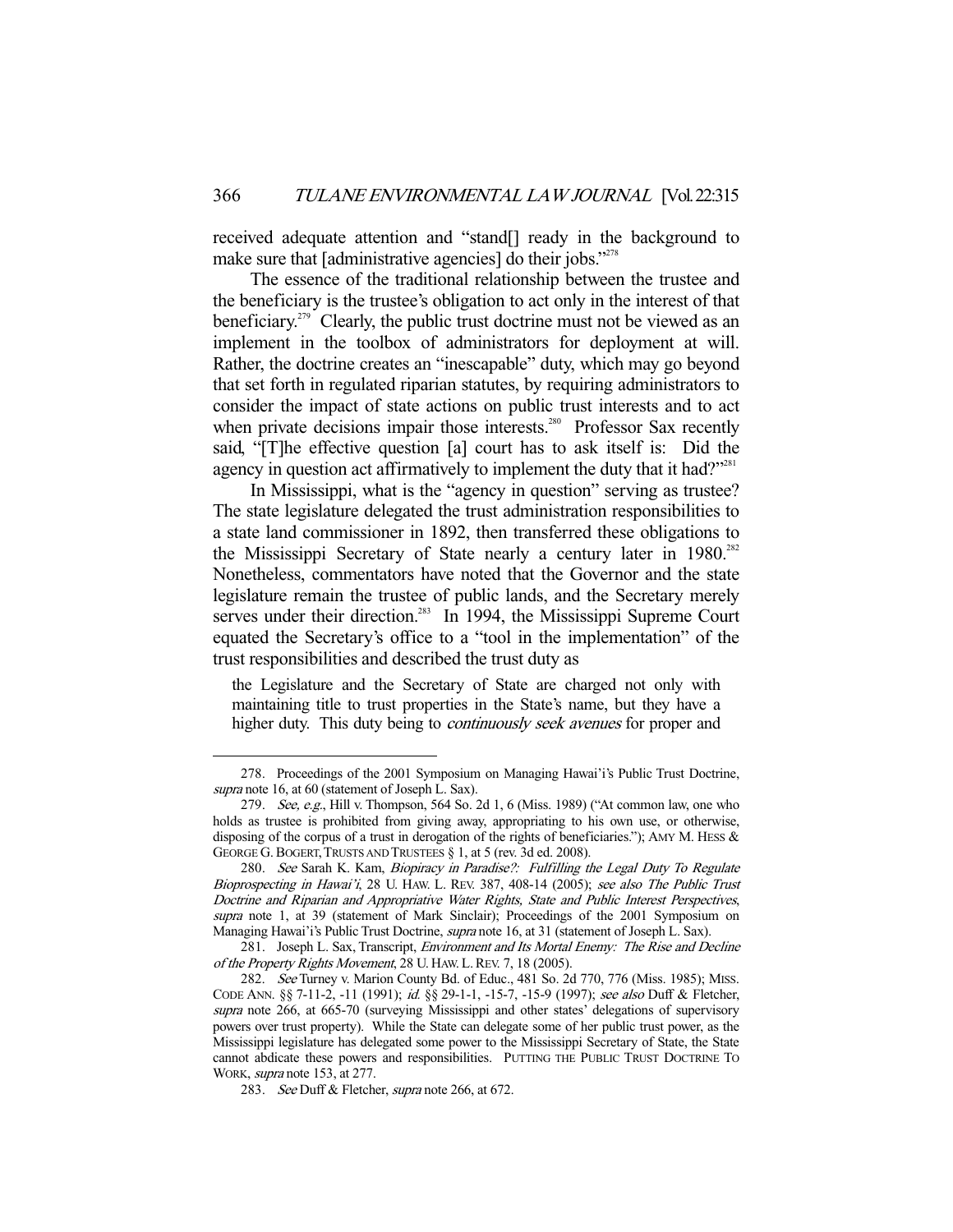effective management of the public trust so that there is a return to the public of use, environmental protection and advancement and, in the appropriate areas, a return of economic growth. $^{284}$ 

 The state's high court also has said that the purposes of the trust " evolve with the needs and sensitivities of the people"<sup>285</sup> and "expanding" population, commerce, tourism and recreation."286 In Mississippi, the trustee of public lands has an explicit duty to manage the trust corpus in a productive way that reasonably maximizes its environmental, and, where appropriate, economic benefits.<sup>287</sup> The Hawai'i Supreme Court appeared to elevate ecosystem protection above some other trust uses by creating a rebuttable presumption in favor of ecologic interests.<sup>288</sup> Similarly, the Mississippi statute can be interpreted to qualify the status of economic growth on the priority scale by relegating such growth to those appropriate areas only after effective environmental protection.

# D. Constitutional Challenges Facing Those States Considering Independence for the Trust

 While the public trust doctrine potentially could serve a new, prominent role in protecting instream flows in Mississippi and other regulated riparian states, implementing the framework discussed above likely would take creative litigation that would face considerable, though not necessarily insurmountable, constitutional roadblocks. While these issues are generally beyond the scope of this Article (as are many procedural hurdles that potential litigants conceivably might face including the requisite burden of proof, standard of review, and alternative remedies), this Subpart poses some of the important constitutional questions which state courts would need to address

 <sup>284.</sup> Sec'y of State v. Wiesenberg, 633 So. 2d 983, 993-94, 997 (Miss. 1994) (emphasis added). Limitations are placed on conveyances of public trust property from the state to individuals: legislative authority must be clear and consistent with State and Federal Constitutional strictures, the conveyance must further public trust purposes, and remaining trust property must not be impaired. PUTTING THE PUBLIC TRUST DOCTRINE TO WORK, *supra* note 153, at 277.

 <sup>285.</sup> Cinque Bambini P'ship v. State, 491 So. 2d 509, 512 (Miss. 1986).

 <sup>286.</sup> Treuting v. Bridge & Park Comm'n, 199 So. 2d 627, 633 (Miss. 1967).

 <sup>287.</sup> See Hill v. Thompson, 564 So. 2d 1, 6 (Miss. 1989) (citing RESTATEMENT (SECOND) OF TRUSTS § 181 (1959)) (referring to "continuing nature of the trustee's duty to manage the trust corpus so that the [benefits] therefrom [are] reasonably maximized"); see also PROCEEDINGS OF THE PUBLIC TRUST DOCTRINE AND ITS APPLICATION TO PROTECTING INSTREAM FLOWS, *supra* note 1, at 7 (statement of Joseph L. Sax).

 <sup>288.</sup> For a discussion of the strength of this rebuttable presumption and what component of state government should determine it, see *infra* notes 233-247 and accompanying text.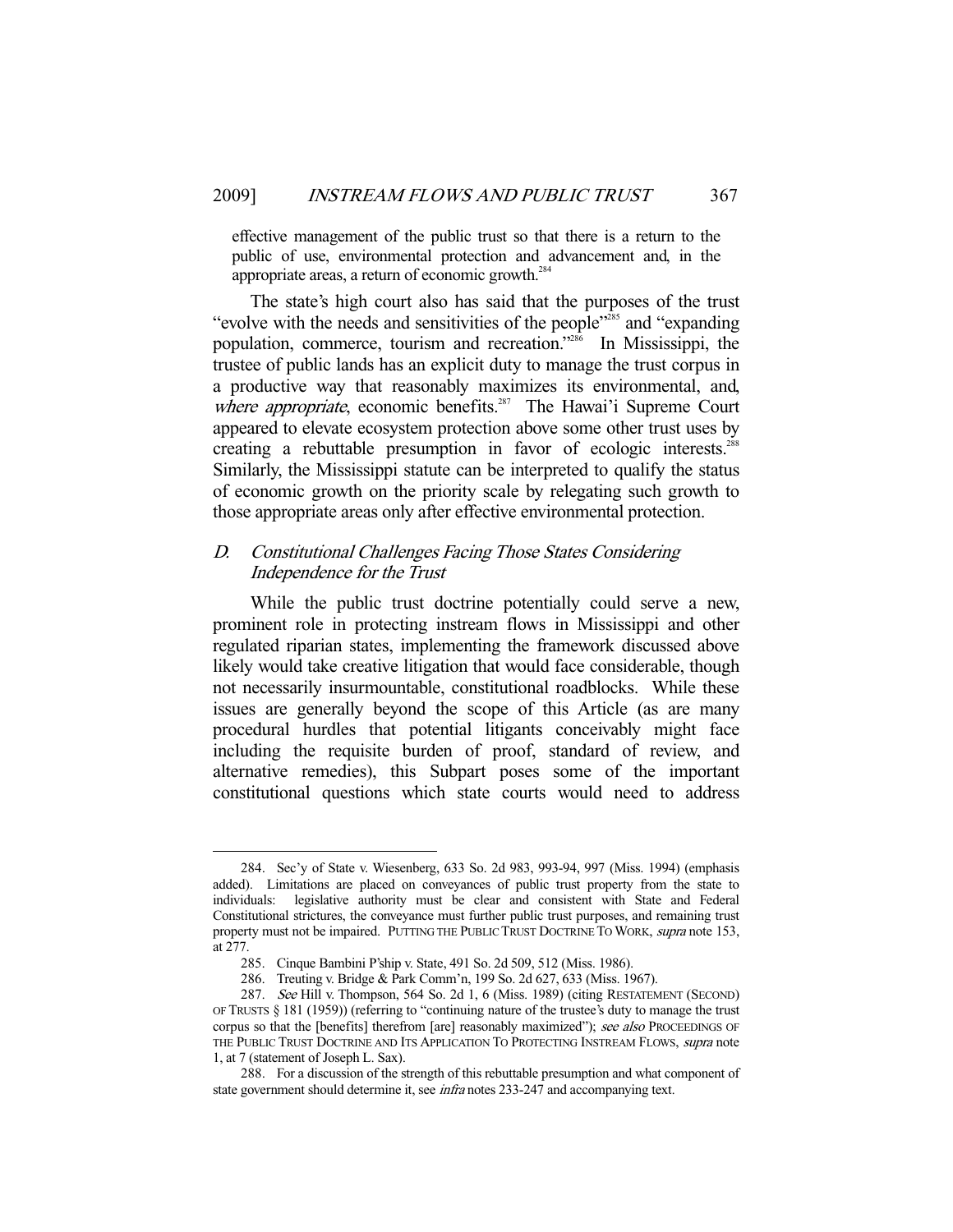surrounding the separation of powers, takings jurisprudence, and the doctrine of standing.

## 1. Separation of Powers

 The legislature can demand that administrators protect fishery resources and require full disclosure on how they reach water use decisions affecting trust resources. But beyond that, while scientists have confirmed that  $7Q_{10}$  is inadequate in that it significantly threatens the very survival of aquatic species, Wai'ahole I and other modern public trust decisions provide little guidance as to what specific stream flow is adequate.<sup>289</sup>

How elevated is the trust after *Wai'ahole P*. The Hawai'i Supreme Court stated that it was "neither feasible nor prudent" to prioritize water uses,<sup>290</sup> and instead framed trust uses as presumptively favored, which can be overcome only when private interests meet a high burden.<sup>291</sup> However, the embedded framework in *Wai'ahole I*, applied above to Mississippi's public trust doctrine case law in the context of instream flow protections, effectively did address the primacy of ecologic interests, which implicitly raises the concept of reaching an environmental threshold before considering economic interests in any balancing test. Indeed, the dissent in Wai'ahole I understood the majority opinion as an implicit prioritization, stating, "It is ... apparent that by engrafting [trust] obligation[s] into the Hawai'i Constitution, the framers did not intend to prioritize uses; they reserved that matter for the legislature."<sup>292</sup>

 <sup>289.</sup> See, e.g., Proceedings of the 2001 Symposium on Managing Hawai'i's Public Trust Doctrine, supra note 16, at 43 (statement of Ken Kupchak).

<sup>290.</sup> See In re Water Use Permit Applications (Wai'ahole I), 9 P.3d 409, 454 (Haw. 2000) ("Given the diverse and not necessarily complementary range of water uses, even among public trust uses alone, we consider it neither feasible nor prudent to designate absolute priorities between broad categories of uses under the water resources trust.").

 <sup>291.</sup> Id.

<sup>292.</sup> See id. at 506 (Ramil, J., dissenting). Justice Ramil further asserted that the majority allowed the Commission to exceed its authority, stating that the holding "transgress(es) the separation of powers doctrine by allowing an executive agency to transcend its statutory authority and usurp the legislature's lawmaking function under the guise of enforcing the agency's interpretation of what the 'public trust' demands." Id. at 508; see also, e.g., City of Waterbury v. Town of Washington, 800 A.2d 1102, 1137 (Conn. 2002) ("[W]hen there is an environmental legislative and regulatory scheme in place that specifically governs the conduct . . . whether the conduct is unreasonable under [the Connecticut Environmental Protection Act] will depend on whether it complies with that scheme."). But see Mayland, supra note 17, at 698 (criticizing Waterbury as effectively holding that "no matter how ecologically damaging an activity may be, as long as it complies with poorly crafted state or local regulations, it apparently cannot be challenged").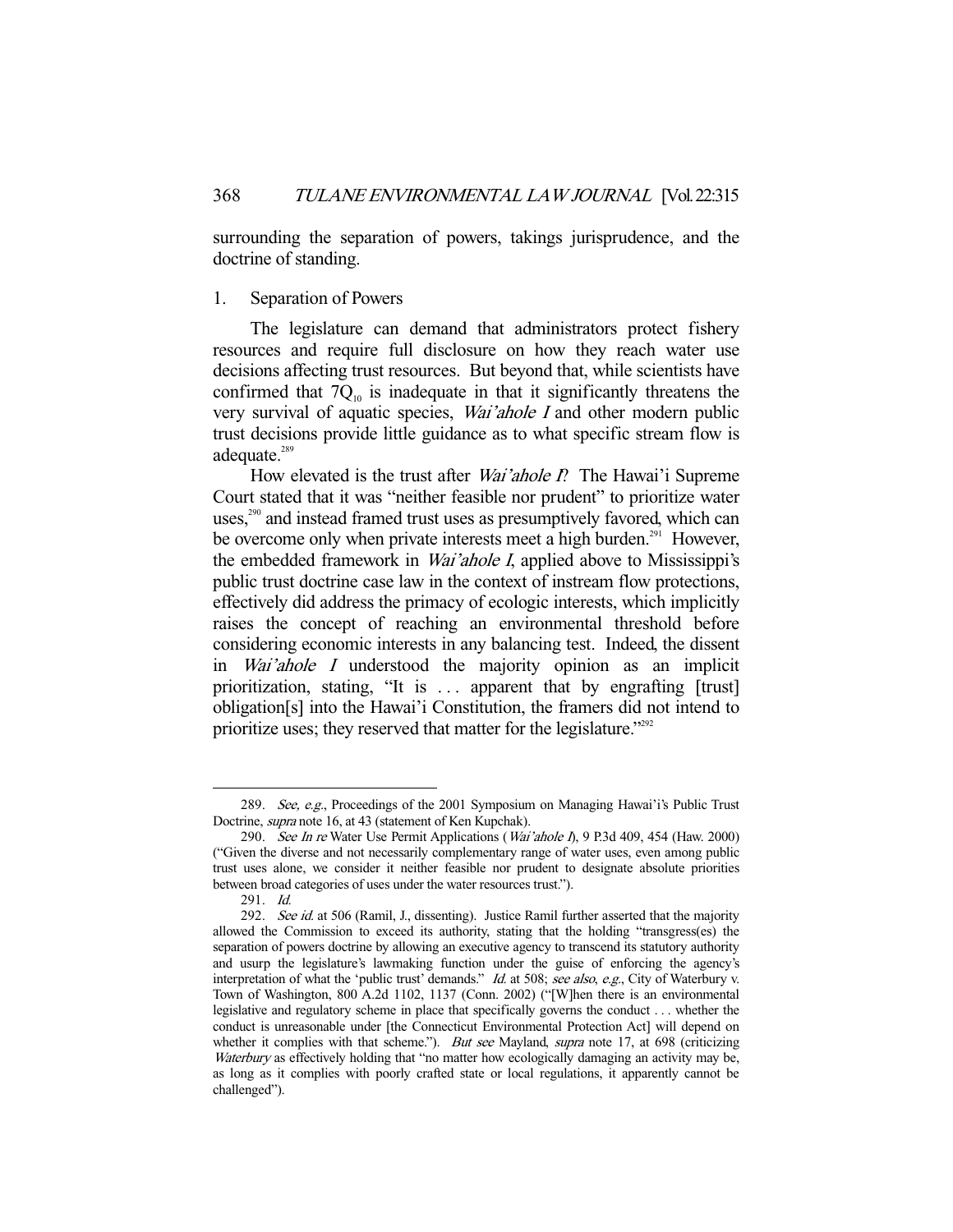Even assuming the *Wai'ahole I* majority's broad view of the judiciary's role, few would contend it is the courts' charge to suggest or mandate a return to "natural flow," a minimum flow, or a seasonally fluctuating standard. But *Wai'ahole I* does generate debate as to who actually determines the place of the environment on the priority scale among the many uses at stake in water management. Is it the courts' job to take a "close look" at state actions<sup>293</sup> or even to define an ecologic threshold for balancing other competing uses, leaving the subsequent balancing to the legislature?

Wai'ahole I seems to echo, in part, United States Supreme Court Justice William O. Douglas's interpretation of the courts' role as a corrective force in the face of inadequate or improvident actions by governmental agencies with respect to trust resources.<sup>294</sup> However, if the courts continually make these balancing determinations, there is the risk they could lose their independence as a check on the legislature and the executive under the Constitution's basic separation of powers doctrine. It is fair to query why individual voters and interest groups would seek action from their legislatures if the ultimate balancing decision will be made by the courts. Is this phenomenon already playing itself out in some environmental contexts, particularly in states, like Mississippi, with elected judiciaries and the associated lengthy, policy-driven election campaigns?

## 2. The Takings Clause

-

 Regardless of which entity of government makes a decision to give greater weight to environmental concerns over private uses, the Takings Clause is sure to rear its head. Nonetheless, private interests in real

<sup>293.</sup> Wai'ahole I, 9 P.3d at 456 (majority opinion) ("[T]his court will take a 'close look' at the action to determine if it complies with the public trust doctrine and it will not act merely as a rubber stamp for agency or legislative action."). The Wai'ahole I court also stated, "[T]he state may compromise public rights in the [water] resource pursuant only to a decision made with a level of openness, diligence, and foresight commensurate with the high priority these rights command under the laws of our state."). Id. at 455; see also, e.g., In re State Water Res. Control Bd. Cases, 39 Cal. Rptr. 3d 189, 272 (Ct. App. 2006) (quoting Nat'l Audubon Soc'y v. Superior Court (Mono Lake), 33 Cal. 3d 419, 446-47 (1983)) (finding that when the state approves appropriations of water "despite foreseeable harm to public trust uses," "the state must bear in mind its duty as trustee to consider the effect of the taking on the public trust, and to preserve, so far as consistent with the public interest, the uses protected by the trust").

<sup>294.</sup> See Sierra Club v. Morton, 405 U.S. 727, 745-50 (1972) (Douglas, J., dissenting) (stating that governmental agencies charged with protecting the environment "are notoriously under the control of powerful interests who manipulate them through advisory committees, or friendly working relations, or who have that natural affinity with the agency" and it is the courts' task to hear "the voice of the existing beneficiaries of these environmental wonders" if the agencies do not).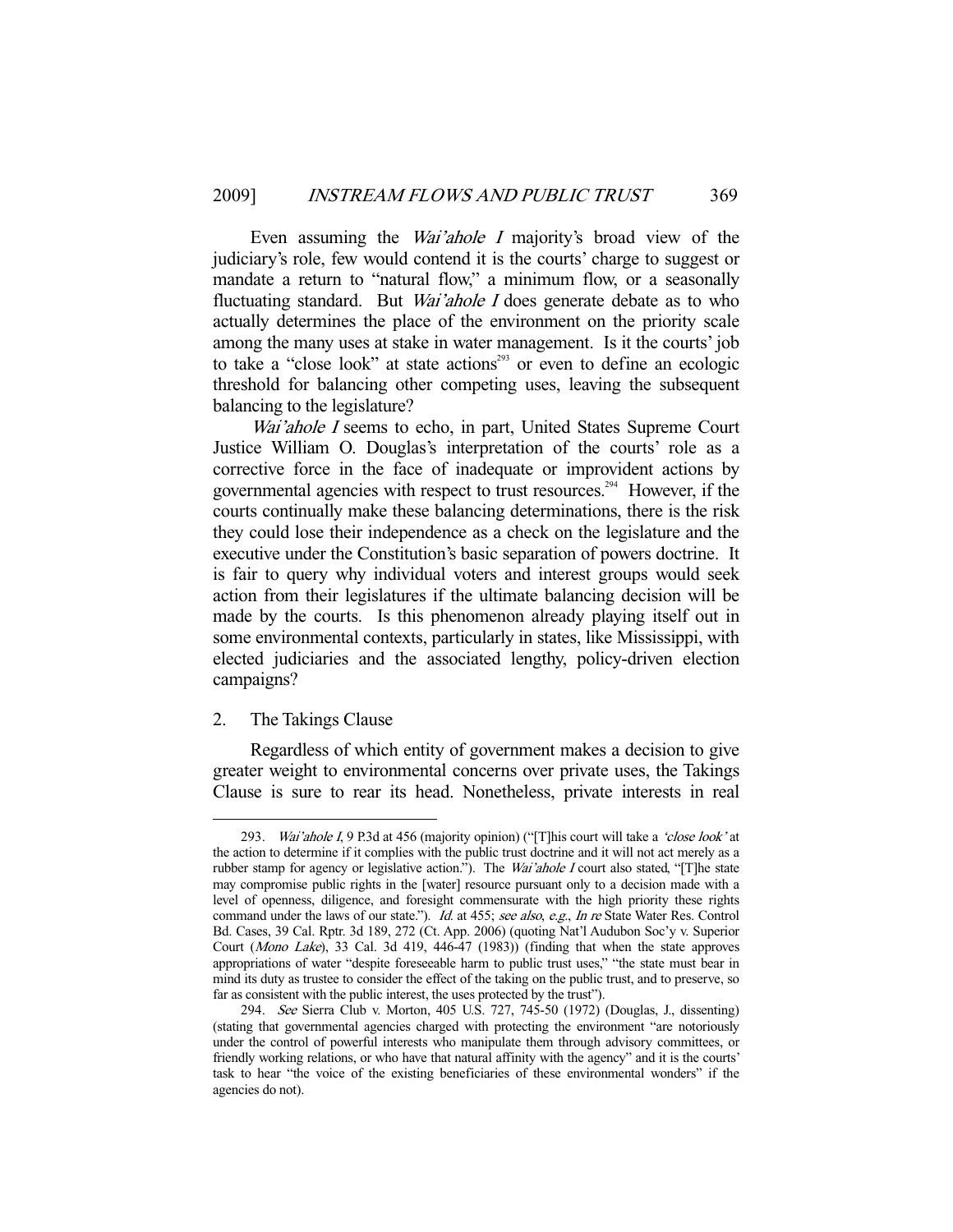property generally are recognized as stronger than any interests in water.<sup>295</sup> And because the takings doctrine is founded on the principle of fairness, such that individuals are not shouldering burdens that should be borne by the public at large, requiring all water users to safeguard ecosystems arguably does not single out anyone.<sup>296</sup>

 In Wai'ahole I, the Hawai'i Supreme Court rejected a takings challenge concerning the exercise of public trust rights over groundwater, holding that the state assumed the duty to protect those lands and waters long before the formation of individual property rights, and private interests cannot claim a vested right to them.<sup>297</sup> Because the plaintiffs never claimed absolute entitlement to the water, any permitted diversions remained impressed with public trust rights.<sup>298</sup> Therefore, the court implied, there was no taking, based on the state's predictable, settled background principles of common law public trust property.<sup>299</sup>

 Professor Sax has noted that the United States Supreme Court ultimately would look at state law as the critical factor in determining whether reliance upon the public trust for instream flow protection will

<sup>295.</sup> See, e.g., United States v. Willow River Power Co., 324 U.S. 499, 510 (1945) ("Rights, property or otherwise, which are absolute against all the world are certainly rare, and water rights are not among them."); Pratt v. State Dep't of Natural Res., 309 N.W.2d 767, 772 (Minn. 1981) (finding water rights incapable of private ownership); Eddy v. Simpson, 3 Cal. 249, 252 (1853) ("[T]he right of property in water is usufructuary, and consists not so much of the fluid itself as the advantage of its use.... The right is not in the *corpus* of the water, and only continues with its possession."); Town of Chino Valley v. City of Prescott, 638 P.2d 1324, 1328 (Ariz. 1981) (declaring usufructuary right afforded weaker constitutional protections under takings clause than other types of property). But see Casitas Mun. Water Dist. v. United States, 543 F.3d 1276 (Fed. Cir. 2008) (holding in a 2-1 decision that the federal government must pay just compensation to regulate diversions of water for wildlife protection purposes under federal Endangered Species Act, if plaintiffs prove ownership of the water); Tulare Basin Water Storage Dist. v. United States, 49 Fed. Cl. 313 (2001) (holding that a reduction in water deliveries mandated by the Endangered Species Act was a taking of property requiring compensation under the United States Constitution); Hage v. United States, 35 Fed. Cl. 147, 172 (1996) (asserting that water rights are subject to same degree of protection under Fifth Amendment as rights to real property).

<sup>296.</sup> See, e.g., Armstrong v. United States, 364 U.S. 40, 49 (1960).

<sup>297.</sup> Wai'ahole I, 9 P.3d at 492-95.

 <sup>298.</sup> Id.

<sup>299.</sup> See id. at 494 ("[T]he reserved sovereign prerogatives over the waters of the state precludes the assertion of vested rights to water contrary to public trust purposes."); see also, e.g., Proceedings of the 2001 Symposium on Managing Hawai'i's Public Trust Doctrine, supra note 16, at 40 (statement of William Tam) (stating that sovereign prerogatives in Hawai'i go back to 1848, lessening the takings risk in light of the Supreme Court's reference in Lucas v. South Carolina Coastal Council, 505 U.S. 1003 (1992), to background principles of state property or nuisance law already placing restrictions on private interests in land); Zachary C. Kleinsasser, Note, The Law and Planning of Public Open Spaces: Boston's Big Dig and Beyond, 32 B.C. ENVTL. AFF. L. REV. 421 (2005) (asserting that state dominion over public trust resources must be considered a "background principle" under Lucas).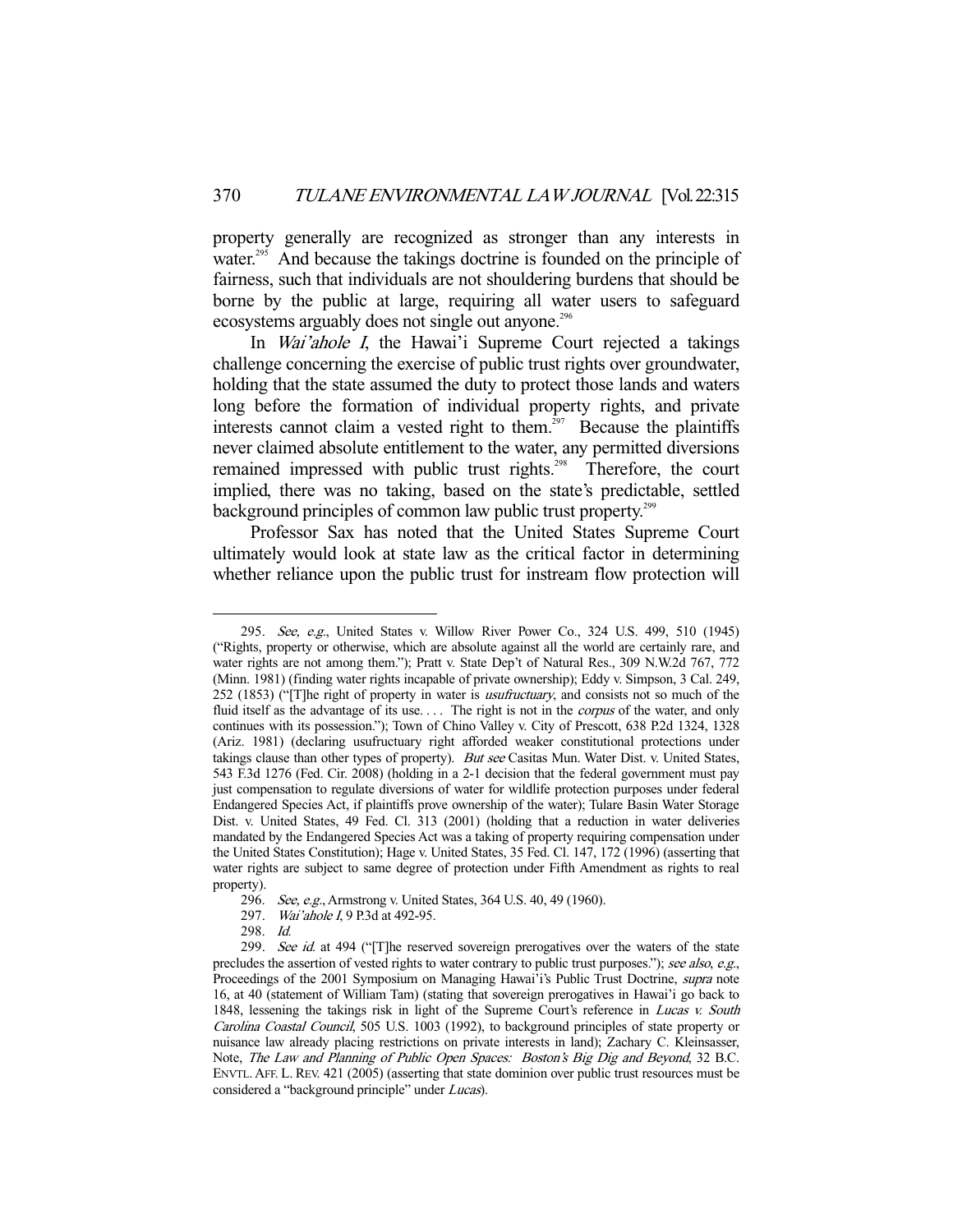result in an unconstitutional taking.<sup>300</sup> Of course, given the diverse state water right rules, takings challenges to the government's regulation of private water rights have led to, and will continue to lead to, disparate results.

 It is possible that the explicit language in the regulated riparian statute in Mississippi, declaring that the regulations are created under the state's police power, could serve as a defense to any takings or other constitutional claim, if the court were to require a stricter stream flow standard than the statute, based on the state's public trust obligations.<sup>301</sup> But can the state now claim that title to certain real property is now, and has always been, with the state, despite state policies suggesting differently for decades or more?<sup>302</sup>

## 3. Standing

-

 In addition to the respective duties of the branches of government and any compensation owed by the government to private property owners for unconstitutional infringements resulting from the exercise of those duties, one commentator stated that the public has its own obligation—to be vigilant about protecting and acting upon their rights as beneficiaries.<sup>303</sup>

Science suggests that policies, like  $7Q_{10}$ , requiring low minimum flows that focus on consumptive uses of water rights, will cause irreparable harm to instream biota. But what is a citizen's role if the state fails to remedy this harm by fulfilling its trust obligations through legislation or administrative regulation, or via participation by a public

 <sup>300.</sup> See Proceedings of the 2001 Symposium on Managing Hawai'i's Public Trust Doctrine, supra note 16, at 62 (statement of Joseph L. Sax) (referring to the Lucas court's assertion that a background principle must be of "the State's law of property and nuisance"). Professor Sax suggests the ruling very well could hinge on the breadth of the public trust doctrine, wide in states like Hawai'i, but narrow in states like Maine, New Hampshire and New York. Id. For example, New York refused to expand the public trust doctrine to nonnavigable waters in light of the concern for injecting uncertainty into the private property investment market. See Douglaston Manor, Inc. v. Bahrakis, 678 N.E.2d 201, 203 (N.Y. 1997).

<sup>301.</sup> See MISS. CODE ANN. § 51-3-1 (West 2008); see, e.g., Chow v. City of Santa Barbara, 22 P.2d 5, 17 (Cal. 1933) ("It has long been established that all property is held subject to the reasonable exercise of the police power and . . . constitutional provisions declaring that property shall not be taken without due process of law have no application in such cases.").

<sup>302.</sup> Compare, e.g., Callies & Chipchase, supra note 211, at 73 ("[T]he state has no more power to declare that recognized water rights never really existed than it does to claim that title to all real property is now and always has been with the state. Water rights are property rights and cannot be taken except for a public use and upon the payment of compensation."), with Ariz. Ctr. for Law in the Pub. Interest v. Hassell, 837 P.2d 158, 171 (Ariz. Ct. App. 1991) ("That generations of trustees have slept on public rights does not foreclose their successors from awakening.").

 <sup>303.</sup> See PROCEEDINGS OF THE PUBLIC TRUST DOCTRINE AND ITS APPLICATION TO PROTECTING INSTREAM FLOWS, *supra* note 1, at 27-28 (statement of Thomas J. Dawson).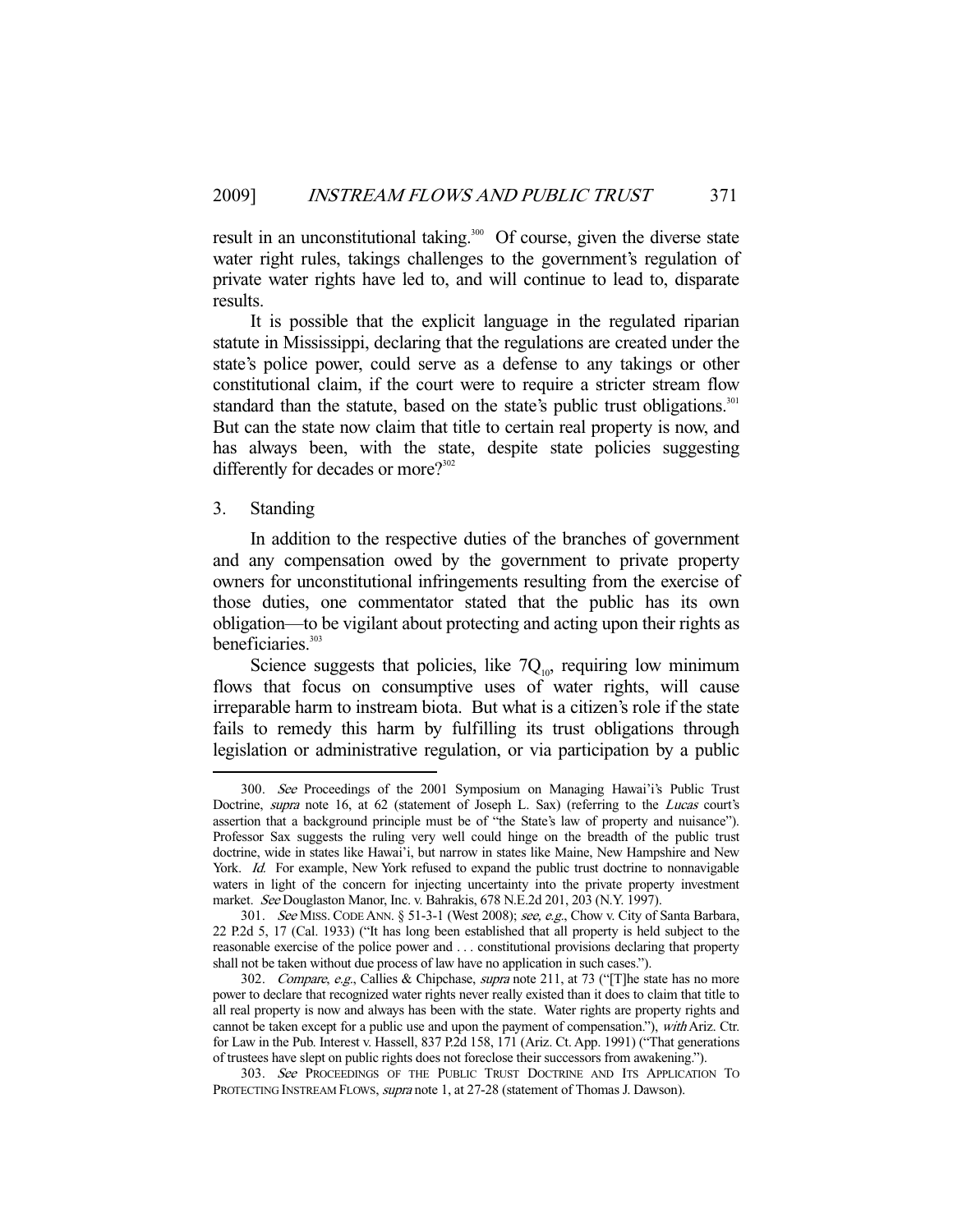advocate, or the Secretary of State assuming a public advocate's role?<sup>304</sup> Do members of the public have standing to attempt to fulfill their duties by seeking judicial redress for insufficient ecosystem protection?

 The United States Supreme Court has taken a relatively narrow view of standing in environmental matters,<sup>305</sup> and numerous scholars have stated that the public does not, or should not, have unfettered standing to challenge action or inaction allegedly harming trust resources.<sup>306</sup>

 However, Professor Sax suggests that, absent a state statute mandating ecosystem protections, the general public must have an

 <sup>304.</sup> Of course, challenges may be available when state administrators fail to fulfill their statutory or regulatory duties. However, as discussed *supra* Part II, the  $7Q<sub>10</sub>$  minimum flow standard is authorized by Mississippi's regulated riparian statute and the implementing regulations.

 <sup>305.</sup> See, e.g., Lujan v. Defenders of Wildlife, 504 U.S. 555 (1992) (defining the sole legitimate interest in species in terms of their use as photographic or scientific objects and dismissing claim under Endangered Species Act for lack of standing because plaintiffs failed to demonstrate sufficient or redressable injury because plaintiffs would not return to the site to see species at issue); Sierra Club v. Morton, 405 U.S. 727 (1972) (holding that Sierra Club lacked standing to challenge construction of ski resort as an ecologic impediment where organization did not exhibit individualized harm to itself or its members). But see id. at 741-42 (Douglas, J., dissenting) ("The critical question of 'standing' would be simplified and also put neatly in focus if we fashioned a federal rule that allowed environmental issues to be litigated before federal agencies or federal courts in the name of the inanimate object about to be despoiled, defaced, or invaded by roads and bulldozers and where injury is the subject of public outrage. Contemporary public concern for protecting nature's ecological equilibrium should lead to the conferral of standing upon environmental objects to sue for their own preservation."). As this Article went to press, the United States Supreme Court issued its decision in Summers v. Earth Island Institute, which drastically limited the ability of private persons and conservation organizations to seek redress for environmental wrongs. See No. 07-463, slip op. (U.S. Mar. 3, 2009), available at http://www.supremecourtus.gov/opinions/08pdf/07-463.pdf. The 5-4 majority opinion, authored by Justice Scalia, seemingly looked with disfavor upon the utilization of statistical analysis to establish the likelihood of environmental injury, which had been recognized previously by the federal circuit courts. See, e.g., Nat'l Res. Def. Council v. EPA, 464 F.3d 1 (D.C. Cir. 2006) (finding standing for an environmental group for which statistics revealed that two to four members of the group would develop skin cancer from the alleged damage that unlawful increases in methyl bromide emissions would cause to the ozone layer). Justice Kennedy's concurrence in *Summers* is troubling, to say the least, and could have the effect of narrowing the broad standing requirements acknowledged in Massachusetts v. EPA, 549 U.S. 497, 515-21 (2007), where Justice Kennedy supported standing.

<sup>306.</sup> See, e.g., Nathan Piwowarski, Comment, Trouble at the Water's Edge: Michigan Should Not Extend the Public Trust Doctrine of the Great Lakes, as Reinterpreted in Glass v. Goeckel, to Its Navigable Inland Rivers and Lakes or To Grant the Public Lateral Access to Trust Properties, 2006 MICH. ST. L. REV. 1045, 1055-56 (2006) (suggesting broad environmental standing increases litigation and prompts inconsistent results); Abraham Bell & Gideon Parchomovsky, Of Property and Antiproperty, 102 MICH. L. REV. 1 (2003) (noting expanding environmental standing but concluding that politics serves as only true conservation avenue); Richard J. Lazarus, Changing Conceptions of Property and Sovereignty in Natural Resources: Questioning the Public Trust Doctrine, 71 IOWA L. REV. 631 (1986) (acknowledging private standing under public trust doctrine to preserve environmental quality, but suggesting doctrine is preempted by broad modern standing interpretations).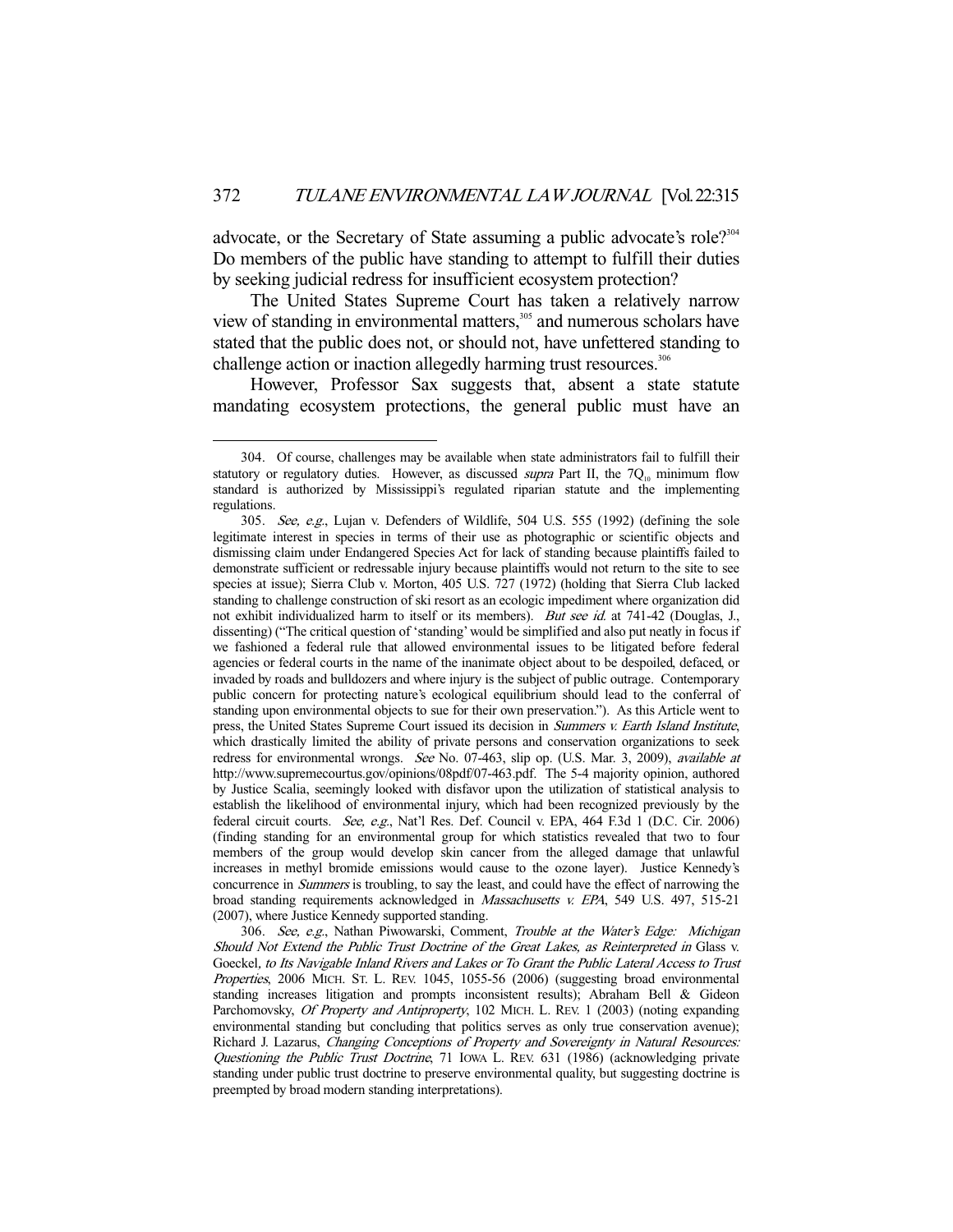opportunity to oblige the state to meet its continuing duties under the public trust doctrine.<sup>307</sup> There is significant support in state courts for private citizen or organization suits alleging state and local government violations of the public trust doctrine.<sup>308</sup> As the Illinois Supreme Court once noted:

If the "public trust" doctrine is to have any meaning or vitality at all, the members of the public, at least taxpayers who are the beneficiaries of that trust, must have the right and standing to enforce it. To tell them that they must wait upon governmental action is often an effectual denial of the right for all time. $30$ 

309. Paepcke, 263 N.E.2d at 18.

<sup>307.</sup> See also PROCEEDINGS OF THE PUBLIC TRUST DOCTRINE AND ITS APPLICATION TO PROTECTING INSTREAM FLOWS, *supra* note 1, at 17 (statement of Joseph L. Sax).

 <sup>308.</sup> See, e.g., Paepcke v. Pub. Bldg. Comm'n, 263 N.E.2d 11, 13-19 (Ill. 1970) (holding that public trust doctrine allows taxpayers to challenge conversion of city parks); Marks v. Whitney, 491 P.2d 374, 381-82 (Cal. 1971) (stating that member of general public has standing to request court to recognize and declare public trust easement on private tidelands); Gewirtz v. City of Long Beach, 330 N.Y.S.2d 495, 501-03 (Sup. Ct. 1972) (holding that state resident has standing to dispute city ordinance restricting beach access); Payne v. Kassab, 312 A.2d 86, 88 (Pa. Commw. Ct. 1973) (permitting taxpayers to challenge expansion of highway into public common area); United Plainsmen Ass'n v. N.D. State Water Conservation Comm'n, 247 N.W.2d 457, 458- 59 (N.D. 1976) (holding that public trust doctrine allows citizens to seek injunction on issuance of future water permits); Superior Pub. Rights, Inc. v. State Dep't of Natural Res., 263 N.W.2d 290, 292 (Mich. Ct. App. 1977) (declaring that nonprofit corporation whose members were residents may seek to invalidate agreements that permitted private use of public trust lands); City of Berkeley v. Superior Court, 606 P.2d 362, 363-64 (Cal. 1980) (holding that corporation and individual have standing to quiet title and determine whether land is free of public trust interests); Selkirk-Priest Basin Ass'n v. State ex rel. Andrus, 899 P.2d 949, 953-55 (Idaho 1995) (holding that public trust doctrine conferred standing to environmental group to challenge timber sale on state lands because sedimentation from logging would harm fish spawning grounds and appurtenant creek bed); Ctr. for Biological Diversity, Inc. v. FPL Group, Inc., 83 Cal. Rptr. 3d 588 (Ct. App. 2008) (finding that private parties have standing to bring an action to enforce protection of wildlife public trust resources); Marc R. Poirier, New Jersey's Public Trust Doctrine, Private Development and Exclusion, and Shared Public Uses of Natural Resources, 15 SOUTHEASTERN ENVTL. L.J. 71, 114 (2006) (noting continuation of broad environmental standing with respect to public trust over past two decades); Serena M. Williams, Sustaining Urban Green Spaces: Can Public Parks Be Protected Under the Public Trust Doctrine?, 10 S.C. ENVTL. L.J. 23 (2002); Deveney, supra note 159, at 23-25 (describing individuals' rights under Roman law to seek "popular injunctions" in effort to protect public rights on and along public waters). In the 1970s, Christopher Stone, and several others since, made the rather zealous claim for standing rights of nature itself. See Christopher D. Stone, Should Trees Have Standing?—Toward Legal Rights for Natural Objects, 45 S. CAL. L. REV. 450, 456 (1972) (advocating legal standing for "forests, oceans, rivers and other so-called 'natural objects' in the environment" via appointed guardians); Christopher D. Stone, Should Trees Have Standing? Revisited: How Far Will Law and Morals Reach? A Pluralist Perspective, 59 S. CAL. L. REV. 1, 9 (1985) (advocating a "moral pluralism" that supports the provision of legal rights to unconventional entities). But see, e.g., Bertram C. Frey & Andrew Mutz, The Public Trust in Surface Waterways and Submerged Lands of the Great Lakes States, 40 U. MICH. J.L. REFORM 907, 985 (2007) (stating that individuals do not have inherent standing rights under public trust doctrine in Indiana, Minnesota, and Ohio).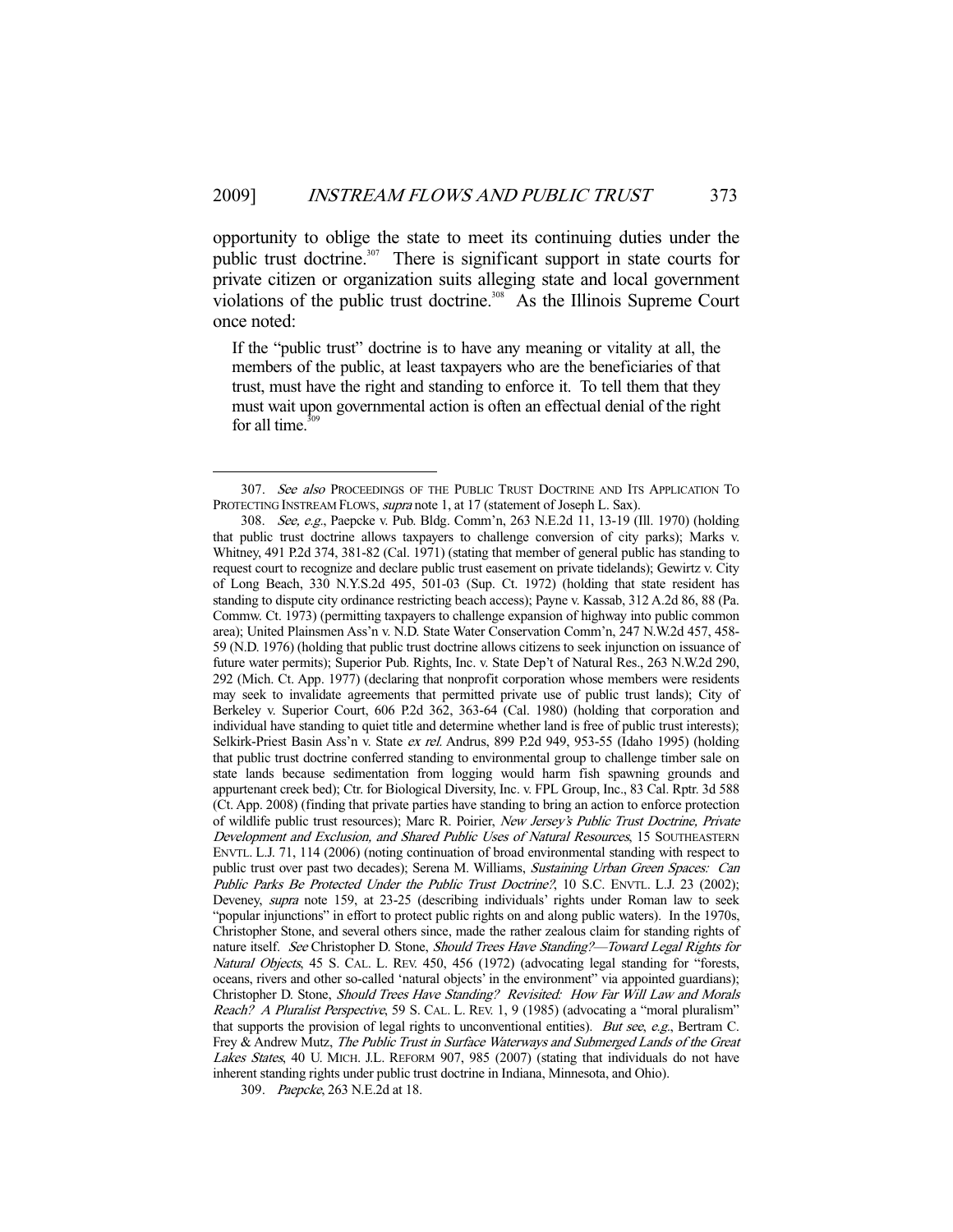## VI. CONCLUSION

-

 The public trust doctrine may have untapped potential as an independent source for preserving instream flows in a regulated riparian jurisdiction, such as Mississippi, where the judiciary has shown a willingness to adopt a higher level of scrutiny when public trust resources are at stake, recognized that the state's codification of the trust does not subsume any function for common law trust principles, and considered the exercise of authority under the doctrine as a mandatory obligation. This Part returns to the foundational structure of regulated riparian systems—effectively and efficiently managing, protecting, and utilizing water resources amidst competing uses—in forecasting what may remain of a balancing approach should a state court in a regulated riparian jurisdiction choose to follow this conceptual approach derived from Wai'ahole I.

 Implementing this framework surely does not negate the need for any balancing of ecological benefits with economic uses. The public trust, of course, should not and cannot transform our post-industrial economy to one of complete natural preservation.<sup>310</sup> As one scholar explains, "Our legal institutions do indeed require a tolerable amount of 'uncertainty' to make room for public deliberation and successful adaptation to changed circumstances."311

 However, land and water are employed almost exclusively in ways that degrade nature, and today's "public interest" balancing tests<sup>312</sup> continue to weigh disproportionately in practice against the "salutary guidelines"<sup>313</sup> of the public trust in favor of consumptive uses. While the concept of "public interest" at times can complement the public trust, some commentators suggest that actions taken in the public interest often impair the trust by predominantly focusing on present economic and

 <sup>310.</sup> Joseph L. Sax, The Unfinished Agenda of Environmental Law, 14 HASTINGS W.-NW. J. ENVTL.L. & POL'Y 1, 4-5 (2008).

 <sup>311.</sup> Michael Warburton, Toward Greater Certainty in Water Rights? Public Interests Require Inherent "Uncertainty" To Support Constitutional Governance of Our State's Waters, 36 MCGEORGE L. REV. 139, 163 (2005); see also Jan Stevens, Applying the Public Trust Doctrine to River Protection, CALIFORNIA WATER PLAN UPDATE 2005, supra note 234 (asserting that the Mono Lake decision in California recognized that test to be applied in water allocation is not as stringent as that applicable to attempted alienation of beds of navigable waters).

 <sup>312.</sup> See, e.g., In re State Water Resources Control Bd. Cases, 39 Cal. Rptr. 3d 189, 277 (Ct. App. 2006) ("[I]n determining whether it is 'feasible' to protect public trust values like fish and wildlife in a particular instance, the Board must determine whether protection of those values, or what level of protection, is 'consistent with the public interest.'").

<sup>313.</sup> See Proceedings of the 2001 Symposium on Managing Hawai'i's Public Trust Doctrine, supra note 16, at 62 (statement of Jan Stevens).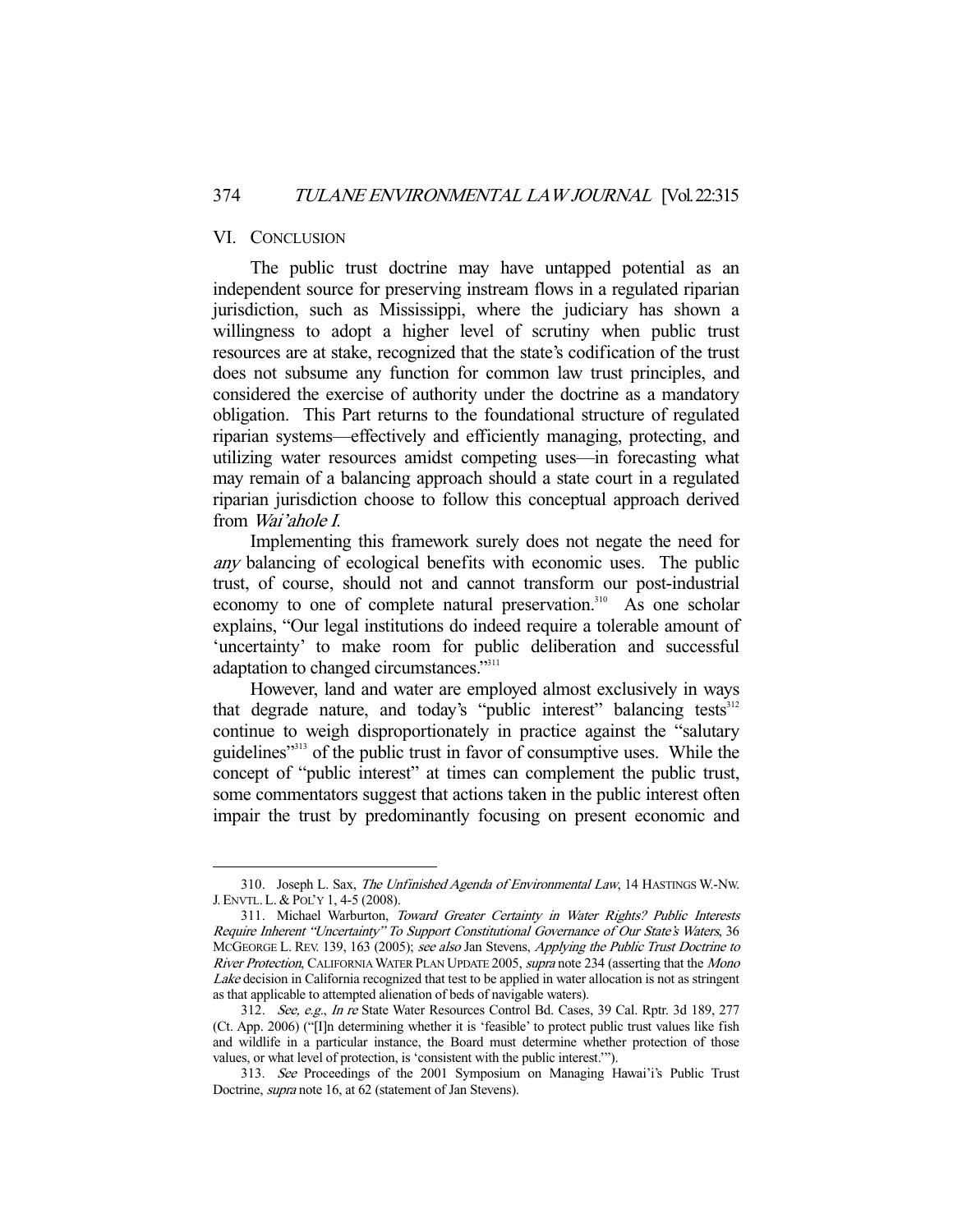consumptive considerations, as opposed to common property benefits to both present and future generations.<sup>314</sup>

 As statutory law has recognized, for example, that industrial wastewater can no longer be discharged without controls in light of proven human health effects, so too must legislatures, and if not the legislatures, the courts, recognize that protecting aquatic habitats deserves those same protections.<sup>315</sup> The corpus of the trust, including riverine resources, has to be preserved, and diminishing biodiversity must be respected as a serious threat to continued health and prosperity.<sup>316</sup>

The *Wai'ahole I* decision directed natural resource managers to ensure the long-term health of a wide range of trust resources. Forthcoming users, however, cannot express their interests today. Healthy fish populations are indicators of healthy waters, and the protection of instream flows is the only way to preserve water

 <sup>314.</sup> See ANNEAR ET AL., supra note 12, at 63; PUTTING THE PUBLIC TRUST DOCTRINE TO WORK, supra note 153, at 277. For example, Mississippi's public trust obligations are clouded by the economic benefits flowing from the institution of legal gaming along the Gulf Coast in the early 1990s. See MISS. CODE ANN. § 75-76-1 to 76-313 (Supp. 1997); MISS. CODE ANN. § 97-33- 1 (1994); see also Timothy M. Mulvaney, Trial Court Disallows Proposal To Construct Luxury Resort and Conference Center on Alabama Coast, 28 WATER LOG 6, 6-7 (Aug. 2008) (describing similar phenomenon regarding waterfront gaming in Alabama).

 <sup>315.</sup> See Sax, supra note 310, at 8.

<sup>316.</sup> See, e.g., Harrison C. Dunning, A Short Tribute to Joe Sax, 14 HASTINGS W-Nw. J. ENVTL. L. & POL'Y 19, 21 (2008) (citing Joseph Sax, Bringing an Ecological Perspective to Natural Resources Law: Fulfilling the Promise of the Public Trust, in NATURAL RESOURCES POLICY AND LAW—TRENDS AND DIRECTIONS (Lawrence J. MacDonnell & Sarah F. Bates eds., 1993) ("[L]egal and managerial institutions are going to have to start . . . learning to manage [ecosystems] to meet both the needs of the conventional economy and those of what might be called the economy of nature—where rivers produce fish, forests provide wildlife habitat, and wetlands remain biologically productive.")). However, some scholars suggest that ecosystembased interests deserve only tempered consideration when measured against human consumption and economic interests. See, e.g., Callies & Chipchase, supra note 211, at 49 (asserting that the Wai'ahole I decision distorted traditional balancing between land use and water by implementing a "communitarian regime" where water is preserved for uses such as minimum stream flows); George P. Smith II & Michael W. Sweeney, The Public Trust Doctrine and Natural Law: Emanations Within a Penumbra, 33 B.C. ENVTL.AFF. L. REV. 307, 342-43 (2006) (concluding that "rarely can it be shown that the benefits of resource preservation outweigh the economic concerns of property owners" and thus "any expansion of the [public trust] doctrine should be slow and scrutinized to the highest degree and with a spirit of judicial restraint").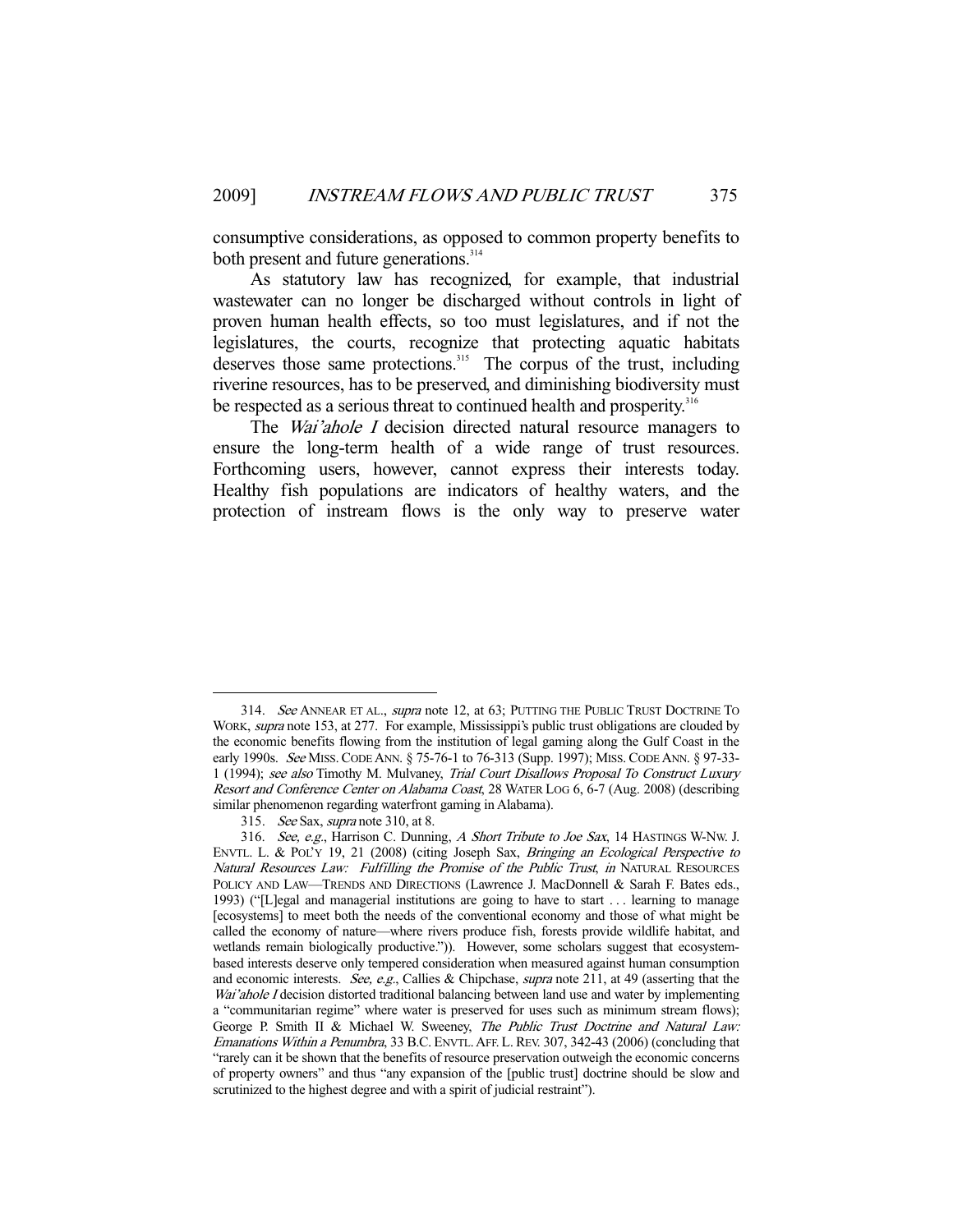management options for those future generations.<sup>317</sup> Indeed, these rivers and streams often "can only be spent once."<sup>318</sup>

 The time to be proactive about instream flows in Mississippi is now in light of increased diversions for irrigation, population rise, droughts in neighboring states, and the grim outlook regarding increased seasonal variations in watercourses due to global warming. Any hesitation will put Mississippi in the reactive position of so many other states.<sup>319</sup> The Wai'ahole I court concluded that inattention to the "basic, modest principle that use of the precious water resources of our state must ultimately proceed with due regard for certain enduring public rights . . . may have brought short-term convenience to some in the past. But ... we can ill-afford to continue down this garden path this late in the day."<sup>320</sup> A reassessment of traditional relationships between water devoted to diversionary consumptive uses and instream preservation is in order, and it may take motivated trust beneficiaries to initiate this reassessment through litigation. $321$ 

<sup>317.</sup> See ANNEAR ET AL., supra note 10, at 84; Am. Sand & Gravel Co. v. Tatum, 620 So. 2d 557, 564 (Miss. 1993) (quoting D. ZWICK & M. BENSTOCK, WATER WASTELAND 3 (1971)) (noting that agencies designated to administer the trust must heed a wise American Indian proverb: "'[T]he frog does not drink up the pond in which he lives."'). But see Callies & Chipchase, supra note 211, at 76 (arguing that Wai'ahole I destroyed predictable system for private commercial ventures and stating "preservation for the sake of preservation . . . serves neither this nor the next generation").

 <sup>318.</sup> Morse v. Or. Div. of State Lands, 581 P.2d 520, 524 (1978) ("Because the trust is for the public benefit, the state's trustee obligation is commonly described as the protection of specified public usages, e.g., navigation, fishery and, in more recent cases, recreation. The severe restriction upon the power of the state as trustee to modify water resources is predicated not only upon the importance of the public use of such waters and lands, but upon the exhaustible and irreplaceable nature of the resources and its fundamental importance to our society and to our environment. These resources, after all, can only be spent once. Therefore, the law has historically and consistently recognized that rivers and estuaries once destroyed or diminished may never be restored to the public and, accordingly, has required the highest degree of protection from the public trustee.").

 <sup>319.</sup> See, e.g., Dellapenna, supra note 18, at 20-21 (suggesting fundamental changes in water allocation law are unlikely except in response to crises as perceived by most interest groups). While the following quoted passage explicitly refers to a western state that follows an appropriative rights regime, it conveys the failure to move proactively to address water quantity calamites in many parts of the country: "New Mexicans have known for years that the day of reckoning was coming but they have repressed this unpleasant reality. . . . [T]here is increasingly visible evidence of the collision between explosive population growth and diminishing water supplies." Lora Lucero & A. Dan Tarlock, Water Supply and Urban Growth in New Mexico: Same Old, Same Old or a New Era?, 43 NAT. RESOURCES J. 803, 817 (2003).

<sup>320.</sup> In re Water Use Permit Applications (Wai'ahole I), 9 P.2d 409, 502 (Haw. 2000).

<sup>321.</sup> See Proceedings of the 2001 Symposium on Managing Hawai'i's Public Trust Doctrine, supra note 16, at 39 (statement of Joseph L. Sax); see also id. at 69-70 (statement of William Devick) ("I see public trust as both a philosophy and a potential tool to shift that thinking, to shift the balance in decision-making towards protection and conservation, thinking about the future, rather than simple, immediate, economic advantage."). While Mississippi's